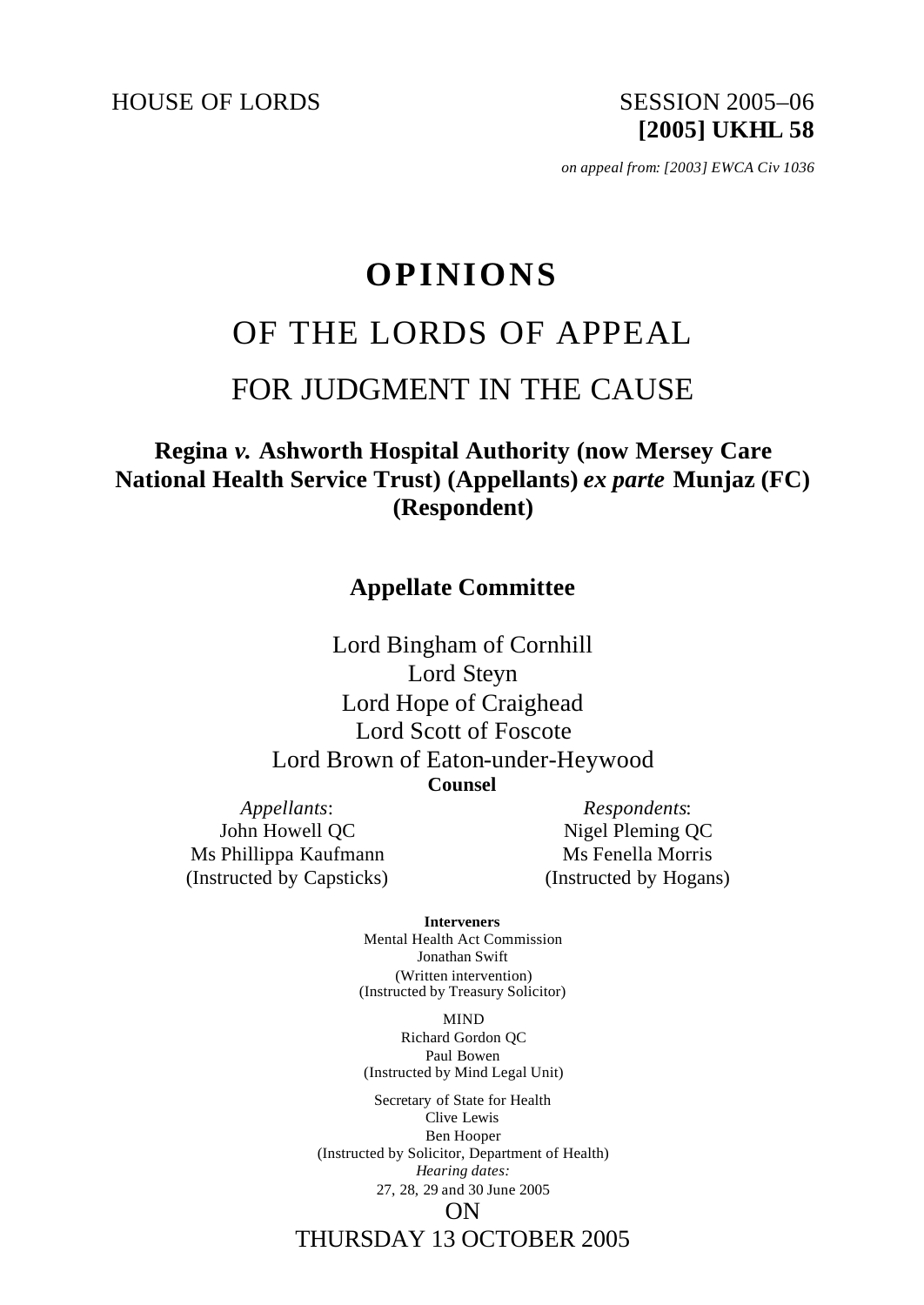#### **HOUSE OF LORDS**

#### **OPINIONS OF THE LORDS OF APPEAL FOR JUDGMENT IN THE CAUSE**

# **Regina** *v.* **Ashworth Hospital Authority (now Mersey Care National Health Service Trust) (Appellants)** *ex parte* **Munjaz (FC) (Respondent)**

#### **[2005] UKHL 58**

#### **LORD BINGHAM OF CORNHILL**

My Lords,

1. In December 2002 the appellant, the Mersey Care National Health Service Trust, as managers of Ashworth Hospital, implemented a written policy governing the seclusion of patients detained at the hospital. The issue in this appeal is whether that policy is unlawful, either because it is inconsistent with the domestic law of England and Wales or because it fails to comply with the European Convention on Human Rights. Sullivan J at first instance held the policy to be lawful in both respects: [2002] EWHC 1521 (Admin). For reasons given in a judgment of the court delivered by Hale LJ, the Court of Appeal (also including Lord Phillips of Worth Matravers MR and Latham LJ) declared the policy to be unlawful: [2003] EWCA Civ 1036, [2004] QB 395. In this appeal the Trust challenges that decision. Its legal submissions are supported by the Secretary of State for Health as an interested party. Mr Colonel Munjaz seeks to uphold the Court of Appeal decision. His submissions are supported and elaborated by the National Association for Mental Health (Mind). The Mental Health Act Commission makes written submissions in support of Mr Munjaz.

2. Ashworth Hospital is one of three hospitals (the others are Broadmoor and Rampton) which provide high security hospital accommodation and services for persons liable to be detained under the Mental Health Act 1983. The Secretary of State is bound by sections 1 and 4(1) of the National Health Service Act 1977 to provide such accommodation for persons who "in his opinion require treatment under conditions of high security on account of their dangerous, violent or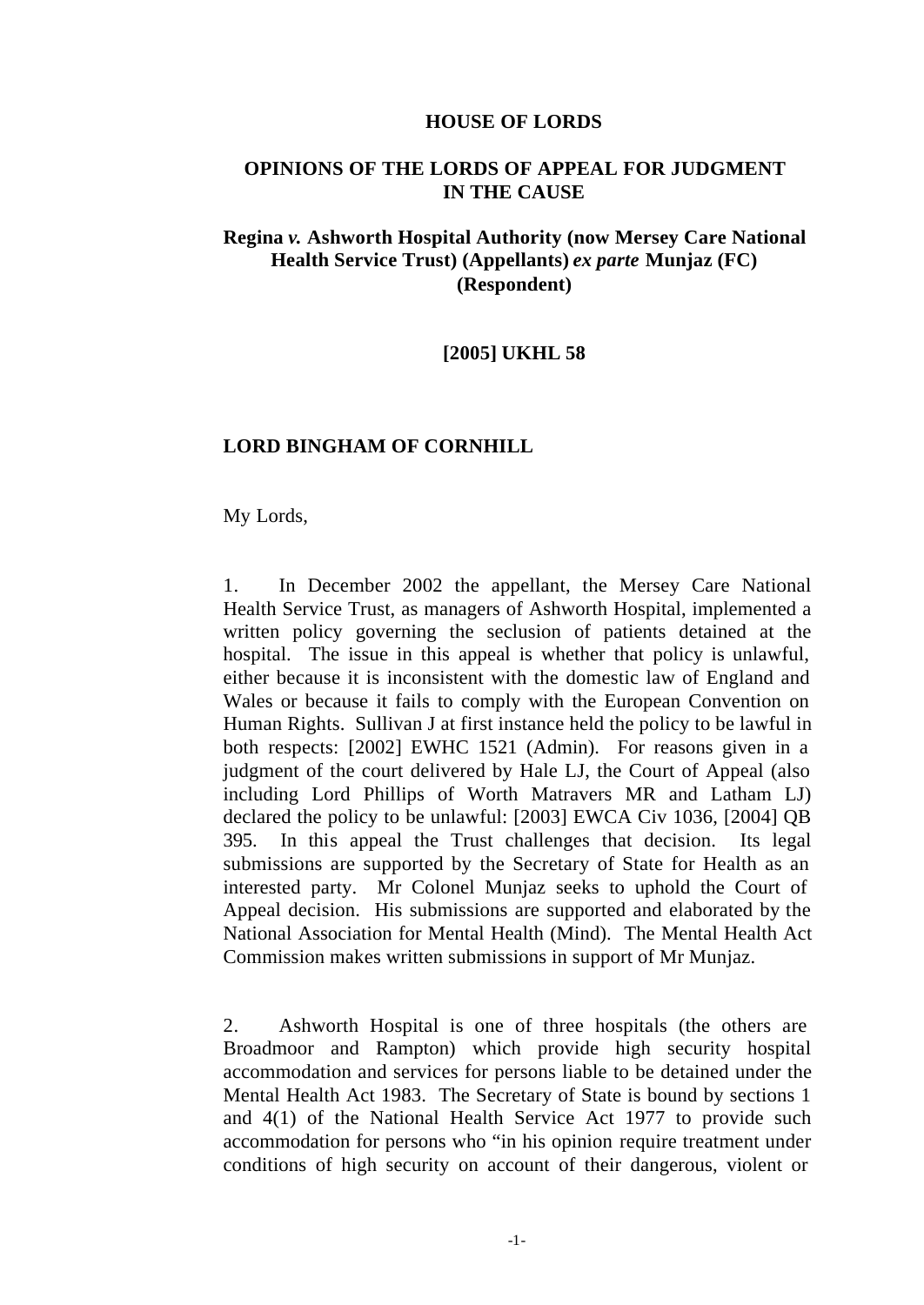criminal propensities". It is not in doubt that among those detained at Ashworth there are patients who, for differing periods and in differing degrees, but sometimes to an extreme degree, exhibit such propensities. The Trust became the managers responsible for Ashworth with effect from 1 April 2002.

3. Mr Munjaz is a man now in his late 50s. After a number of spells in prison and hospital he was admitted to Ashworth from prison under sections 47 and 49 of the 1983 Act on 19 July 1984. He remained an inpatient until March 1992, when he was discharged by a Mental Health Review Tribunal. About a year later he was arrested and charged with a number of offences and was admitted, from prison, to a medium secure unit in August 1993. In that unit he became increasingly psychotic, aggressive and violent. He was placed in seclusion and transferred to Ashworth on 1 March 1994. Since then he has been secluded on a number of occasions for the protection of others. In these proceedings he originally complained of four periods of seclusion in the years 2001- 2002, the longest of these lasting for 18 days and the shortest for 4. But, as will be seen, these complaints are not pursued. His claim now relates solely to the general lawfulness of the policy of the Trust with respect to medical reviews of seclusion and its application to patients at Ashworth.

#### *The legislative background*

4. The admission, detention and treatment in NHS hospitals of those suffering from mental disorder are largely governed by the 1983 Act. Part II of the Act governs compulsory admission to hospital and guardianship. Patients are ordinarily detained in hospital by the managers of the hospital acting on the authority of medical recommendations. At common law those who have custody of or treat or look after patients owe them a duty of care, but this duty is fortified by section 127 of the 1983 Act which makes it a criminal offence punishable by imprisonment to ill-treat or wilfully neglect a hospital inpatient.

5. Section 118(1) of the 1983 Act is central to this appeal and, as amended in 1995, provides:

"(1) The Secretary of State shall prepare, and from time to time revise, a code of practice?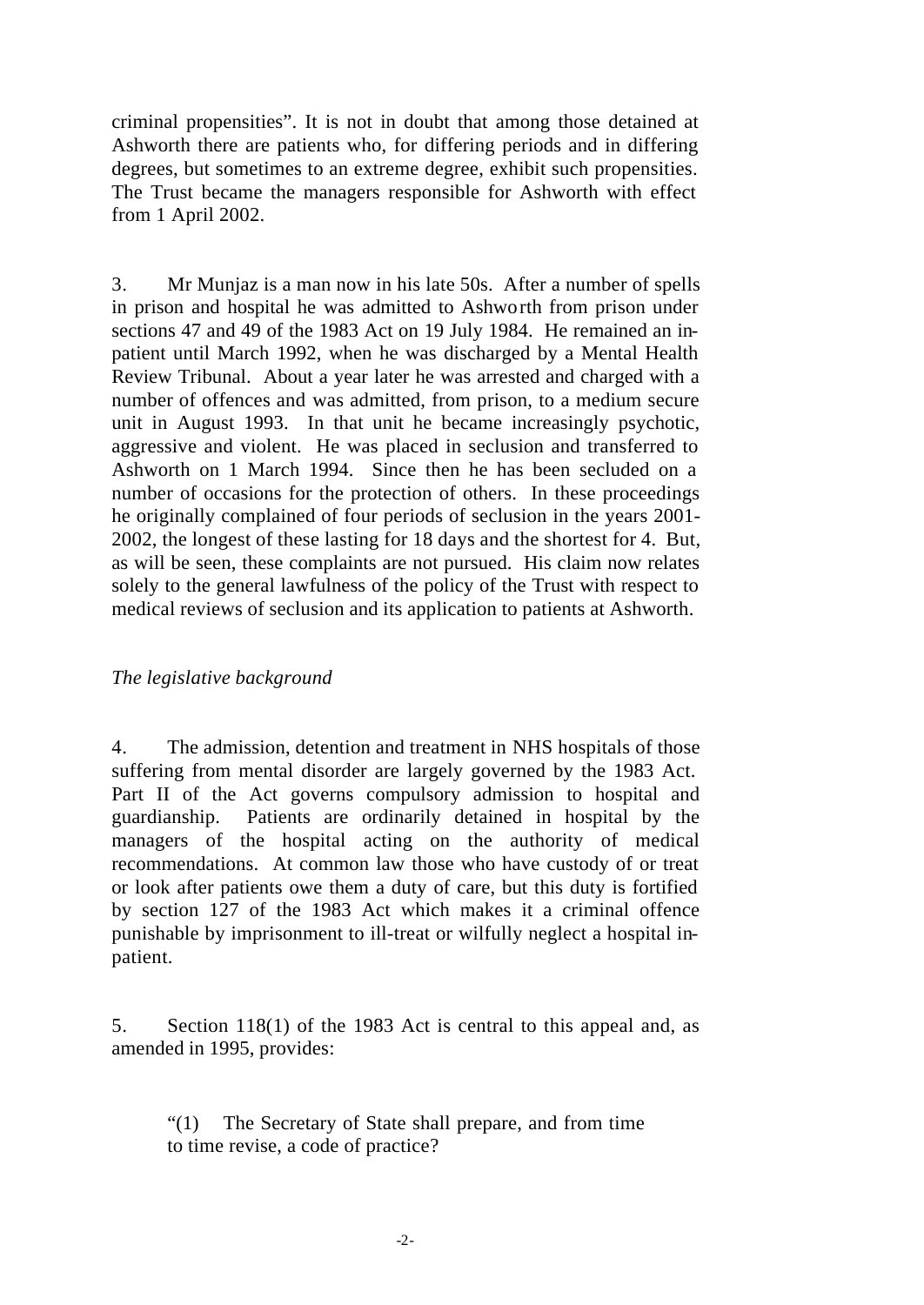- (a) for the guidance of registered medical practitioners, managers and staff of hospitals and mental nursing homes and approved social workers in relation to the admission of patients to hospitals and mental nursing homes under this Act and to guardianship and after-care under supervision under this Act; and
- (b) for the guidance of registered medical practitioners and members of other professions in relation to the medical treatment of patients suffering from mental disorder."

This is followed by subsection (2) which makes more particular provision for the Code to address forms of treatment not falling within section  $57(1)(a)$  or specified by the Secretary of State in regulations made by him for purposes of section  $57(1)(b)$  but nonetheless calling for special care in ensuring that the patient consents. Subsection (2) provides:

"(2) The code shall, in particular, specify forms of medical treatment in addition to any specified by regulations made for the purposes of section 57 above which in the opinion of the Secretary of State give rise to special concern and which should accordingly not be given by a registered medical practitioner unless the patient has consented to the treatment (or to a plan of treatment including that treatment) and a certificate in writing as to the matters mentioned in subsection  $(2)(a)$ and (b) of that section has been given by another registered medical practitioner, being a practitioner appointed for the purposes of this section by the Secretary of State."

Before preparing or altering the Code of Practice the Secretary of State is required to consult such bodies as appear to him to be concerned (subsection (3)). The Code and any revised Code must be laid before Parliament, and either House may within a specified period require its alternation or withdrawal (subsections (4), (5)). The Code must be published (subsection (6)).

6. By section 120(1) of the 1983 Act the Secretary of State is required to keep under review the exercise of the powers and the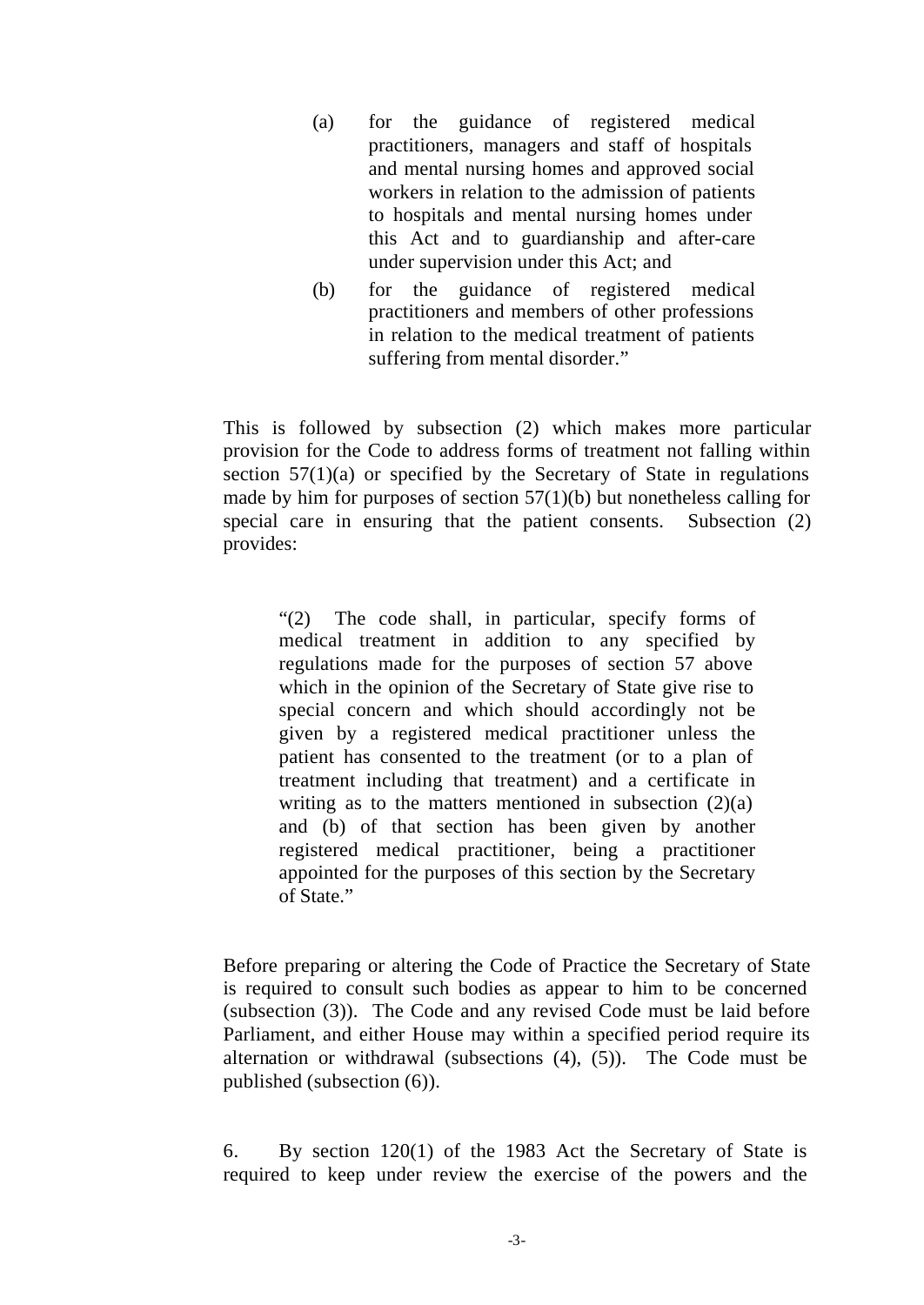discharge of the duties conferred or imposed by the Act so far as they relate to the detention of patients under the Act, and is further required to make arrangements for persons authorised by him in that behalf to visit and interview privately patients detained in hospital under the Act and to investigate complaints made by persons who are or have been detained under the Act. By section 121(2) the Secretary of State must direct that these functions shall be performed by the Mental Health Act Commission, an authoritative professional body established under section 11 of the 1977 Act and continued by section 121(1) of the 1983 Act.

7. As is now well known, section 6(1) of the Human Rights Act 1998 makes it unlawful for a public authority to act in a way which is incompatible with a Convention right. It is not in doubt that the Trust is a public authority. The victim of an act made unlawful by section  $6(1)$ may bring proceedings under section 7(1) and obtain redress under section 8. The main Convention rights here in issue are those provided in article 3, which prohibits the subjection of any person to torture or inhuman or degrading treatment or punishment, and article 8, which guarantees to everyone the right to respect for his private and family life, his home and his correspondence. This guarantee in article  $8(1)$  is supplemented and qualified by paragraph (2):

"There shall be no interference by a public authority with the exercise of this right except such as is in accordance with the law and is necessary in a democratic society in the interests of … the prevention of disorder or crime, for the protection of health or morals, or for the protection of the rights and freedoms of others."

Reference should also be made to article 5. This guarantees to everyone the right to liberty and security of person, and provides that no one shall be deprived of his liberty save in specified cases and in accordance with a procedure prescribed by law. The relevant case for present purposes is "(e) the lawful detention … of persons of unsound mind." Article 5(4) provides:

"Everyone who is deprived of his liberty by arrest or detention shall be entitled to take proceedings by which the lawfulness of his detention shall be decided speedily by a court and his release ordered if the detention is not lawful."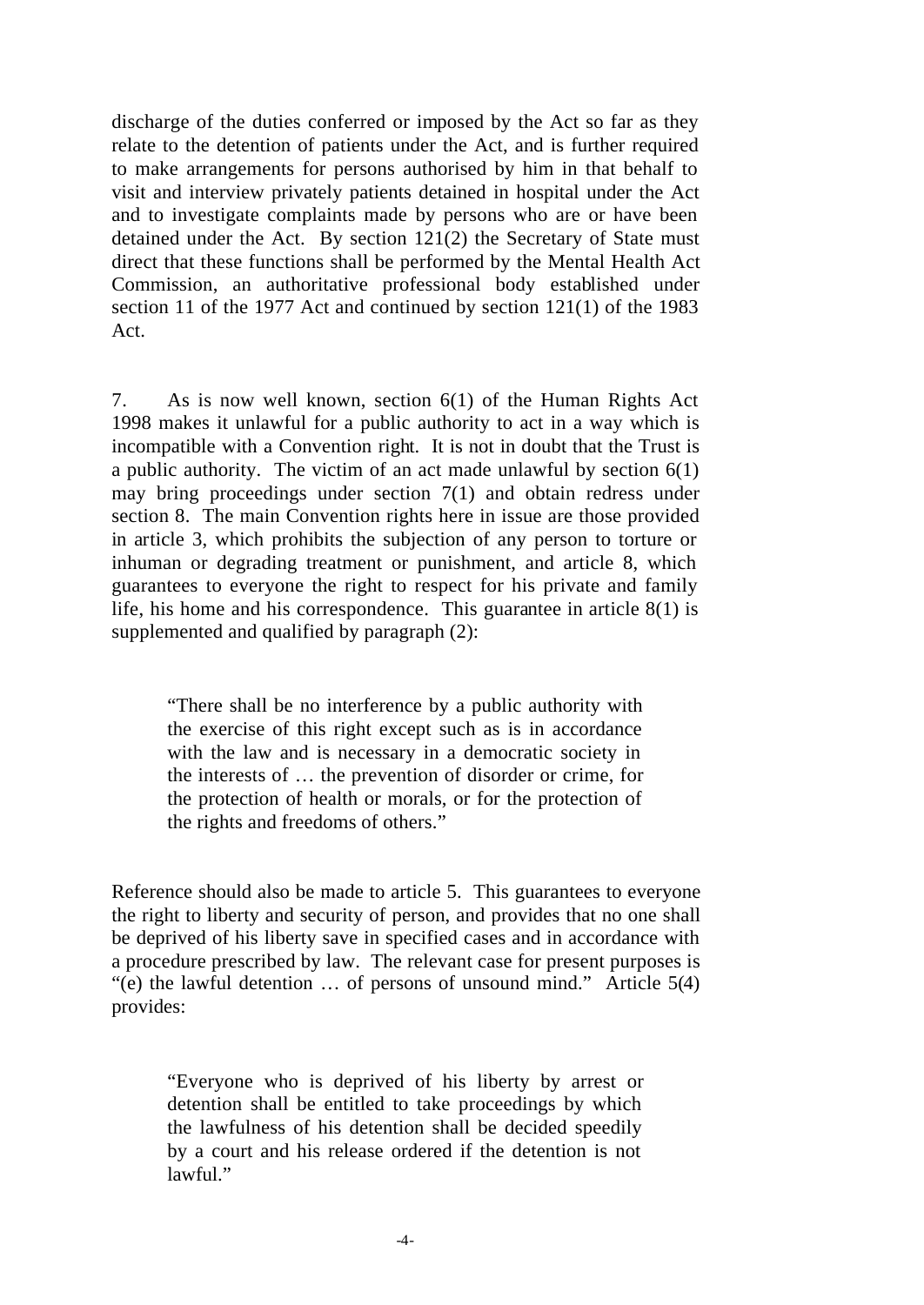8. If in any proceedings one of the higher courts determines that any provision of primary legislation is incompatible with a Convention right, the court may so declare: section  $4(1),(2)$  of the 1998 Act. But the courts are subject to an unusual interpretative duty designed to obviate the need for such a declaration save exceptionally. Section 3(1) of the Act provides that:

"So far as it is possible to do so, primary legislation and subordinate legislation must be read and given effect in a way which is compatible with the Convention rights."

#### *The Secretary of State's Code of Practice*

9. Pursuant to his duty under section 118(1) of the 1983 Act, following long and detailed consultation with appropriate bodies including the Mental Health Act Commission, and in accordance with the procedure prescribed by statute, the Secretary of State promulgated in March 1999 the Code of Practice relevant to this appeal. It was prefaced by a statement of guiding principles to guide interpretation of the Code. These included principles that people to whom the 1983 Act applies should "receive recognition of their basic human rights under the European Convention", should "have their needs taken fully into account, though it is recognised that, within available resources, it may not always be practicable to meet them in full", and should "be given any necessary treatment or care in the least controlled and segregated facilities compatible with ensuring their own health or safety or the safety of other people".

10. The Code covers a wide field, and most of its contents are irrelevant to this appeal. Chapter 19 covers "Patients presenting particular management problems". Part of this section is addressed to seclusion, defined in para 19.16 to mean "the supervised confinement of a patient in a room, which may be locked to protect others from significant harm". Its sole aim is to contain severely disturbed behaviour which is likely to cause harm to others. Thus seclusion should be used as a last resort and for the shortest possible time and should not be used as a punishment or threat, as part of a treatment programme, because of shortage of staff or where there is any risk of suicide or self-harm.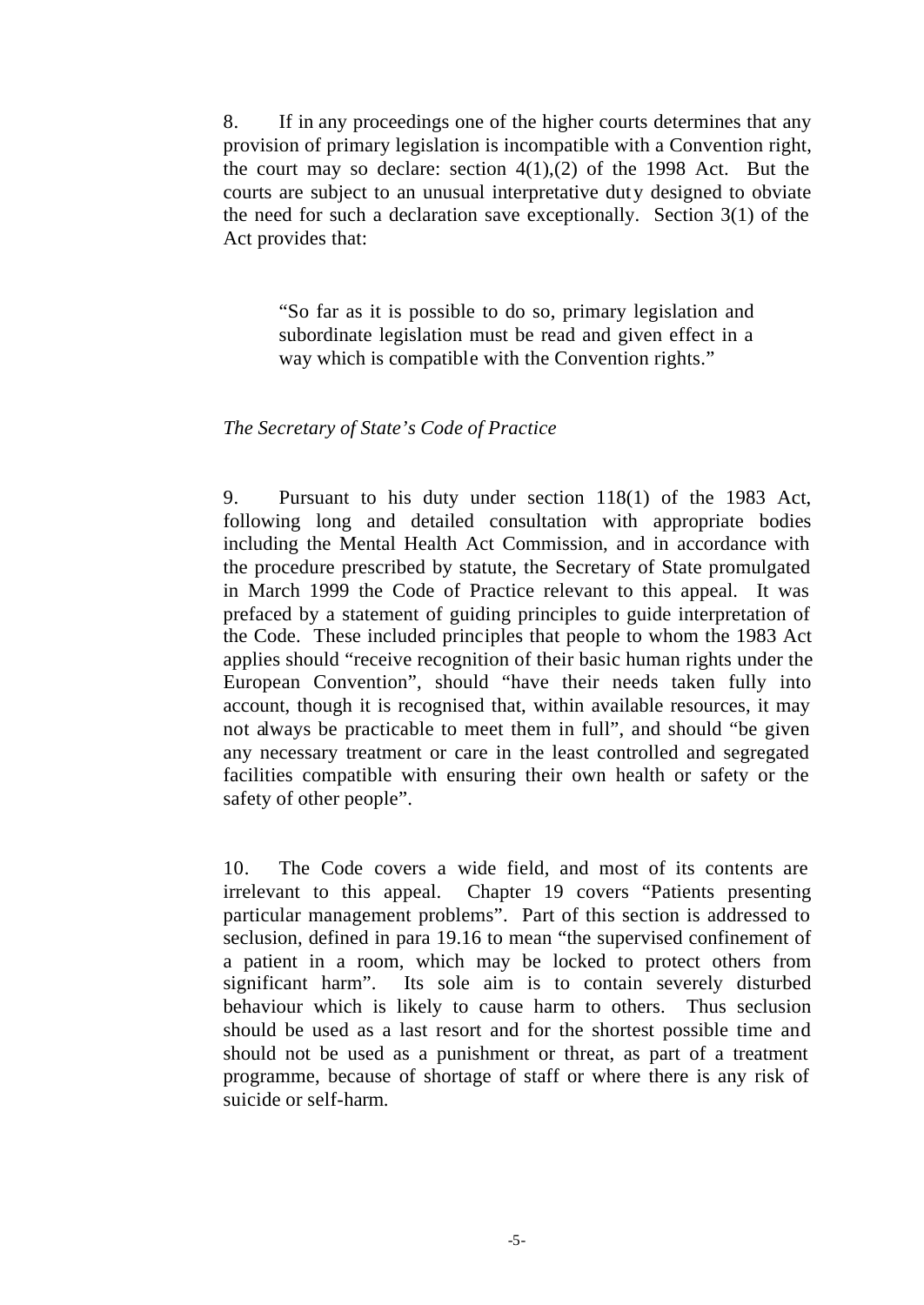# 11. Paragraph 19.17 provides:

"19.17Hospitals should have clear written guidelines on the use of seclusion which:

- ensure the safety and well being of the patient;
- ensure the patient receives the care and support rendered necessary by his or her seclusion both during and after it has taken place;
- distinguish between seclusion and 'time-out' (see paras 18.9-18.10);
- specify a suitable environment taking account of patient's dignity and physical well being;
- set out the roles and responsibilities of staff;
- set requirements for recording, monitoring, reviewing the use of seclusion and any follow-up action.

12. Succeeding paragraphs cover the procedure for seclusion and the frequency of medical reviews. They are in these terms:

"19.18The decision to use seclusion can be made in the first instance by a doctor or the nurse in charge. Where the decision is taken by someone other than a doctor, the RMO or duty doctor should be notified at once and should attend immediately unless the seclusion is only for a very brief period (no more than five minutes).

19.19 A nurse should be readily available within sight and sound of the seclusion room at all times throughout the period of the patient's seclusion, and present at all times with a patient who has been sedated.

19.20 The aim of observation is to monitor the condition and behaviour of the patient and to identify the time at which seclusion can be terminated. The level should be decided on an individual basis and the patient should be observed continuously. A documented report must be made at least every 15 minutes.

19.21 The need to continue seclusion should be reviewed

- every 2 hours by 2 nurses (1 of whom was not involved in the decision to seclude), and
- every 4 hours by a doctor."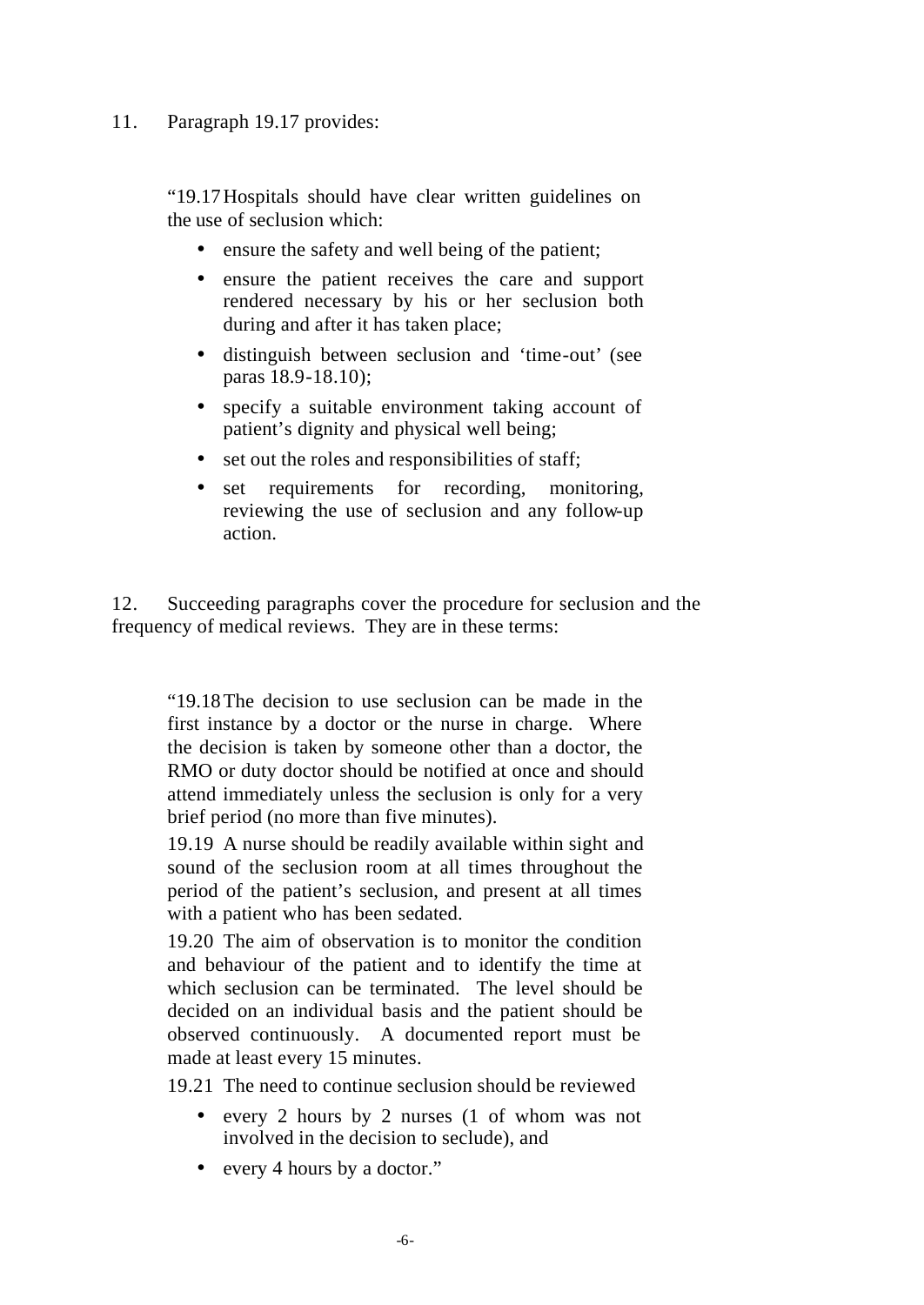There follow paragraphs in which the Code addresses the conditions in which patients are to be secluded, the keeping of records and other matters.

#### *The Ashworth policy*

13. In response to para 19.17 of the Code (see para 11 above), and in the light of an earlier judgment of Jackson J on 28 September 2000, the Trust drew up the policy on seclusion which is challenged in these proceedings. The Introduction to the policy draws attention to the special problems presented by patients at Ashworth. In para 2.4 it states:

"The Code of Practice provides guidance on how registered mental health practitioners, managers and staff of hospitals should proceed when undertaking duties under the Act. The Code of Practice revised in March 1999 was written to encompass a wide range of mental health services and does not specifically consider the special situation of a high security hospital."

The aims of the policy are set out in para 3 in terms which almost reproduce para 19.17 of the Code, quoted in para 11 above.

14. The policy repeats verbatim the definition of seclusion in the Code (para 4.1: see para 10 above). It repeats the Code's statements on when seclusion should be used and that it should not be used as a punishment or threat or as part of a patient's treatment (para 4.2-4.3). It addresses the risk of self harm (para 4.4). The aim of the policy is to protect the public, staff, visitors and patients within the hospital (para 4.5). It deals in detail with the conditions of seclusion (paras 5.1-5.6).

15. Para 6 of the policy addresses the decision to seclude and provides:

"6.3 The decision to use seclusion will be made usually in the first instance by the nurse in charge of the ward. It must be clear which individual made the decision. The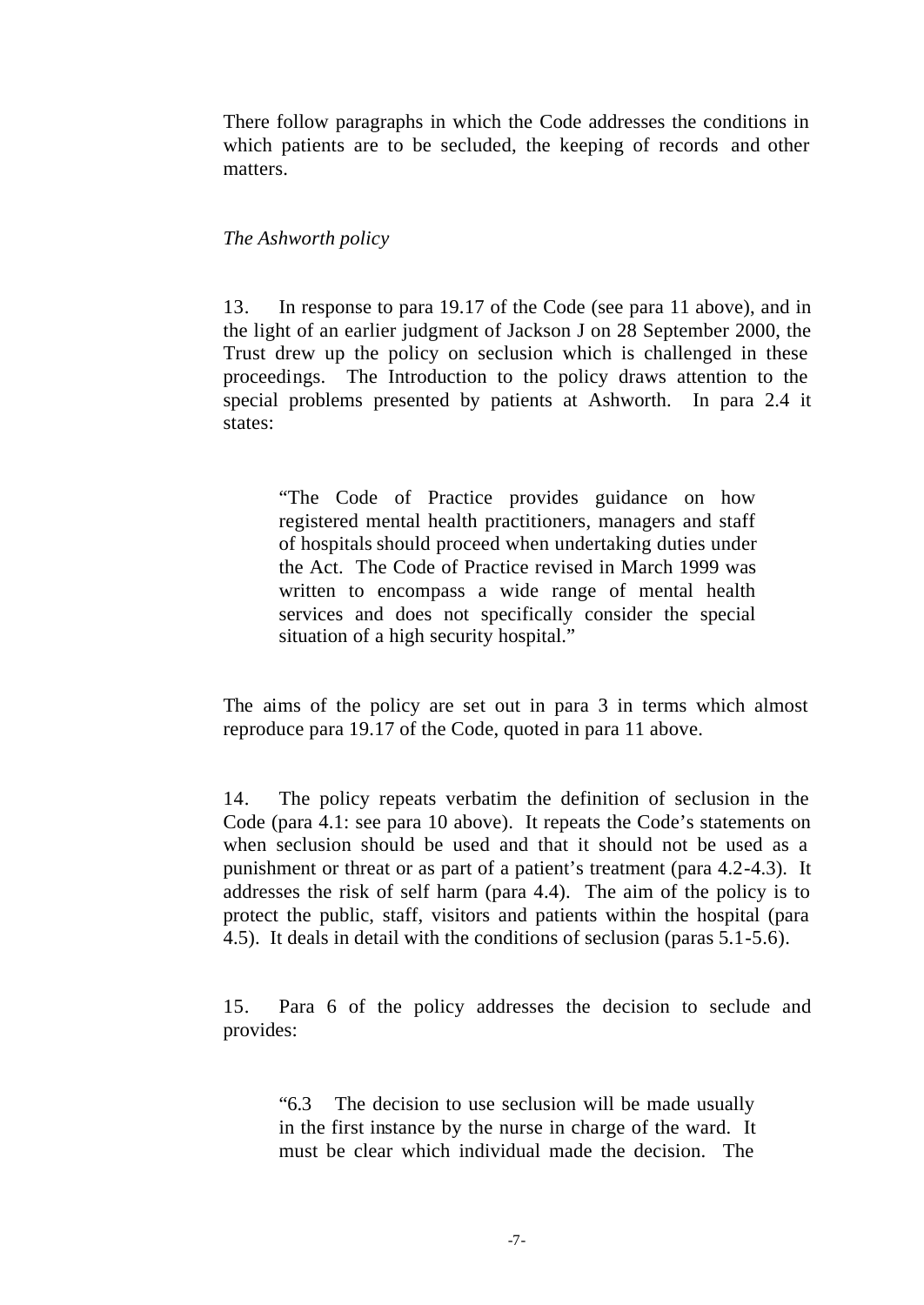RMO or deputy and the Ward Manager or deputy should be informed immediately.

6.4 The doctor and Ward Manager or deputy will attend the ward as soon as possible within the hour to assess the situation and review with the nurse in charge whether or not seclusion is required to continue and assess alternative responses. The doctor will record in the notes any agreed level of observation or intervention in excess of the standard seclusion observation."

A nurse is to be readily available within sight and sound of a room in which a person is secluded at all times, and a paper recording of direct visual observation of the patient is to be made at least every 15 minutes (para 7.1). Para 8 provides for the keeping of detailed records and for a detailed plan for management of the ending of seclusion to ensure its ending at the earliest possible time.

16. Because of their importance in this appeal, paras 9-11 of the policy must be quoted in full:

- "9 *Review*
- 9.1 The RMO is responsible for the use of seclusion. Regular reviews must take place involving the RMO or deputy and Ward Manager or deputy. The details of these are given below.
- 9.2 If a doctor was not present at the time of seclusion, he must initiate a review on arrival within one hour and then at:
- 9.2.1 First day medical review at 4, 8, 12 and 24 hours;
- 9.2.2 Day 2 to day 7 twice per day;
- 9.2.3 Day 8 onwards:-
	- [1] daily review by Ward Manager or Site Manager from different ward;
	- [ii] three medical reviews every 7 days [one] being by the RMO];
	- [iii] weekly review by multi-disciplinary patient care team to include RMO;
	- [iv] review by Seclusion Monitoring Group as per paragraph 10 below;
- 9.3 If at any review at 8 hours or subsequently the doctor is not a consultant psychiatrist the doctor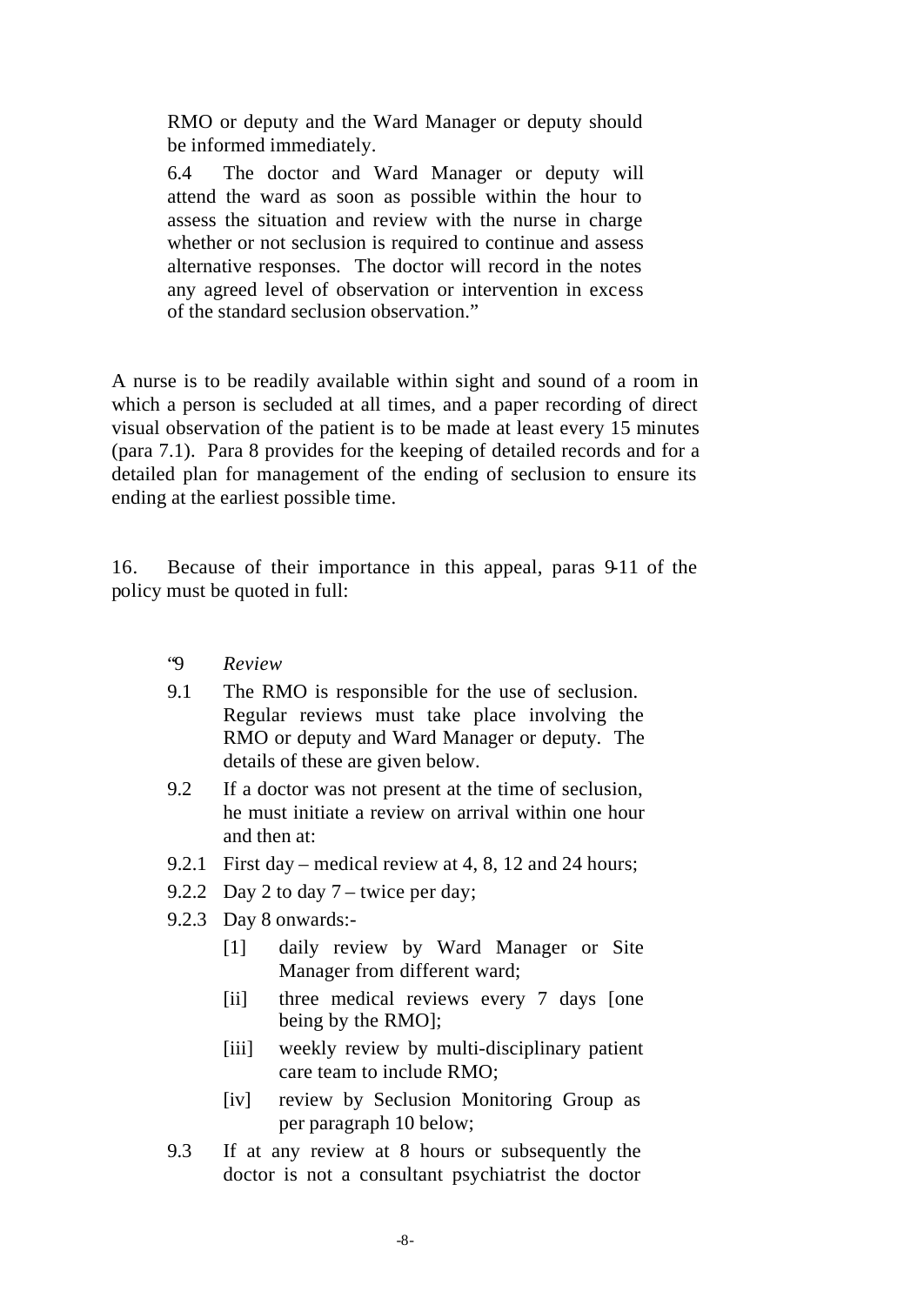doing the review must consult with the patient's responsible medical officer or the duty consultant and this should be fully documented.

- 9.4 The senior manager/nurse will conduct a review on arrival on the ward within one hour of the decision to seclude and then in accordance with the agreed review schedule.
- 9.5 The nurse in charge will ensure that the patient's Consultant Psychiatrist, or their deputy is informed at the earliest opportunity. Others involved in the patient's care should also be informed.
- 9.6 Two qualified nursing staff will carry out a review of the seclusion every two hours. They will record the outcome in the observation record and they will both sign the entry.
- 9.7 Where practicable one of the nursing staff who carries out a review of seclusion should not have been involved in the original decision to seclude.
- 9.8 A Consultant Psychiatrist [who will be the RMO if available or their designated deputy, e g out of hours or during absence from hospital] must see the patient within 72 hours or on the first working day. If waiting until the first working day causes a delay, the duty Registrar must discuss the patient's care with the duty Consultant or RMO and seek agreement to the delay.
- 9.9 If the patient remains in seclusion for more than 8 hours continuously or for 12 hours intermittently within a period of 48 hours, an independent review of the need to continue seclusion will take place for this purpose. This should involve, where practicable, one or more clinicians who were not directly involved in the decision to seclude the patient as well as members of the Patient Care Team. However, at least one clinician taking part in the review must not have been involved in the decision to seclude the patient.
- 9.10 There is an appeal process available to all secluded patients, separate from and additional to the procedures set out within this paragraph. This process is set out at paragraph 16.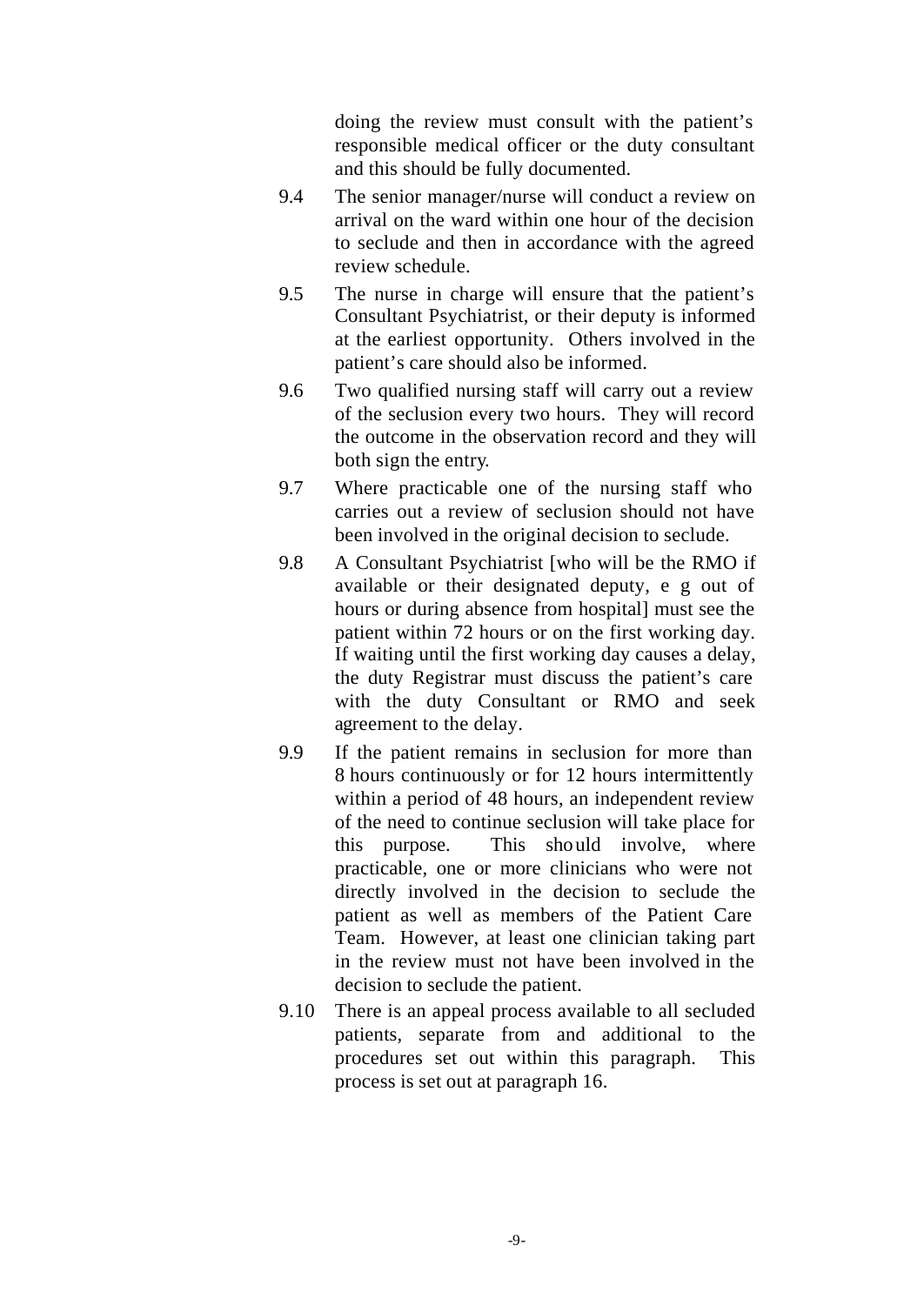#### 10 *Monitoring arrangements*

- 10.1 All seclusion used within the hospital is reviewed by a multi-disciplinary group known as the Seclusion Monitoring Group (SMG).
- 10.2 The functions of the group are as follows:
	- to monitor the implementation and adherence to the policy and procedure for the use of seclusion
	- to monitor and review the use of seclusion throughout the hospital
	- to monitor and review patients secluded under conditions of paragraph 8 of the seclusion procedure
	- to receive and analyse data relating to seclusion and to monitor overall trends in the use of seclusion
	- to review documentation for the collection of information about the use of seclusion and alternative management strategies
	- to examine training and educational needs to support staff mechanisms and make recommendations to the Hospital Authority Board
	- to prepare and submit reports to Clinical Teams, Executive Directors, Authority Board
	- to consider any other matters relating to seclusion that occur
	- to share and disseminate good practice, hospital wide.
- 10.3 The Seclusion Monitoring Group is chaired by the Medical Director and reports to the Clinical Governance Committee.
- 11 *The use of seclusion for patients posing management problems*
- 11.1 Any patient for whom the clinical team has to institute seclusion in excess of seven days, will be individually brought to the attention of the Medical Director or in their absence the Executive Nurse Director, by the chairperson of the patient's clinical team, with a resume of the reasons for the continuing use of seclusion, the care and treatment which the patient will be receiving and what is hoped will be achieved.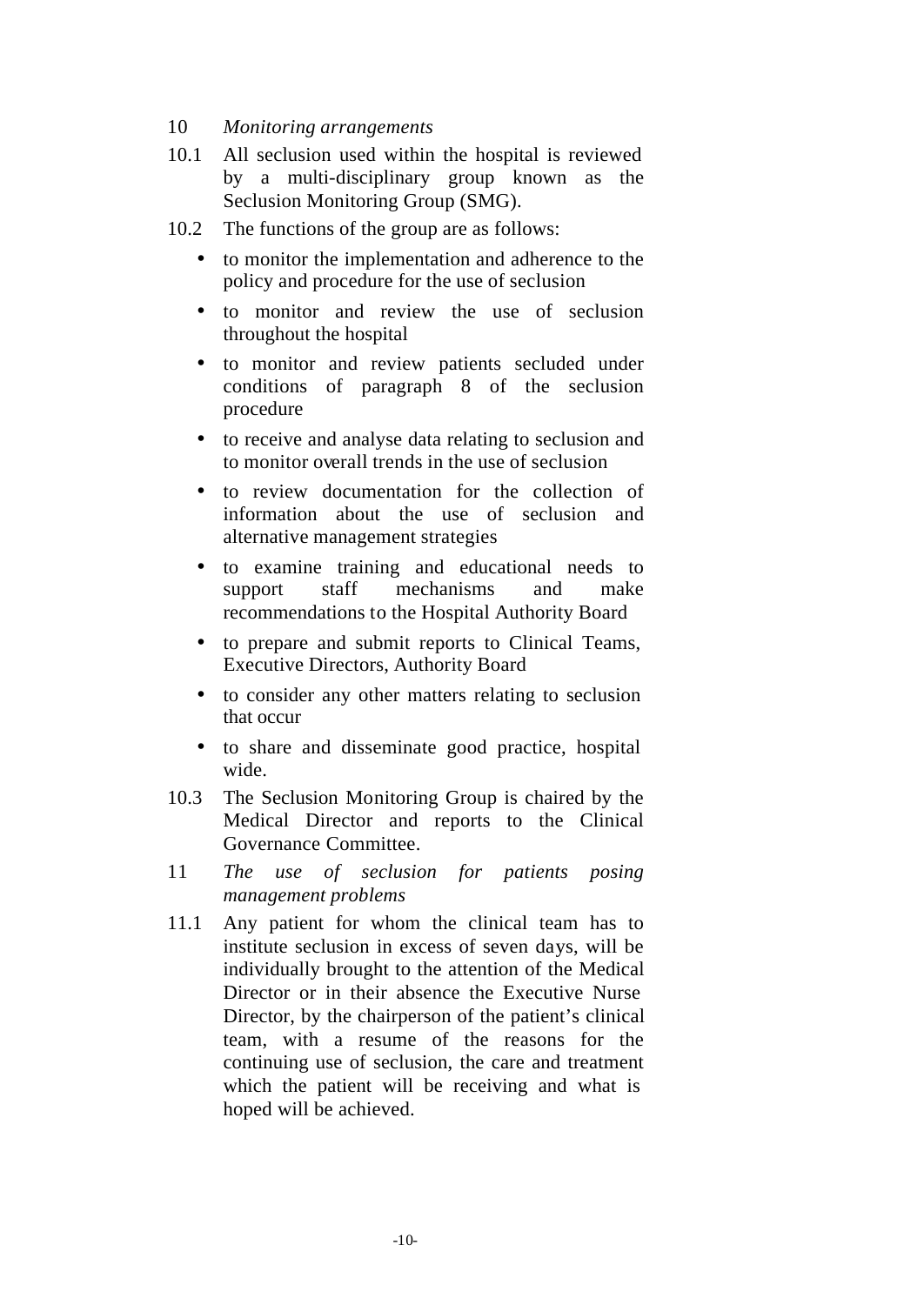- 11.2 The Medical Director will inform the Chief Executive and request a formal case presentation to the next planned meeting of the SMG.
- 11.3 The Medical Director and Executive Nurse Director, or two representatives of the Seclusion Monitoring Group acting on their behalf, must see the patient whether or not they are familiar with the case.
- 11.4 Following the case presentation at 10.2, monitoring arrangements will be agreed between the SMG and the patient's clinical team.
- 11.7 Each patient's case will be reviewed weekly by the clinical team and a written report sent monthly to the Seclusion Monitoring Group. At the initial review meeting, and with the patient's consent, consideration will be given by the team to notifying the patient's key relative(s).
- 11.8 After six months, the Medical Director and Executive Nurse Director will participate in a clinical team review. The case will then be discussed at the Executive Team Meeting.
- 11.9 The Mental Health Act Commission will be informed if seclusion continues beyond 7 days and will receive progress reports on a regular basis."

An appendix to the policy provides more detailed guidance on the conduct of the 8-hour review.

17. Para 12 lays down a further requirement of record keeping. Para 13 authorises the nurse in charge of the ward to terminate seclusion at any time. Para 14.2.1 provides that visiting relatives should, whenever possible, be allowed to visit a secluded patient. Paras 15 and 16 are to this effect:

# "15 *Monitoring of Seclusion in Ashworth Hospital Authority*

15.1 Regular performance management information on the use of seclusion will be reviewed daily by the Site Managers, regularly by Service Managers and monthly by Service Management Teams. Information will be reviewed by Executive Team and Ashworth Hospital Authority Board monthly.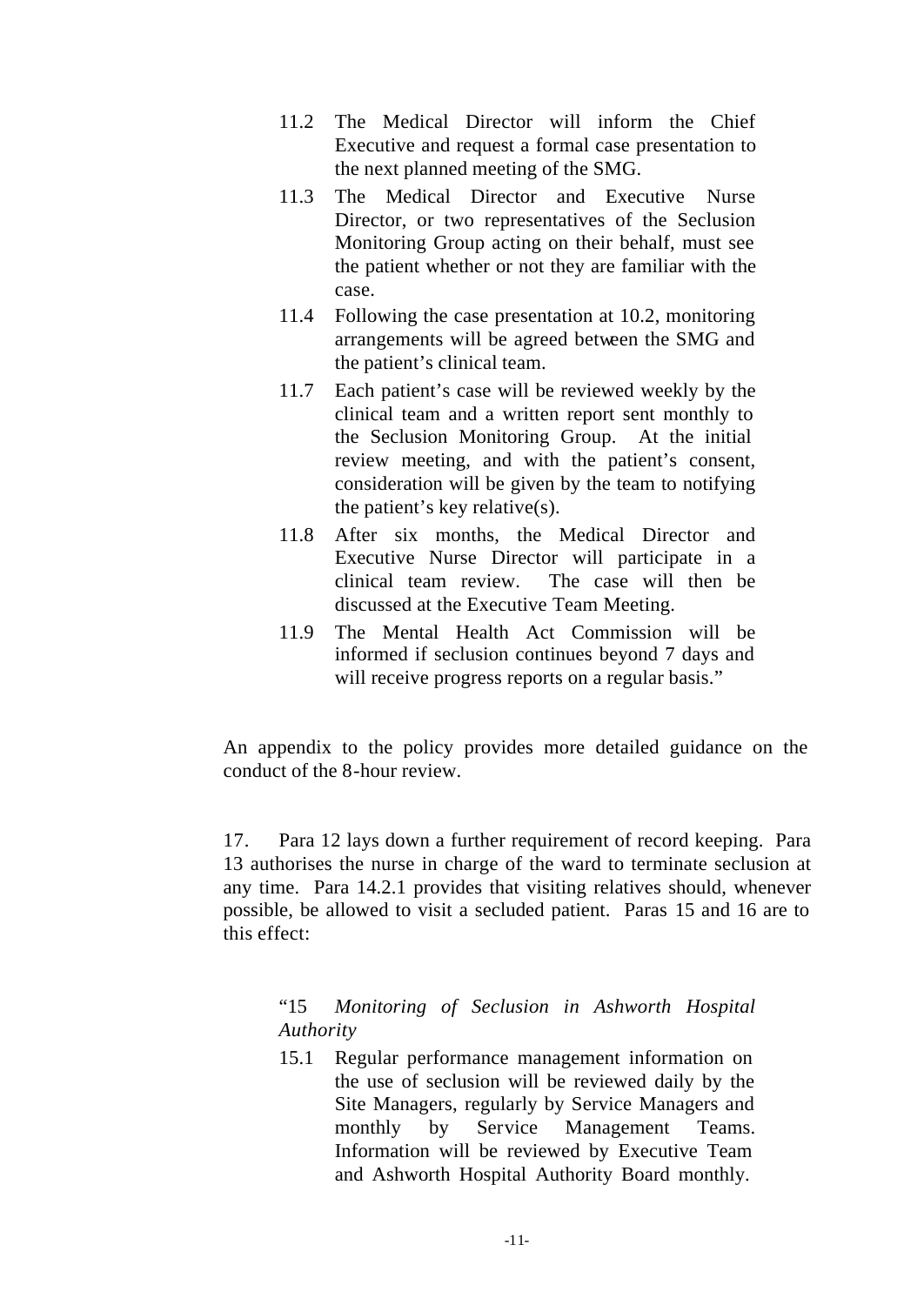Review of Seclusion Policy and overall auditing will be the responsibility of the Clinical Governance Committee through the Clinical Audit and Effectiveness Committee. The Executive Nurse will provide regular reports to the Clinical Governance Committee.

- 16 *Appeal*
- 16.1 If a patient or patient's representative want to make any representations they can do so. These representations should be made to the Medical Director, or the Medical Director's nominated deputy, who will conduct a formal review, taking into account all representations as well as all the circumstances before making a decision.
- 16.2 The procedure is separate from and additional to the review procedure set out at paragraph 9 above, although any representations made by the patient or the patient's representative will be taken into account as part of the procedures set out under paragraph 9. This appeal procedure is to provide a further opportunity for representations to be made."

*Is the Ashworth policy unlawful in domestic law?*

18. Mr Munjaz contends that the Ashworth policy is unlawful under the domestic law of England and Wales because it provides for less frequent medical review of seclusion, particularly after Day 7, than is laid down in the Code. If para 9.2.3 of the policy is compared with para 19.21 of the Code it is indeed evident that the frequency of medical reviews is significantly less under the policy than under the Code.

19. The first question for consideration is whether the Code issued by the Secretary of State falls within section 118(1) of the 1983 Act. The Trust suggests that it does not, since it does not relate to "admission", the subject matter of (a), and does not relate to "medical treatment", the subject matter of (b). The judge held that the Code fell within (1)(b) but not (1)(a): see para 73 of his judgment. The Court of Appeal, in para 72 of its judgment, held that guidance on the use of seclusion can be issued under  $(1)(a)$  and  $(1)(b)$ . I prefer the Court of Appeal's conclusion. "Admission" cannot sensibly be read as referring only to the process of admission, to the exclusion of all that follows. Similarly, "medical treatment" as defined in section 145(1) of the 1983 Act, a definition very similar to that considered and explained by my noble and learned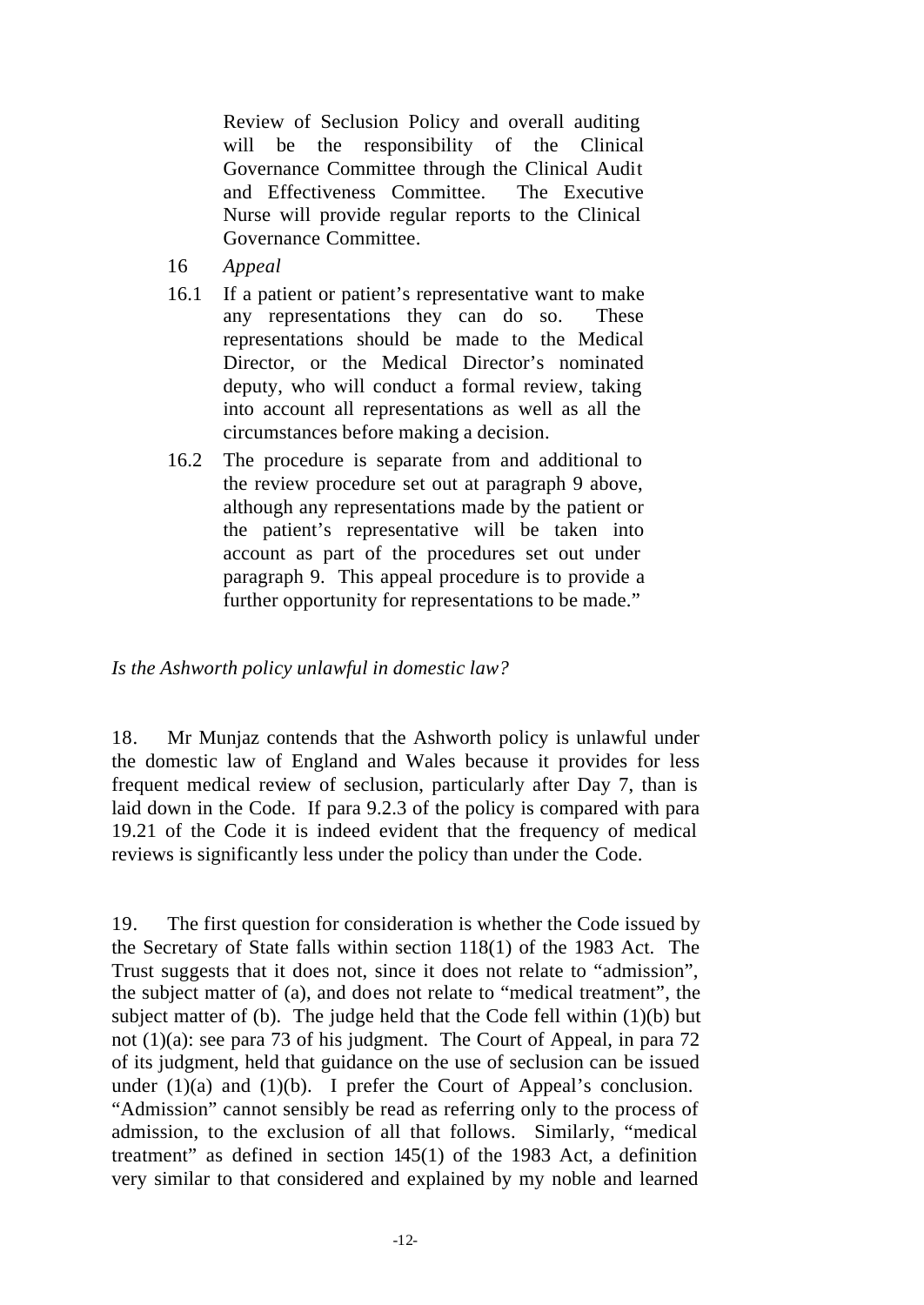friend Lord Hope of Craighead in *Reid v Secretary of State for Scotland* [1999] 2 AC 512, 529-531, is in my opinion an expression wide enough to cover the nursing and caring for a patient in seclusion, even though seclusion cannot properly form part of a treatment programme.

20. If, then, the Code is issued under section 118(1), what is its legal effect in relation to those to whom it is addressed? The Tr ust insists that it is guidance. That is what section 118 requires. The Code itself states in its Introduction:

"The Act does not impose a legal duty to comply with the Code but as it is a statutory document, failure to follow it could be referred to in evidence in legal proceedings."

It describes itself as guidance. There is a categorical difference between guidance and instruction. In calling (para 19.17) for hospitals to have clear written guidelines on the use of seclusion, the Code acknowledges that hospitals are not bound simply to reproduce the terms of the Code. The Secretary of State has a power to give binding directions to hospital authorities (see section 17 of the 1977 Act, in any of its recent amended forms) but that was not the power he was exercising when he issued the Code. No express obligation was placed on hospitals to follow the guidance, an omission which contrasts with other provisions, discussed in the authorities, where such an obligation is found. In response, Mr Munjaz lays emphasis on the consultation which must (and certainly did) precede the drawing up of the Code, on the parliamentary sanction which it received, on the issue of the Code by the Secretary of State as the public officer responsible for the National Health Service and on the high importance of protecting detained mental patients, a vulnerable and defenceless sector of society, from any risk of abuse. These considerations, it is said, show that the Code was intended to be very much more than advice which hospital authorities might choose to follow or not to follow.

21. It is in my view plain that the Code does not have the binding effect which a statutory provision or a statutory instrument would have. It is what it purports to be, guidance and not instruction. But the matters relied on by Mr Munjaz show that the guidance should be given great weight. It is not instruction, but it is much more than mere advice which an addressee is free to follow or not as it chooses. It is guidance which any hospital should consider with great care, and from which it should depart only if it has cogent reasons for doing so. Where, which is not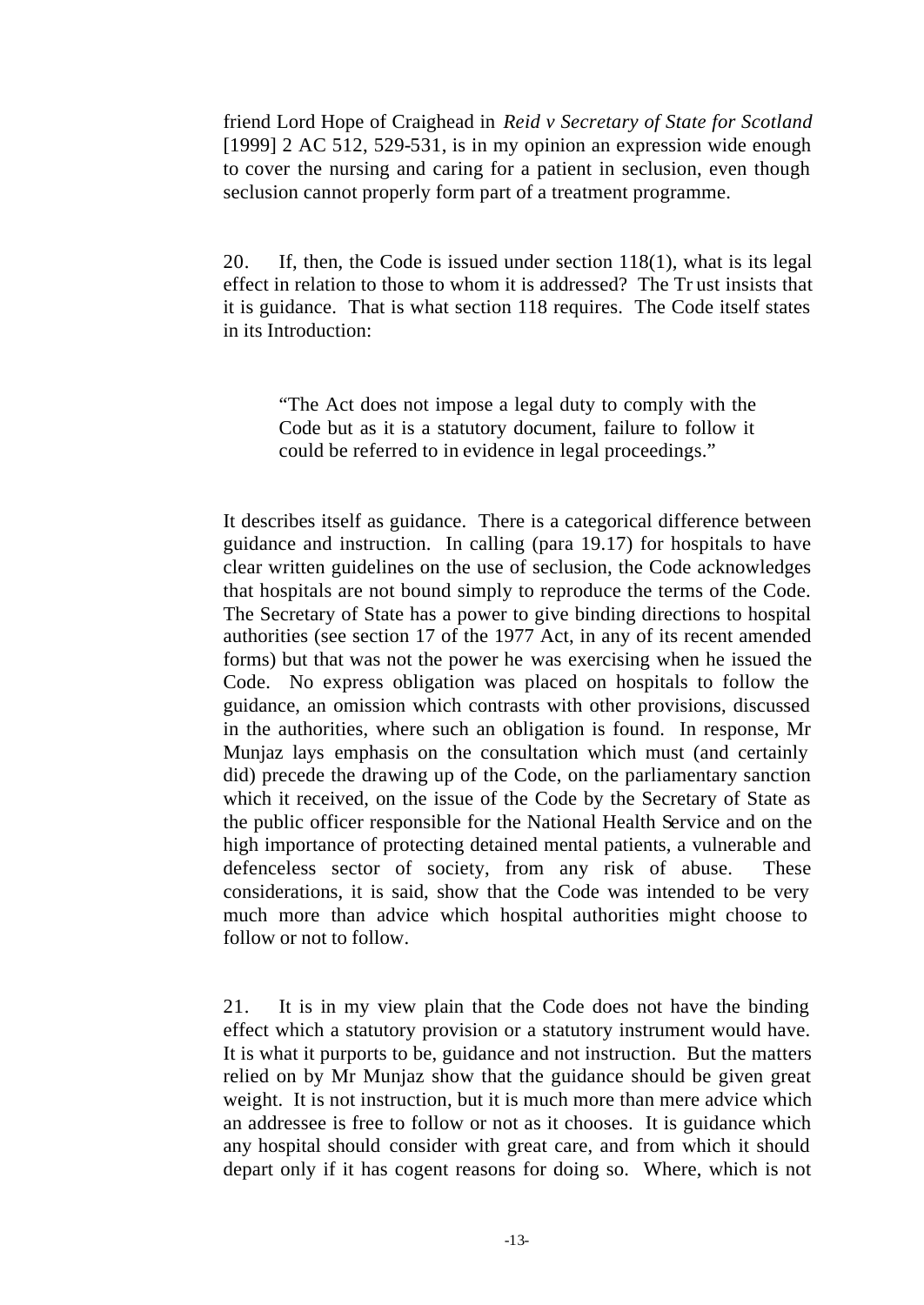this case, the guidance addresses a matter covered by section 118(2), any departure would call for even stronger reasons. In reviewi ng any challenge to a departure from the Code, the court should scrutinise the reasons given by the hospital for departure with the intensity which the importance and sensitivity of the subject matter requires.

22. The extensive evidence adduced by the Trust makes clear that the code was very carefully considered. This is indeed evident from the policy itself, which reproduces important parts of the Code and contains cross-references to it. But the policy did depart from the Code in providing for less frequent medical review after Day 7. As the judge observed in para 36 of his judgment, the Trust "has explained the justification for the policy in very considerable detail". Witness statements were made by Dr Collins, who was Mr Munjaz's responsible medical officer, Dr James, a consultant psychiatrist and the medical director of the Trust, Dr Finnegan, a consultant psychiatrist and the lead consultant for mental health services at Ashworth, Dr Davenport, consultant psychiatrist and the lead consultant for the women's service at Ashworth, Mr Barwood, the Trust's executive director of nursing, and Mr Eley, the deputy director of nursing.

23. In considering the frequency of medical review after Day 7 the Trust were in my opinion entitled to take account of three matters in particular. First, as pointed out in the Introduction to the policy, the Code was directed to the generality of mental hospitals and did not address the special problems of high security hospitals, containing as they inevitably do the most potentially dangerous patients in the country. Secondly, the Code did not recognise the special position of patients whom it was necessary to seclude for longer than a very few days. It has been the experience of the Trust that the condition of those secluded for more than a week does not change rapidly, and that it is in any event unsafe to rely on an apparent improvement without allowing enough time to pass to give grounds for confidence that the improvement will endure. Thirdly, the statutory scheme, while providing for the Secretary of State to give guidance, deliberately left the power and responsibility of final decision to those who bear the legal and practical responsibility for detaining, treating, nursing and caring for the patients.

24. The witness statements submitted by the Trust are very strongly challenged in statements and evidence on behalf of Mr Munjaz, Mind and the Mental Health Act Commission. This is a highly controversial subject, on which professional opinions differ. The 7-day divide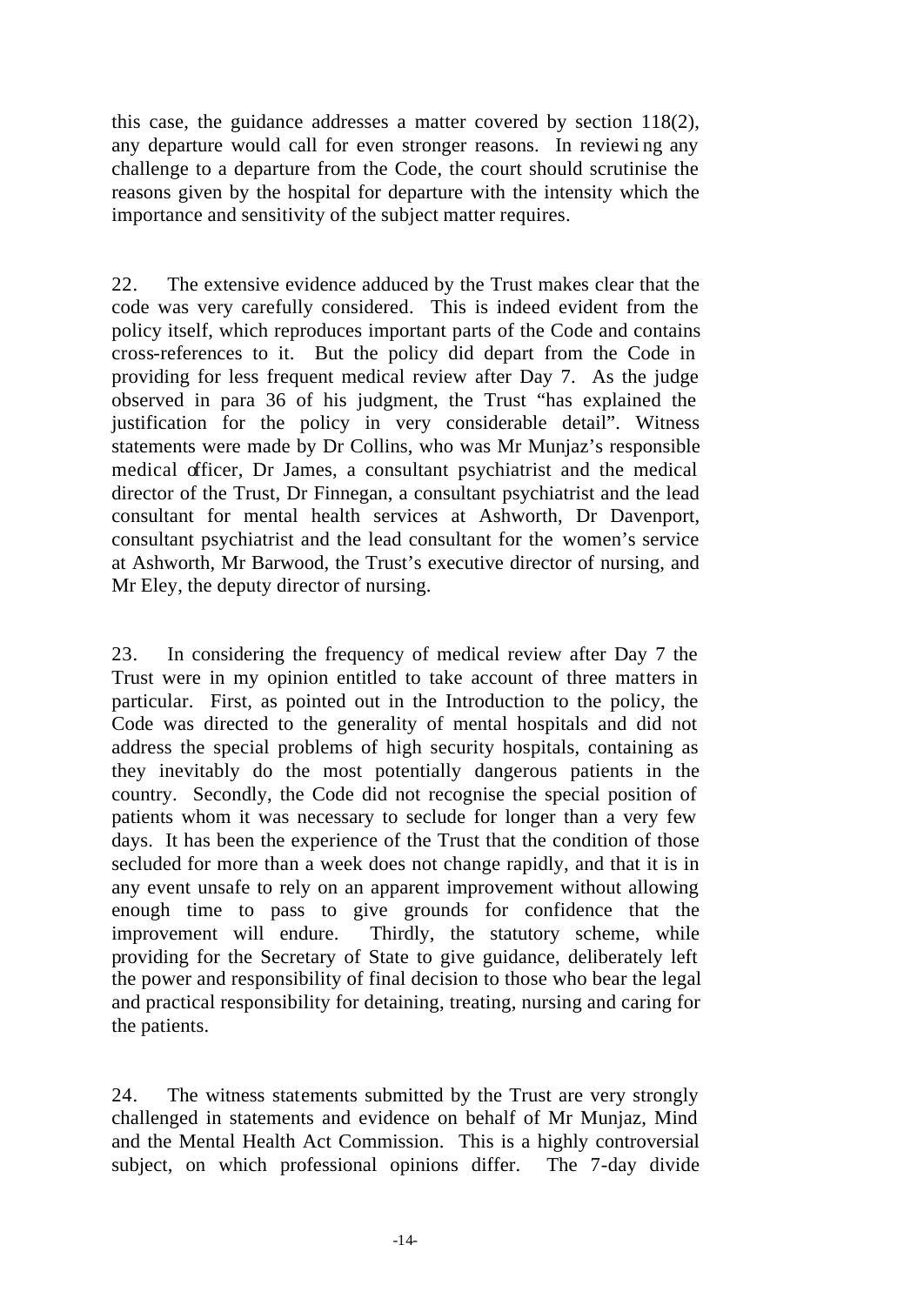between short-term and long-term secluded patients is criticised. So is the practice, adopted at Ashworth, of allowing secluded patients to spend periods of time, sometimes lengthy periods, in closely supervised association with other patients. There are differences of practice, not all of them fully explained, between Ashworth, Broadmoor and Rampton. It is not, however, for the courts to resolve debatable issues of professional practice, but to rule on issues of law. If a practice is supported by cogent reasoned justification, the court is not entitled to condemn it as unlawful. In the present case, even with the intense scrutiny called for, I cannot regard the long and detailed statements submitted by the Trust as failing to show good reasons for adopting the policy it has adopted, even though there are many eminent professional experts who take a different view.

#### *Is the Ashworth policy incompatible with the European Convention?*

25. Mr Munjaz does not contend that it was inappropriate to seclude him on any of the four occasions when he was secluded. He does not contend that he was secluded for longer periods than his mental condition justified or that his periods in seclusion were longer than they would have been had his condition been the subject of medical review at the frequency indicated in the Code rather than that in the Ashworth policy. He does not contend that the periods for which he was secluded, or the reduced frequency of medical review as compared with the Code, had a deleterious effect on his mental or physical condition. The evidence of Dr Sophie Davison, a consultant forensic psychiatrist, which Mr Munjaz adduced in the Court of Appeal, precludes any of these contentions. Thus it is necessary to consider the compatibility with the Convention of the policy as a policy. For this purpose the Code is irrelevant: if the policy is incompatible, consistency with the Code will not save it; if it is compatible, it requires no support from the Code.

26. It is furthermore to be assumed for purposes of this discussion that the Ashworth policy is followed in the hospital, or at least that it is followed with that degree of regularity to be expected in a well-ordered and suitably staffed institution. This is a matter of some importance. For seclusion is universally recognised to be an unwelcome necessity of last resort, never a preferred option. It is justified only when used to protect others, and then for the shortest period necessary for that purpose. These restrictions are insisted upon because the potential injury which seclusion can cause to the psychological and physical health and well-being of a patient is, again, universally recognised. It is quite plain that, improperly used or continued, seclusion can violate a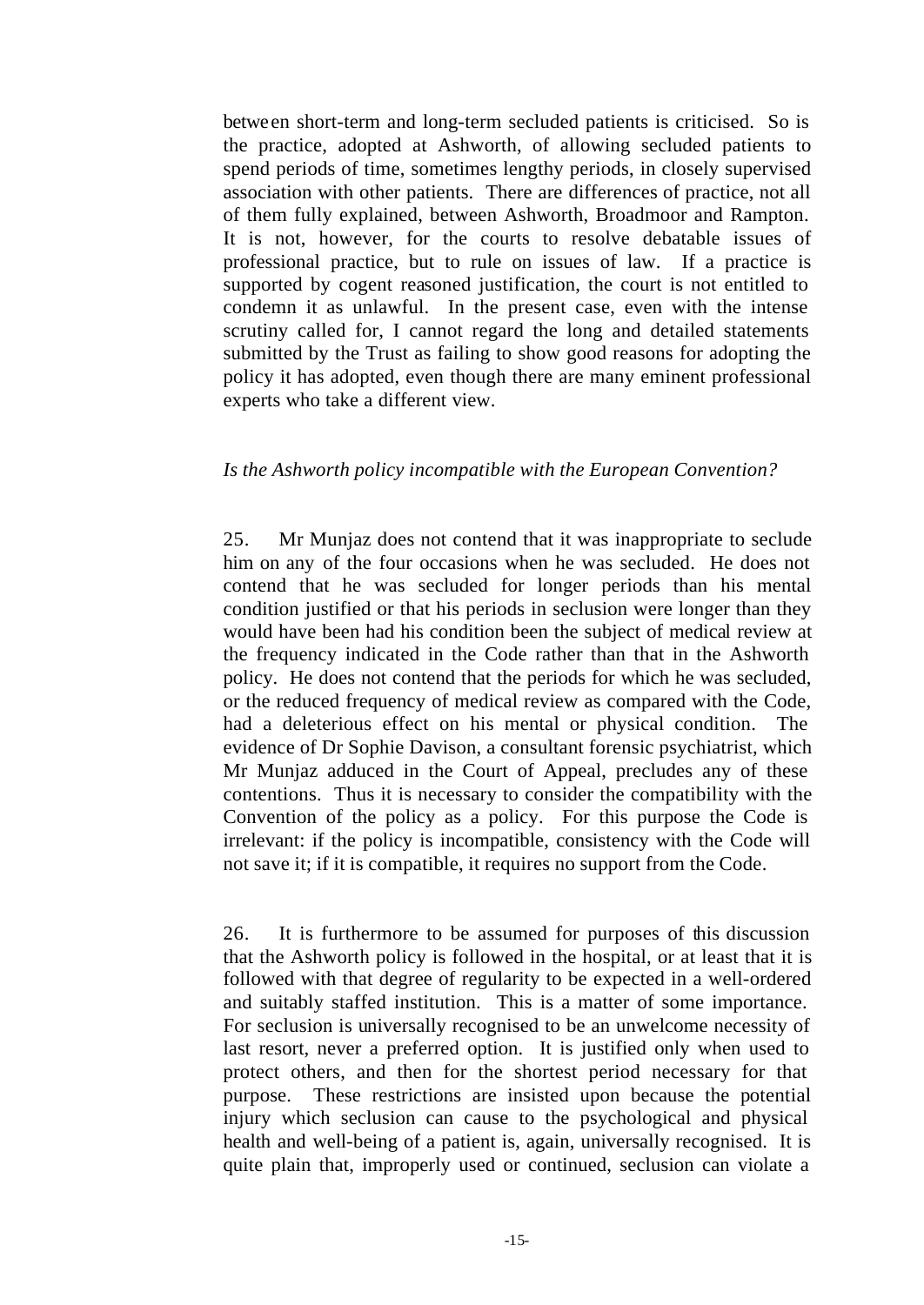patient's Convention rights, found claims under sections 6 and 7 of the 1998 Act, and give rise to common law claims in tort. The focus of this appeal, however, is not on acts or omissions said to give rise to violations of Convention rights but on the compatibility of the policy with the Convention.

### 1. *Article 3*

27. As a party to the European Convention the United Kingdom is bound in international law, by article 1 of the Convention, to secure to everyone within its jurisdiction the rights and freedoms with which this appeal is concerned. As a contracting party it is answerable for any failure to do so. But the internal distribution of powers within member states is not regulated by the Convention. It is for them to resolve, through the democratic process, what power shall be exercised and by whom to secure the observance of Convention rights. If, therefore, as in this case, Parliament chooses to establish a framework of binding statutory provisions, and to supplement those provisions by a Code which will guide but not bind local managers and healthcare professionals, leaving the final decision to them, there is nothing in the Convention which invalidates that decision. The evidence makes plain that there are those who would favour binding central direction on the use of seclusion, but that is not the choice which Parliament has made and not a course the Secretary of State supports. It is for the Trust to secure observance of article 3 at Ashworth.

28. The Trust must not subject patients at Ashworth to treatment prohibited by article 3. There is no evidence, and it is not suggested, that it has done so.

29. The Trust must not adopt a policy which exposes patients to a significant risk of treatment prohibited by article 3. Despite much learned argument addressed to the House, I do not find it necessary to discuss the extent or probability of the risk or the extent to which it must be foreseen. For I agree with the judge (paras 57-58 of his judgment) that the policy must be considered as a whole, that the policy, properly operated, will be sufficient to prevent any possible breach of the article 3 rights of a patient secluded for more than 7 days and that there is no evidence to support the proposition that the frequency of medical review provided in the policy risks any breach of those rights. The patient must be the subject of recorded observation by a nurse at least every 15 minutes and of recorded review by two qualified nurses every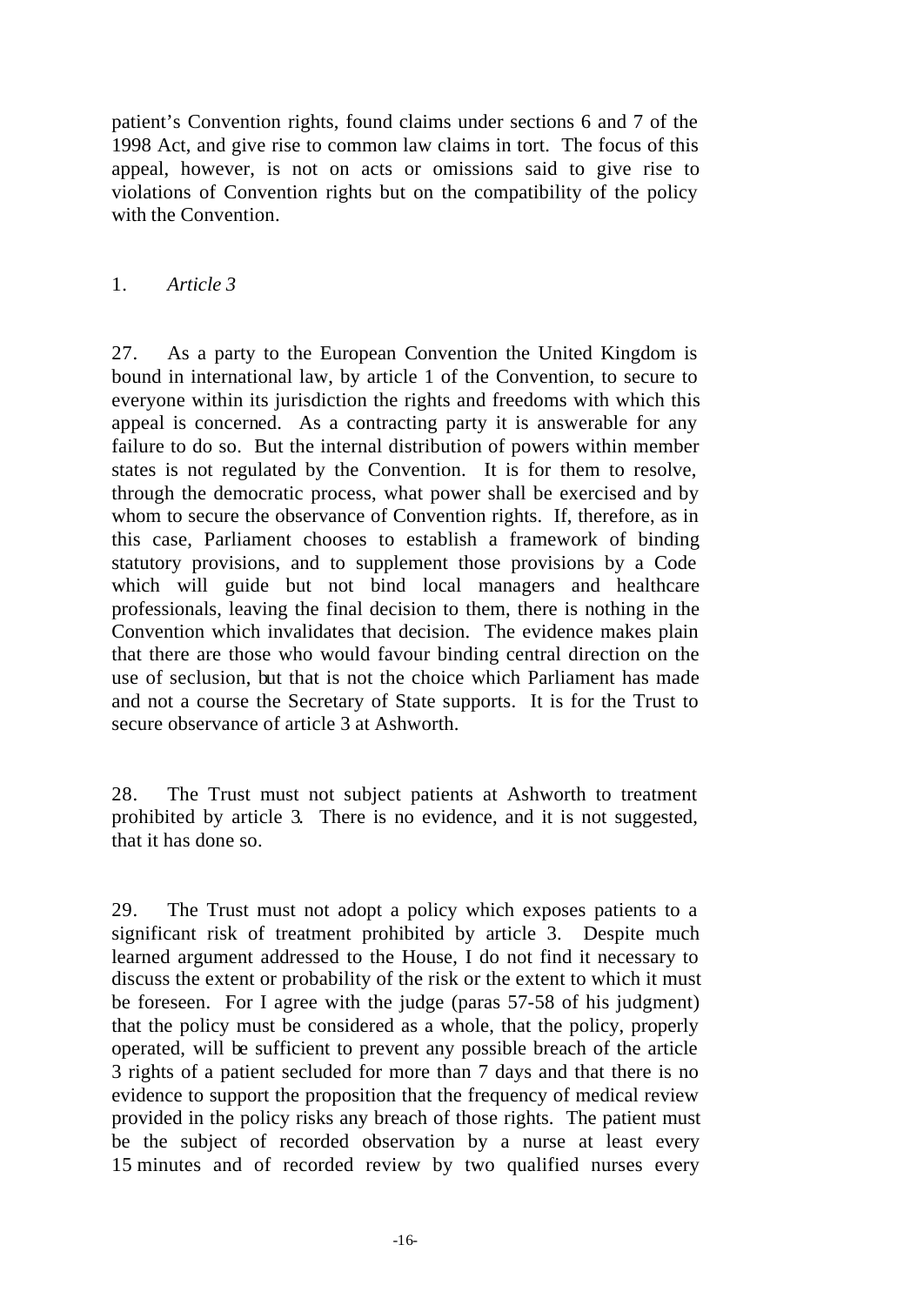2 hours, one of them (where practicable) not involved in the decision to seclude. In the ordinary course of things it is the nurses who know the patient best, and the nurse in charge of the ward can terminate seclusion at any time. There must be a daily review by a ward manager or site manager of a different ward: these, as the evidence shows, are senior and experienced people. There must be 3 medical reviews each week, one of them involving the patient's responsible medical officer. There must in addition be a weekly review by a multi-disciplinary patient care team, including the patient's RMO. The seclusion of the patient must be monitored by the hospital's Seclusion Monitoring Group, which includes the medical director, the hospital director, the head of psychology, the senior nurse, the head of social care, 2 nurses, the ward manager and a non-executive director of the Trust, some of whom must have seen the patient. It reports to the hospital's Clinical Governance Committee. The Mental Health Act Commission must be informed once a patient has been secluded for 7 days and must thereafter receive regular progress reports: as already noted, it has statutory power to visit and investigate any complaint. The patient may, wherever possible, be visited by a relative. The patient or his representative may appeal to the medical director or his deputy, who must review the case and take account of any representations made. The patient may seek judicial review of the decision to seclude him or continue to seclude him, or to challenge the conditions in which he is secluded. It cannot in my opinion be said, be aring in mind that the standard set must obtain in all member states of the Council of Europe, that a policy containing these safeguards exposes a patient secluded for more than 7 days to any material risk of treatment prohibited by article 3.

#### 2. *Article 5*

30. It does not appear that the potential applicability of article 5 was canvassed before the judge, but it was raised in the Court of Appeal. That court concluded ([2004] QB 395, para 69) that while article 5 may avail a person detained in an institution of an inappropriate type (as in *Bouamar v Belgium* (1987) 11 EHRR 1 and *Aerts v Belgium* (1998) 29 EHRR 50) it cannot found a complaint directed to the category of institution within an appropriate system (as in *Ashingdane v United Kingdom* (1985) 7 EHRR 528). The approach to residual liberty which appears to have prevailed in Canada (see *Miller v The Queen* (1985) 24 DLR (4th) 9) does not, as I understand, reflect the jurisprudence of the European Court. I do not for my part regret this conclusion since, as the Court of Appeal pointed out (in para 70 of its judgment), improper use of seclusion may found complaints under article 3 or article 8, and article 5(4) provides that a successful challenge should result in an order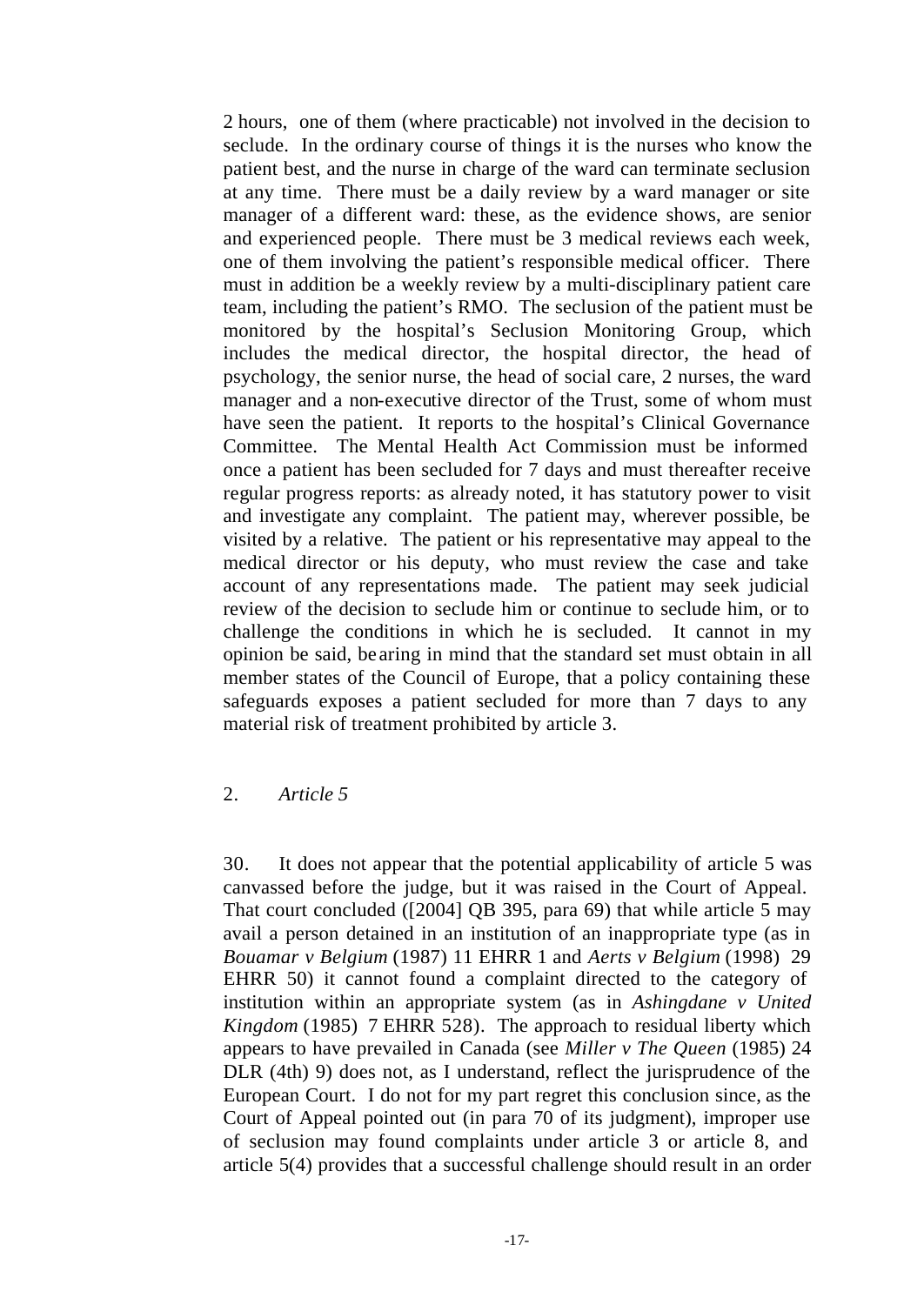that the detainee be released, not in an order that the conditions of his detention be varied. I would not, for example, understand article 5(4) as enabling a prisoner, lawfully detained, to challenge his prison category. In any event, the Ashworth policy, properly applied as one must assume, does not permit a patient to be deprived of any residual liberty to which he is properly entitled: seclusion must be for as short a period and in conditions as benign as will afford reasonable protection to others who have a right to be protected.

#### 3. *Article 8*

31. Mr Munjaz placed no reliance on article 8 before the judge, but Mr Gordon QC representing Mind as an interested party addressed argument on it to the Court of Appeal. He repeats that argument to the House, and Mr Pleming QC for Mr Munjaz adopts it.

32. It is obvious that seclusion, improperly used, may violate a patient's article 8 right in a serious and damaging way and may found a claim for relief. This appeal, however, is directed to the compatibility of the Ashworth policy with the Convention, assuming it to be followed. I have, for my part, some difficulty in appreciating how seclusion can be said to show any lack of respect for a patient's private and family life, home or correspondence, if it is used as the only means of protecting others from violence or intimidation and for the shortest period necessary to that end. A detained patient, when in his right mind or during lucid intervals, would not wish to be free to act in such a way and would recognise that his best interests were served by his being prevented from doing so.

33. If, however, it is accepted that seclusion, properly used in accordance with the policy, involves an interference by a public authority with the exercise of the patient's right under article 8(1), it is necessary to consider justification under article 8(2). Seclusion under the policy is plainly necessary for the prevention of disorder or crime, for the protection of health or morals, or for the protection of the rights and freedoms of others. Properly used, the seclusion will not be disproportionate because it will match the necessity giving rise to it.

34. Mr Gordon, on behalf of Mind, submits that the interference is not "in accordance with the law" because not prescribed by a binding general law. I cannot for my part accept this. The requirement that any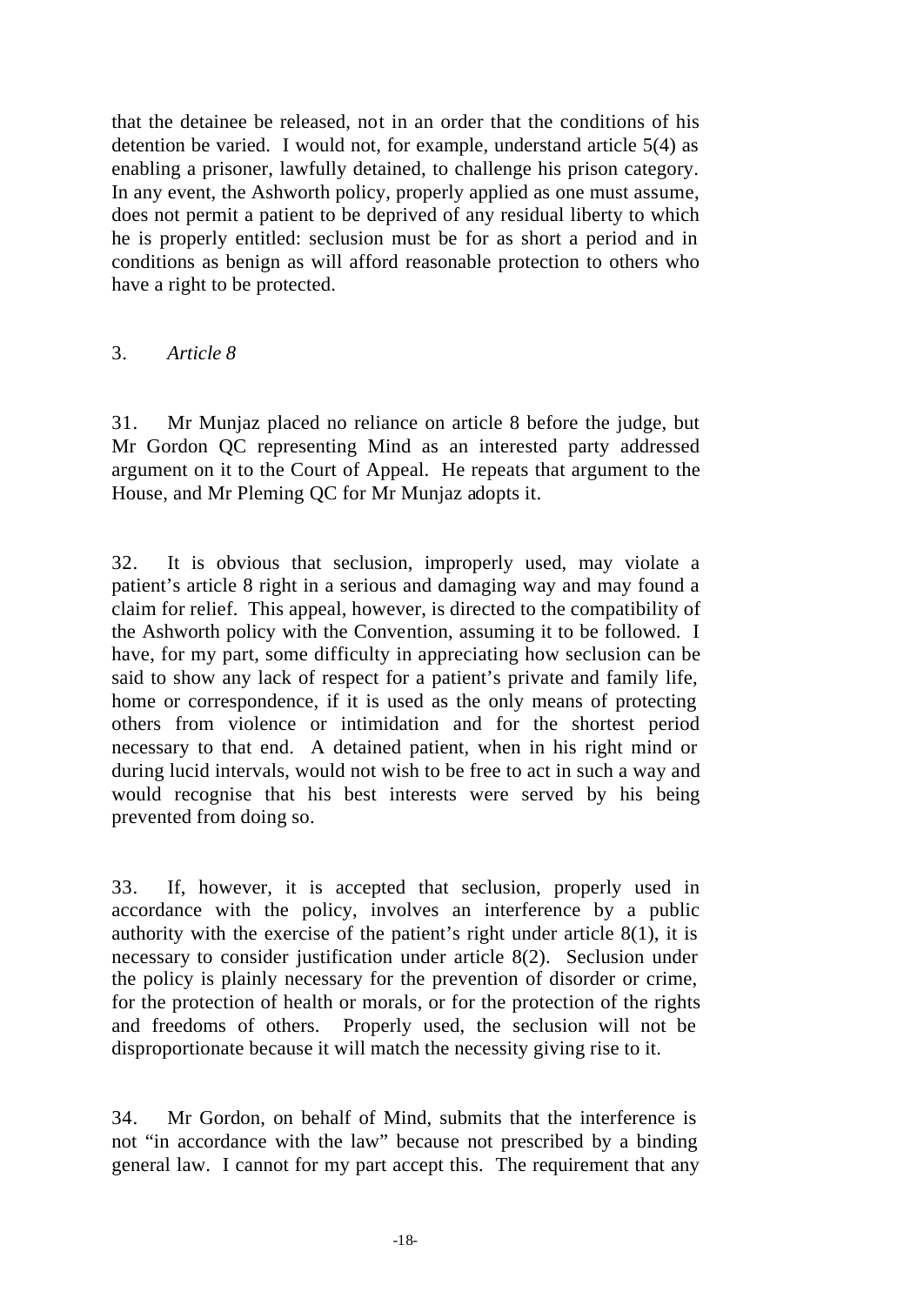interference with the right guaranteed by article 8(1) be in accordance with the law is important and salutary, but it is directed to substance and not form. It is intended to ensure that any interference is not random and arbitrary but governed by clear pre-existing rules, and that the circumstances and procedures adopted are predictable and foreseeable by those to whom they are applied. This could of course have been achieved by binding statutory provisions or binding ministerial regulations. But that was not the model Parliament adopted. It preferred to require the Secretary of State to give guidance and (in relation to seclusion) to call on hospitals to have clear written guidelines. Given the broad range of institutions in which patients may be treated for mental disorder, a matter on which Mr Gordon places special emphasis, it is readily understandable why a single set of rules, binding on all, was thought to be undesirable and perhaps impracticable. It is common ground that the power to seclude a patient within the hospital is implied from the power to detain as a "necessary ingredient flowing from a power of detention for treatment": see Auld LJ in *R v Broadmoor Special Hospital Authority, Ex p S, H and D* (5 February 1998, unreported) and the Court of Appeal judgment in the present case, para 40. The procedure adopted by the Trust does not permit arbitrary or random decision-making. The rules are accessible, foreseeable and predictable. It cannot be said, in my opinion, that they are not in accordance with or prescribed by law.

35. Since the Trust's policy does not in my view violate any of the Convention articles under consideration, there is no warrant for resorting to section 3 of the 1998 Act to give section 118 of the 1983 Act a meaning and effect other than that which Parliament gave to it.

36. The Court of Appeal gave the Code a stronger effect than is in my view permissible. It said in para 76 of its judgment:

"76. Hence we conclude that the Code should be observed by all hospitals unless they have a good reason for departing from it in relation to an individual patient. They may identify good reasons for particular departures in relation to groups of patients who share particular welldefined characteristics, so that if the patient falls within that category there will be a good reason for departing from the Code in his case. But they cannot depart from it as a matter of policy and in relation to an arbitrary dividing line which is not properly related to the Code's definition of seclusion and its requirements."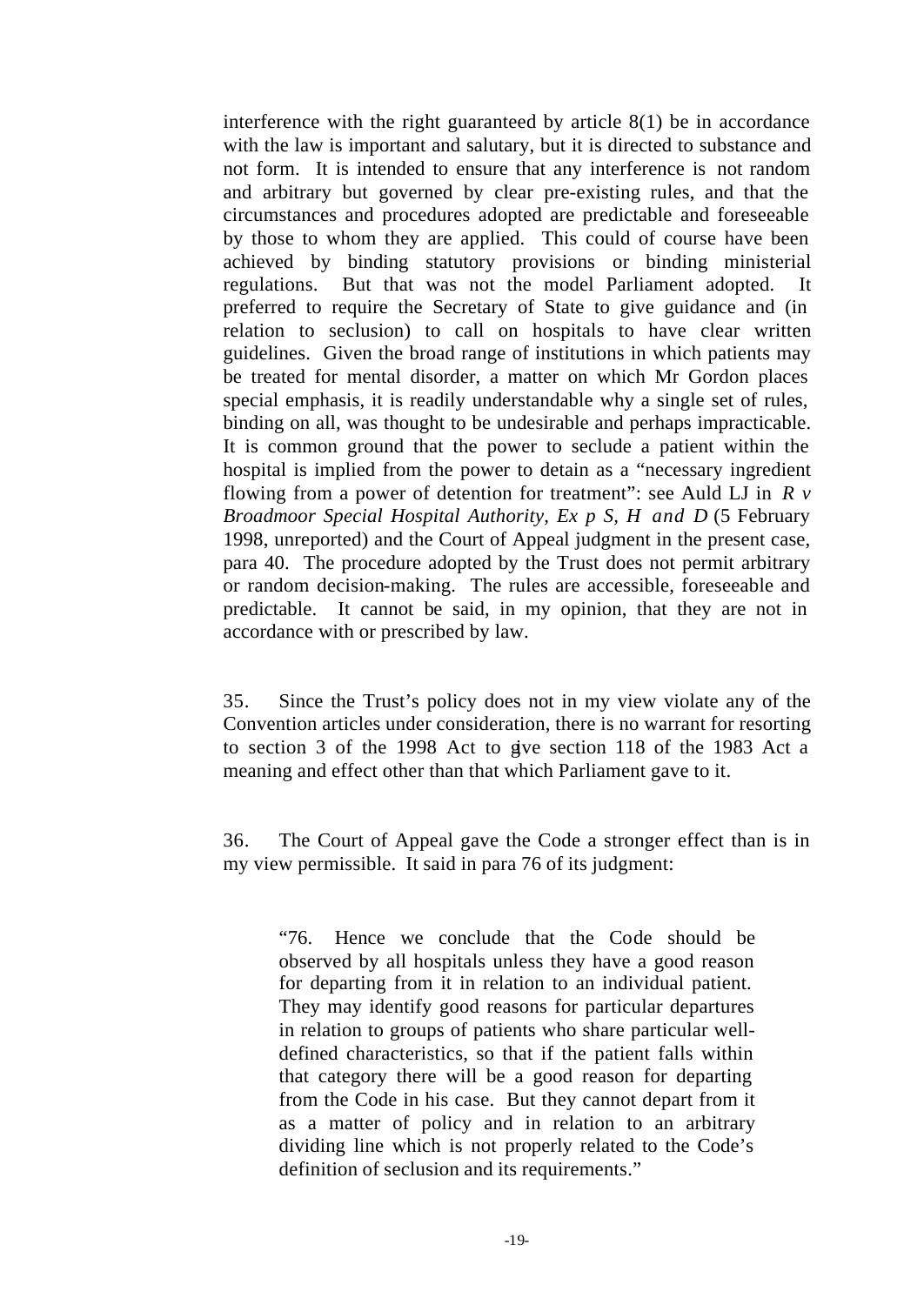The considered judgment of a strong and experienced Court of Appeal naturally commands great respect. But this conclusion gives the Code a weight which Parliament did not give it, which the Secretary of State does not support and which the Convention context does not require. It deprives local managers of the judgmental authority they were given and intended to exercise, and so has a strong (and in my opinion impermissible) centralising effect. It elevates the authority of the Code in a way for which there is no warrant in the statute or the Code.

37. I would allow the appeal and, for reasons which are in large measure those given by the judge, dismiss Mr Munjaz's application for judicial review.

# **LORD STEYN**

My Lords,

38. The advance in the treatment and care of mentally disordered individuals since Victorian times has been great. On the other hand, mental health law has not entirely marched in step with the changing attitudes of society towards treating and caring for mentally disordered patients justly. The Mental Health Act 1983, the controlling statute, is out of date in its approach. Unfortunately, its modernisation in a comprehensive new statute, in conformity with evolving standards, has not yet been accomplished. In respect of the treatment of persons detained in high security mental hospitals, such as Ashworth Hospital, it has been left to so-called soft law, in the form of a Code of Practice issued by the Secretary of State, to fill in part the gap. The current Code was published in March 1999. It addresses, to some extent, the problem of seclusion. It may not be much in terms of modern health law but at least the Code is an attempt to set some modern standards. It is the best we have at present. But the present appeal raises the question of the status of the Code.

39. The appeal concerns the use of seclusion in hospitals where mentally disordered patients are detained. The hospital involved is Ashworth Hospital. It decided not to adhere to the current Code but instead to follow its own different policy statement. From the perspective of the individual patient it is probably right to say that Ashworth's policy statement represents a somewhat lesser order of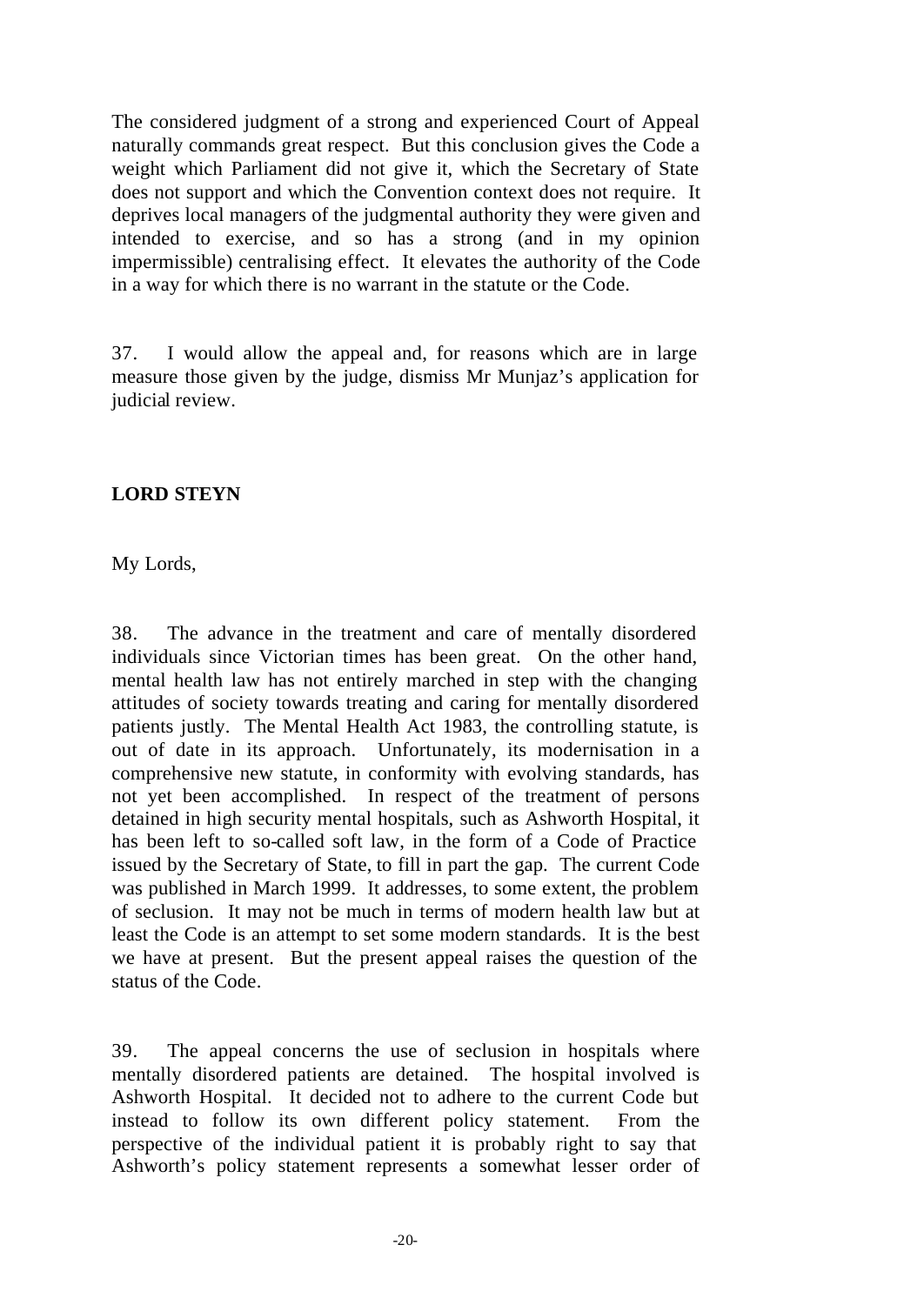protection of mentally disordered patients than was contained in the Code. That is the reason for the present case.

- 40. In my view the real issues on this appeal are
	- (1) what is the status of the Code of Practice (insofar as it covers seclusion) issued under Section 118 of the Mental Health Act 1983 as a matter of domestic and European Convention on Human Rights law?
	- (2) upon what basis, as a matter of domestic and ECHR law, is the seclusion of a patient, already detained under the 1983 Act, lawful?

41. The judgment of the Court of Appeal in this case has been reported: *Regina (Munjaz) v Mersey Care NHS Trust and Others* [2004] QB 395. It is a judgment which demonstrates a thorough understanding of this sensitive and difficult branch of mental health law. I would respectfully pay tribute to it. Having had the advantage of testing the reasoning of the Court of Appeal in the light of detailed adversarial argument, I find myself in agreement with the Court of Appeal on essential points and in particular in respect of articles 3 and 8 of the European Convention on Human Rights, the status of the Code, and the conclusion reached in para 76 that the hospitals may not depart from the Code as a matter of policy. The minor error involved in the incorrect reference to section 7 of the Local Authority Social Services Act 1970 does not affect the central reasoning of the judgment: para 73.

42. The only part of the judgment of the Court of Appeal on which I would not adopt the reasoning and conclusion is in respect of seclusion and the applicability of article 5 of the ECHR. I will explain the point briefly. Under English law a convicted prisoner, sentenced to imprisonment, retains all his civil rights which are not taken away expressly or by necessary implication: *Raymond v Honey* [1983] AC 1, at 10G, per Lord Wilberforce. To that extent the prisoner has a residual liberty. The concept of residual liberty is a logical and useful one as demonstrated by the decision of the Canadian Supreme Court in *Miller v The Queen* (1985) 24 DLR (4th) 9. The reasoning in *Miller* shows that in a case of a prisoner where solitary confinement is unlawfully and unjustly superimposed upon his prison sentence the added solitary confinement can amount to "prison within a prison": it is capable of constituting a material deprivation of residual liberty. It is true that in *R v Deputy Governor of Parkhurst and Others, ex p Hague* [1992] 1 AC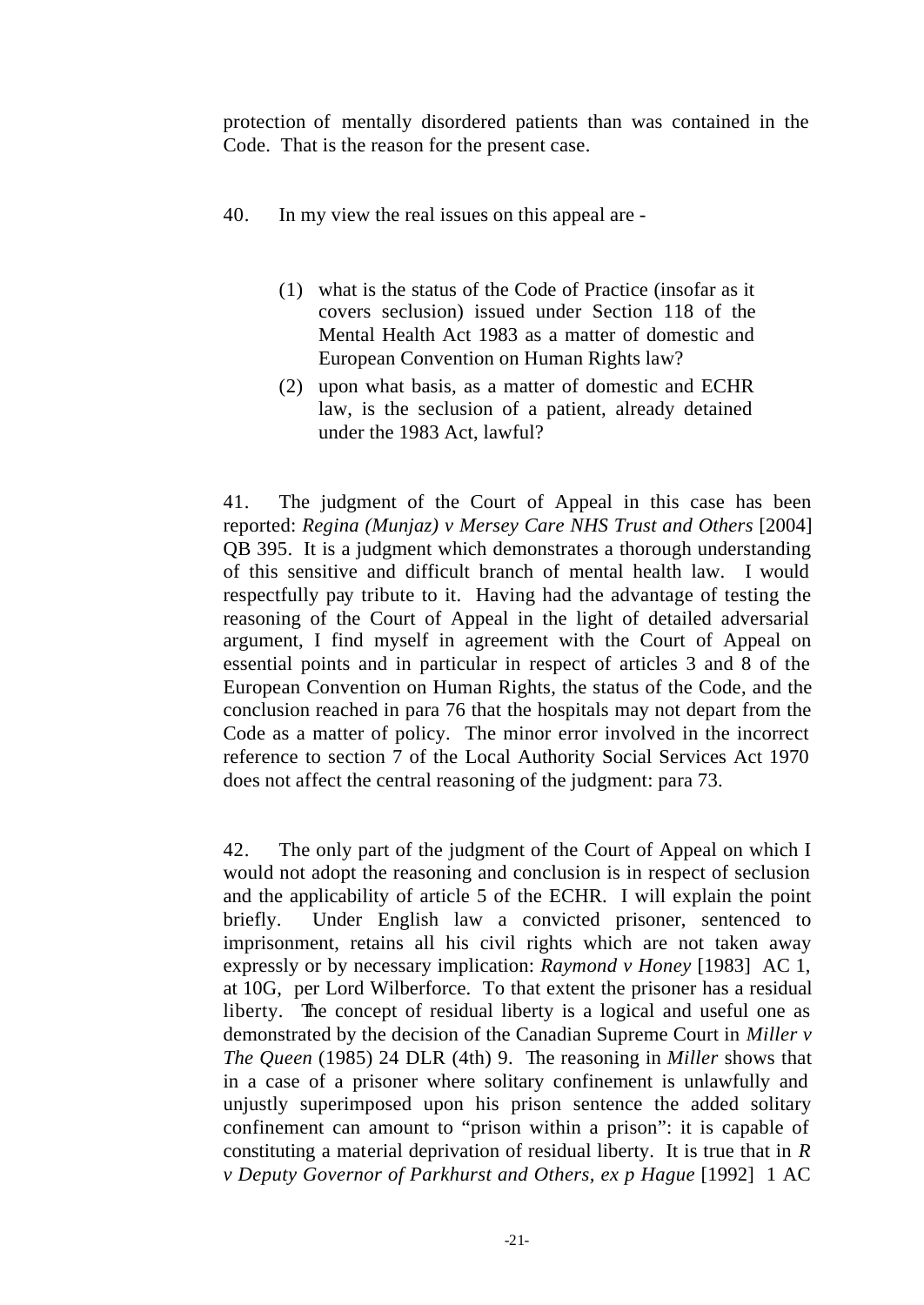58 the House of Lords ruled out this concept. Lord Jauncey of Tullichettle summed up the reasoning of the House [176G-H]:

"[The prisoner] is lawfully committed to a prison and while there is subject to the Prison Act 1952 and the Prison Rules 1964. His whole life is regulated by the regime. He has no freedom to do what he wants, when he wants. His liberty to do anything is governed by the prison regime. Placing Weldon in a strip cell and segregating Hague altered the conditions under which they were detained but did not deprive them of any liberty which they had not already lost when initially confined."

*Hague* predates the Human Rights Act 1998. It is cast in the lexicon of the old law. It excluded a remedy for intolerable prison conditions on the basis of false imprisonment and breach of statutory duty. Lord Bridge suggested a possible remedy in negligence: at 165H-166C. But as *Feldman, Civil Liberties and Human Rights in England and Wales,*  2nd ed., 440, has pointed out, "the remedies depend so heavily on the supply of resources by government that it is hard to imagine that a duty of care in tort would ever be adequate to provide a remedy for those who are condemned to live in [inhuman and degrading] conditions." In *Hague* Lord Bridge observed: "In practice the problem is perhaps not very likely to arise": 166C. It is not to be assumed that in 2005 such conditions do not sometimes occur in our prisons. Under domestic law *Hague* effectively denies prisoners any effective remedy for a breach of their residual liberty. Even in respect of convicted prisoners *Hague*  should no longer be treated as authoritative. A fortiori *Hague* should not be applied to the relationship between a detained patient and the managers of the hospital. After all, unlike prisoners who committed crimes of their own volition, mentally disordered patients are not guilty of any legal or moral culpability.

43. It would also be wrong to assume that under the jurisprudence of the ECHR residual liberty is not protected. There is relevant European authority not placed before the Court of Appeal. In *Bollan v United Kingdom,* App No. 42117/98, the European Court of Human Rights, albeit in an admissibility decision, considered the point. The complaint was a comparatively weak one: the prisoner had been confined to her cell, unlawfully it was said, for some two hours. The evidence was that she was a heroin addict who objected to that restriction on her residual liberty. In European terms the case simply did not reach the necessary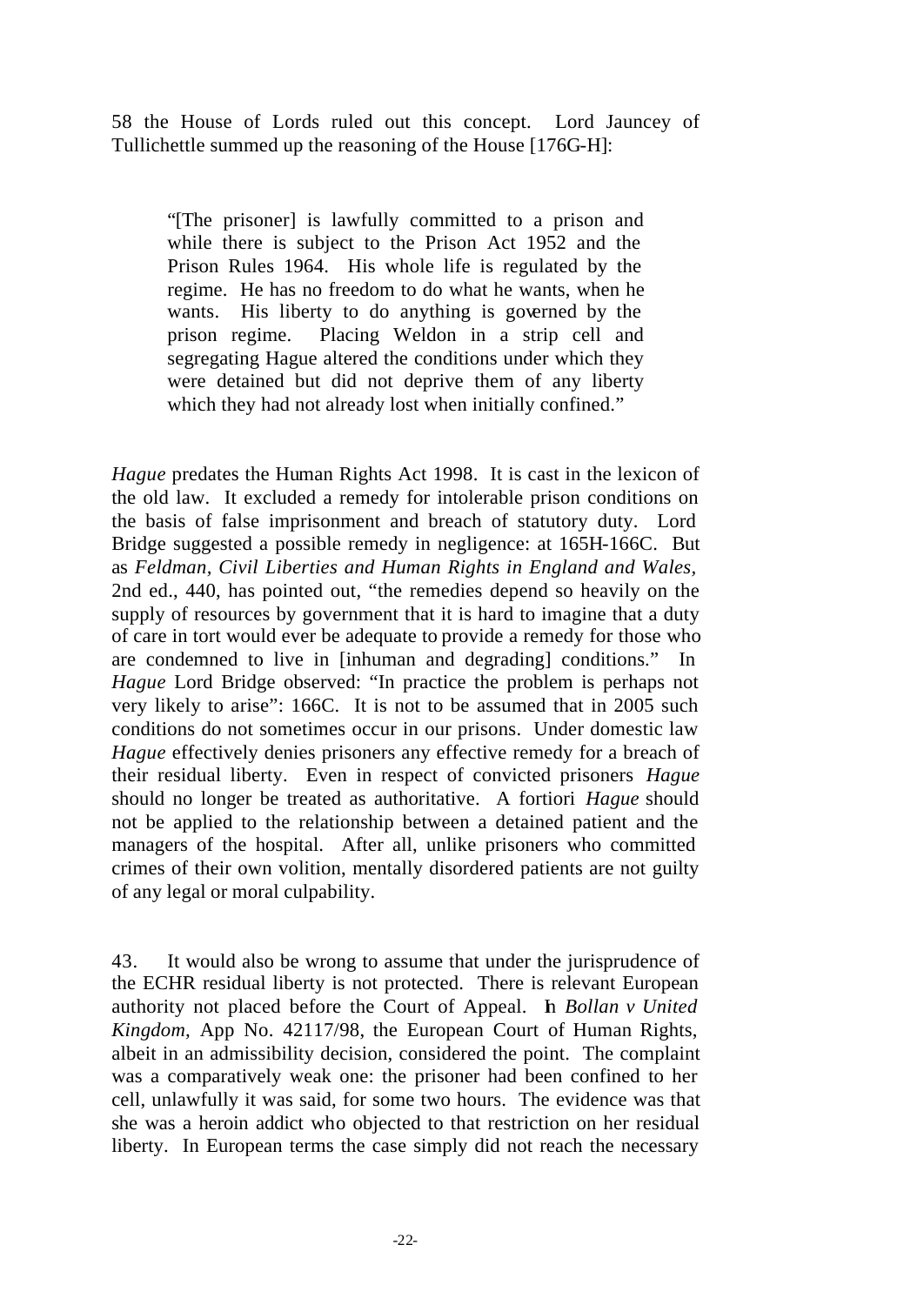threshold of severity. The European Court of Human Rights dealt with the legal principles arising under the ECHR as follows:

"It is undisputed in the present case that Angela Bollan was lawfully detained in Corton Vale prison pursuant to a court order remanding her in custody pending sentence for a criminal offence. Nor is it disputed that the prison was an appropriate establishment for that type of detention or that there was anything inappropriate concerning her place of detention within the prison. The principal issue is whether the decision of the prison officers to leave Angela Bollan in her cell until lunchtime - a period of less than two hours - in itself disclosed an unjustified and unlawful deprivation of her liberty within that prison.

*The court does not exclude that measures adopted within a prison may disclose interferences with the right to liberty in exceptional circumstances*. Generally however, disciplinary steps, imposed formally or informally, which have effects on conditions of detention within a prison, cannot be considered as constituting deprivation of liberty. Such measures must be regarded in normal circumstances as modifications of the conditions of lawful detention and therefore fall outside the scope of Article 5 § 1 of the Convention (see Application no. 7754/77, dec. 9.5.77, D.R. 11, p 216. In appropriate cases, issues may arise however under articles 3 and 8 of the Convention."

(My emphasis)

Plainly, the ECtHR has not ruled out as a matter of principle the concept of residual liberty. On the contrary, it accepts that there is scope for such a doctrine. It will be noted also that the ECtHR observed that in such cases "in appropriate cases, issues may arise however under articles 3 and 8 of the Convention". To that it must be added that, if substantial and unjust seclusion of a mentally disordered patient cannot in our domestic law be protected effectively under articles 3 and 8, the case for protection under article 5 becomes ever stronger. It follows that a substantial period of unnecessary seclusion of a mentally disordered patient, involving total deprivation of any residual liberty that the patient may have within the hospital, is capable of amounting to an unjustified deprivation of liberty.

44. In relation to the status of the Code, I am in full agreement with the reasoning of the Court of Appeal. The Code was plainly issued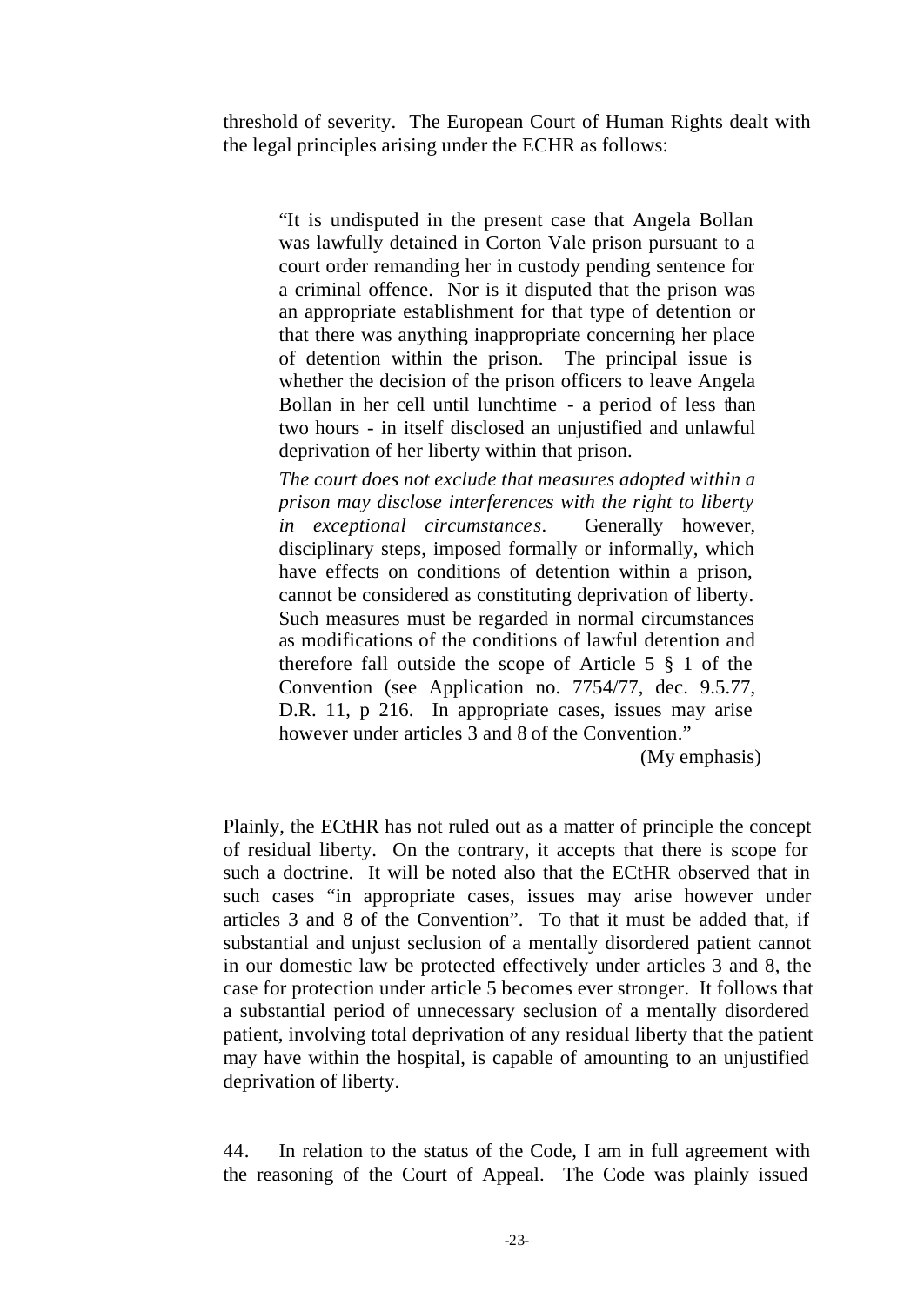under section 118(1)(a) and (b) of the Mental Health Act 1983. It is a very special type of soft law. It derives its status from the legislative context and the extreme vulnerability of the patients which it serves to protect. In the context of the Code the Court of Appeal explained, and I accept, that the concern about seclusion lies "in the combination of the potentially harmful or degrading effects of seclusion upon the patient and its potential for misuse by those looking after him": para 11. This is the contextual scene of section  $118(1)$ . It is wrong to focus exclusively or even primarily on the dictionary meaning of "guidance". In a careful analysis Mr Pleming QC relied in addition to the reasons given by the Court of Appeal on the fact that section 118(2) provides that "the Code shall, in particular, specify forms of medical treatment" which "should accordingly not be given by a registered medical practitioner unless the patient has consented to the treatment." He pointed out that the preceding White Paper of November 1981 observed that the Code "might include references to treatments such as electro-convulsive therapy when used in particular circumstances, long acting drugs, and behaviour therapies": Reform of the Mental Health Legislation, para 39. These examples reveal that in section 118(1) Parliament had authorised a Code with some minimum safeguards and a modicum of centralised protection for vulnerable patients. This is inconsistent with a free-for-all in which hospitals are at liberty to depart from the published Code as they consider right. Indeed, it seems unlikely that Parliament would have authorised a regime in which hospitals may as a matter of policy depart from the Code. After all that would result in mentally disordered patients being treated about seclusion in a discriminatory manner, depending on the policy adopted by the managers and clinicians in particular hospitals.

45. Another internal aid to the interpretation of section 118 mentioned by Mr Pleming is section 121 which deals with the Mental Health Act Commission. Section 121(4) provides:

"The Secretary of State may, at the request of or after consultation with the Commission and after consulting such other bodies as appear to him to be concerned, direct the Commission to keep under review the care and treatment, or any aspect of the care and treatment, in hospitals and mental nursing homes of patients who are not liable to be detained under this Act."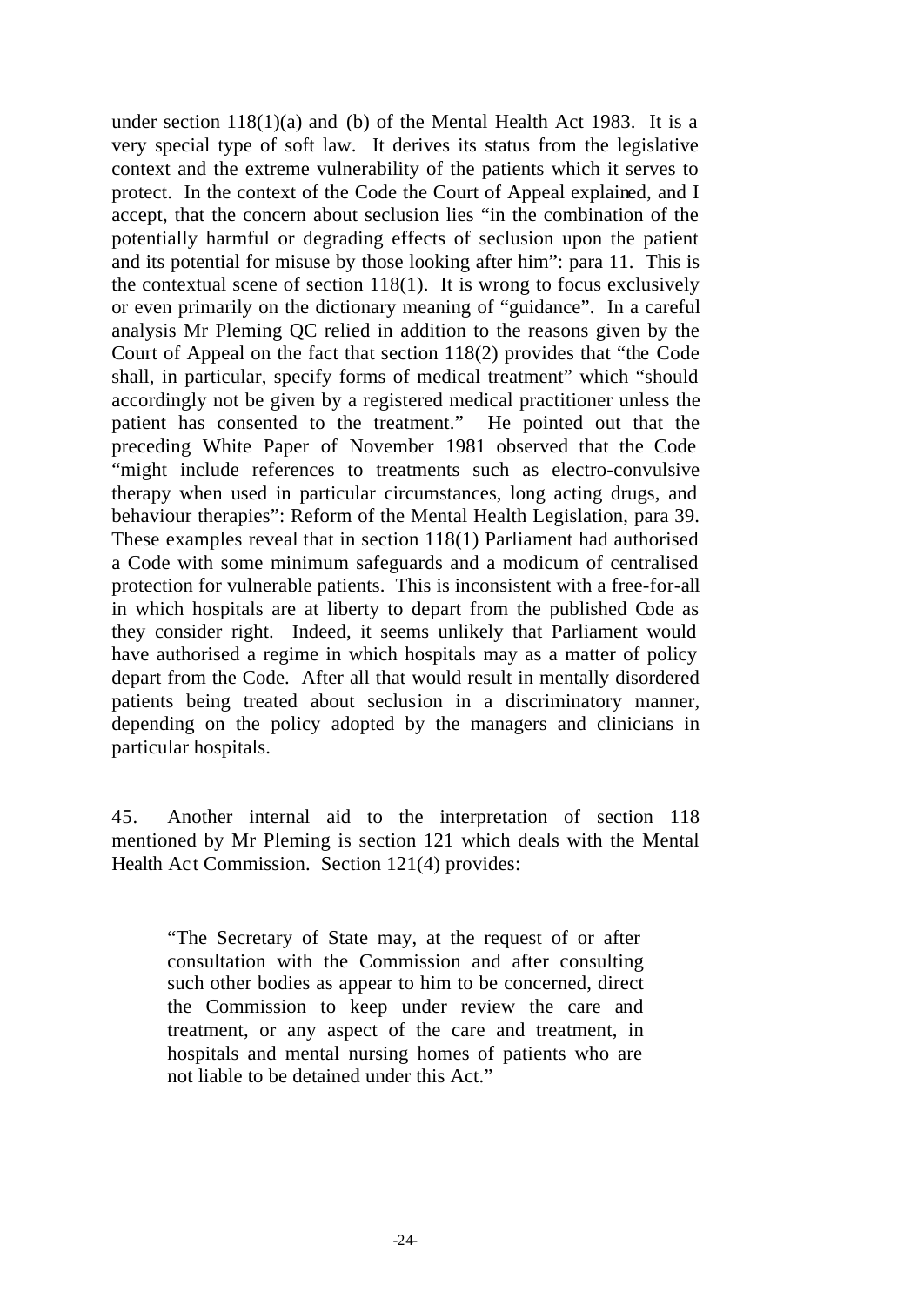This provision is in line with the idea of centralised minimum safeguards. It throws light on the dynamic role that a Code issued under section 118 was intended to play.

46. The Court of Appeal applied the dictum of Sedley J in *R v Islington London Borough Council, ex p Rixon* [1997] ELR 66, at 71, that local authorities may only depart from the Secretary of State's guidance for good reason. The Court of Appeal observed that there is a considerable difference between the *Wednesbury* approach and the *Rixon* approach. Counsel for the Secretary of State and the Trust challenged this approach. They were mistaken. In the present case fundamental rights are at stake and even before the Human Rights Act 1998 an intense review on principles of proportionality was appropriate: *R v Secretary of State for the Home Department, Ex p Leech* [1994] QB 198, which was affirmed in *R v Home Secretary, Ex p Simms* [2000] 2 AC 115 and in *R (Daly) v Secretary of State for the Home Department* [2001] 2 AC 532. The concrete differences between the *Wednesbury* and proportionality approaches was concretely described in *R (Daly) v Secretary of State for the Home Department* [2001] 2 AC 532. In a speech made with the approval of the House I observed [547 E-F]:

"First, the doctrine of proportionality may require the reviewing court to assess the balance which the decision maker has struck, not merely whether it is within the range of rational or reasonable decisions. Secondly, the proportionality test may go further than the traditional grounds of review inasmuch as it may require attention to be directed to the relative weight accorded to interests and considerations."

The application of these established principles, wholly appropriate to the context of fundamental rights, reinforces the conclusion of the Court of Appeal. That conclusion was stated with precision in para 76 as follows:

"Hence we conclude that the Code should be observed by all hospitals unless they have a good reason for departing from it in relation to an individual patient. They may identify good reasons for particular departures in relation to groups of patients who share particular well-defined characteristics, so that if the patient falls within that category there will be a good reason for departing from the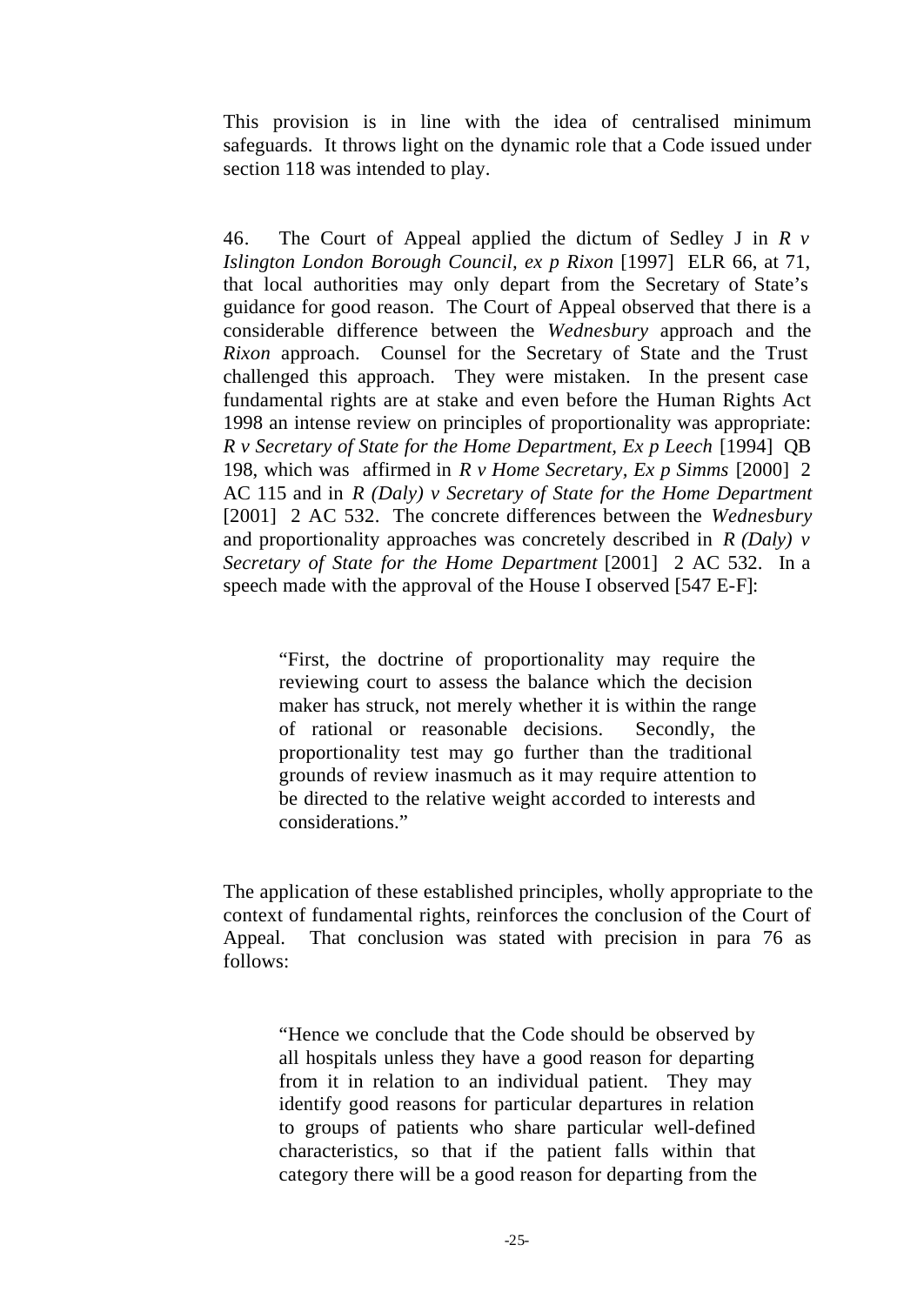Code in his case. But they cannot depart from it as a matter of policy and in relation to an arbitrary dividing line which is not properly related to the Code's definition of seclusion and its requirements."

Given the manifest dangers inherent in seclusion, and the extremely vulnerability of the patients, I regard this conclusion as sound. It is a corner of mental health law in which a dilution of minimum centrally imposed safeguards, by pragmatic policy decisions from hospital to hospital, is not appropriate.

47. In paragraph 40 of the printed case of Mr Munjaz the resultant picture and implications are graphically illustrated:

". . . Ashworth, and any detaining hospital, can now substitute 3 (or 4) medical reviews for the 42 required by the Code of Practice during days 8 to 14. [Mr Munjaz's] complaint is not that he can be secluded for one or two more hours without a Code of Practice medical review, but that he could be secluded for 72 hours without such a review. If such wholesale departures from the Code can be made on the basis of the views of the hospital managers, there is no logical reason why Ashworth should not reduce its medical reviews yet further, depending only on its rational view of its needs and its resources. Why not a medical review every week, every month? Certainly, Ashworth cites approvingly [in para 95 of its printed case] in support of its position, cases where monthly review of segregated prisoners has been held to be lawful. A national Code of Practice provides the necessary checks and balances for this otherwise unregulated activity."

This is a disturbing picture.

48. If Ashworth Hospital is permitted in its discretion to reject the Code, lock, stock, and barrel, regarding seclusion, it will be open to other hospitals to do so too. The Code would then be seriously undermined. For my part the endorsement of the Code by the Secretary of State makes his virtual disowning of the Code in these proceedings difficult to understand. Compared to the judgment of the Court of Appeal the judgment of the majority of the House permits a lowering of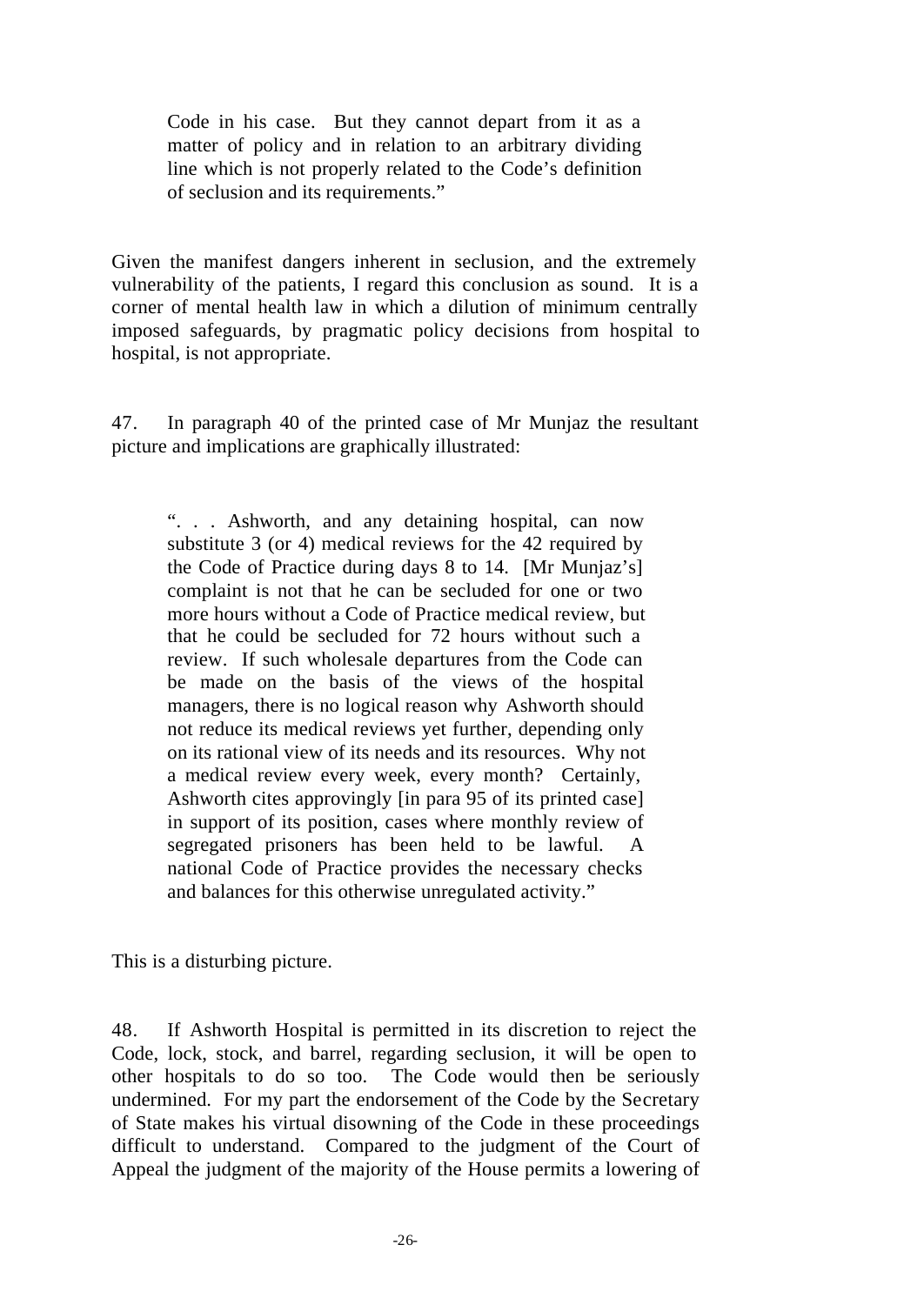the protection offered by the law to mentally disordered patients. If that is the law, so be it. How society treats mentally disordered people detained in high security hospitals is, however, a measure of how far we have come since the dreadful ways in which such persons were treated in earlier times. For my part, the decision today is a set-back for a modern and just mental health law.

49. I would dismiss the appeal of the Trust.

# **LORD HOPE OF CRAIGHEAD**

My Lords,

50. At the heart of this case there lies a dispute about the proper use and regulation of seclusion as a means of controlling seriously disturbed behaviour on the part of mental patients detained in psychiatric hospitals. There is general agreement that the sole aim of this procedure is to control such behaviour where it is likely to cause harm to others. There is general agreement also as to the nature of the procedure. It consists of the supervised confinement of the patient in a room which may be locked to protect others from significant harm. But opinions differ sharply as to the length of time for which it may be proper to resort to it. This in turn affects the degree to which seclusion in practice interferes with the patient's personal autonomy, the extent to which it is possible for the state by means of a uniform code to regulate this and the way in which the patient's interests are to be safeguarded.

51. Section 118(1) of the Mental Health Act 1983 ("the 1983 Act"), as amended by section 1(2) of and paragraph 6 of Schedule 1 to the Mental Health (Patients in the Community) Ac t 1995 and section 116 of and paragraph 9 of Schedule 4 to the Care Standards Act 2000, directs the Secretary of State to prepare, and from time to time revise, a code of practice (a) for the guidance of registered medical practitioners, managers and staff of hospitals and approved social workers in relation to "the admission of patients" to hospitals and to guardianship and aftercare under supervision under the Act, and (b) for the guidance of registered medical practitioners and members of other professions in relation to "the medical treatment of patients suffering from mental disorder." Section 118(2) provides that the code shall in particular specify forms of medical treatment which give rise to special concern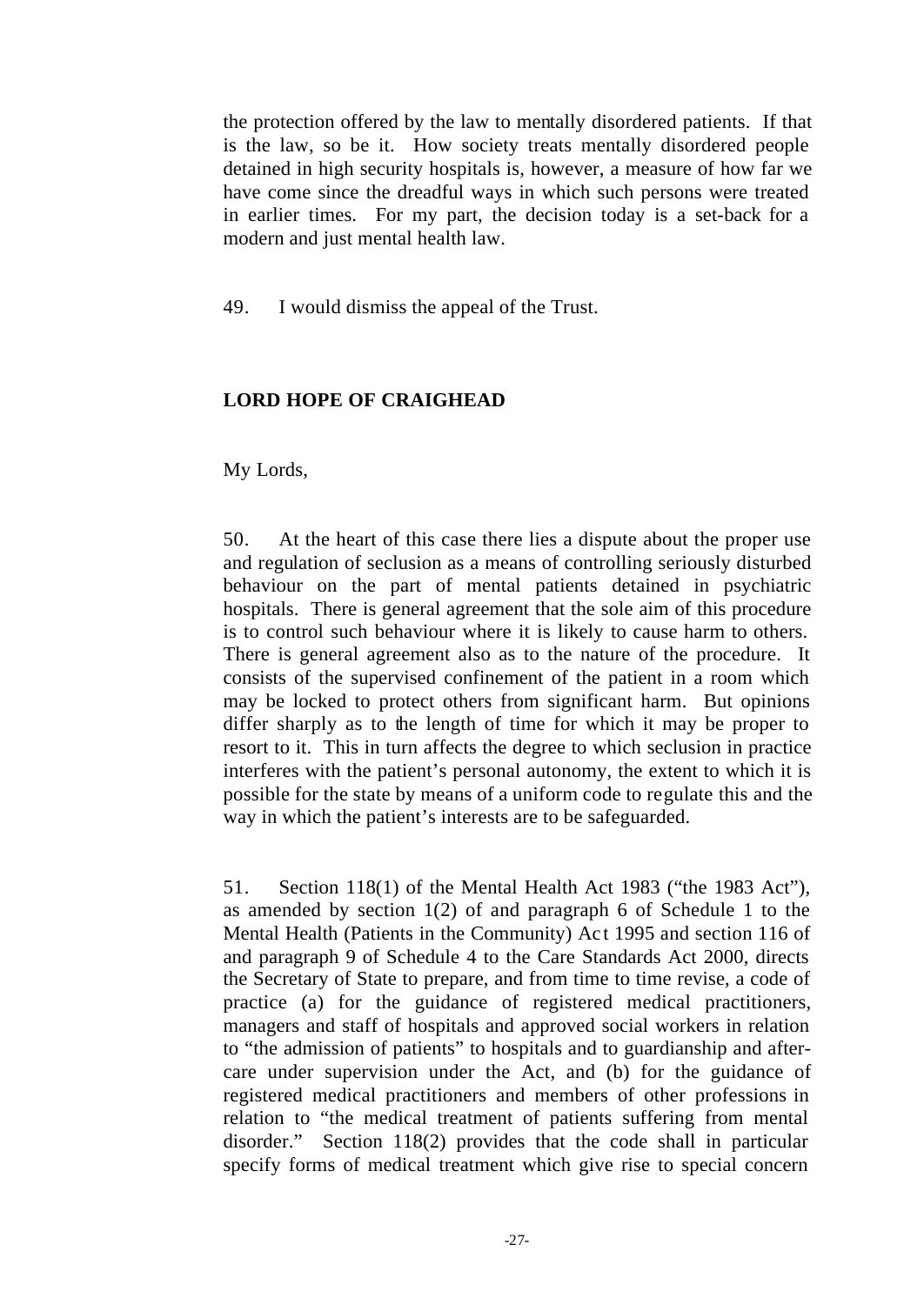and which should accordingly not be give n by a registered medical practitioner unless the patient has consented to the treatment. Seclusion is not a form of treatment that falls within the scope of that subsection, but its provisions have a bearing on the status that should be accorded to the code by the legal system within which it is to operate.

52. The Code of Practice which is currently in issue ("the Code") was published in March 1999. It contains detailed guidance on various matters of practice, including the admission of mental patients and their treatment and care in hospital. Chapter 19 deals with patients presenting particular management problems who behave in a way that disturbs others or whose behaviour may present a risk to themselves or others around them or those charged with their care. Among the topics covered in this section are general preventative measures, restraint, methods of restraining behaviour and the use of medication, locked wards and secure areas. It has not been suggested that the ways these topics are dealt with has given rise to difficulty. The dispute which has given rise to this litigation relates to the way the Code deals with seclusion. This topic is dealt with in paras 19.16 to 19.23.

53. Para 19.16 defines seclusion in these terms:

"Seclusion is the supervised confinement of a patient in a room, which may be locked to protect others from significant harm. Its sole aim is to contain severely disturbed behaviour which is likely to cause harm to others."

It also contains guidance as when this procedure should and should not be used. Para 19.17 provides that hospitals should have clear written guidelines on the use of seclusion which should, among other things, set requirements for recording, monitoring, reviewing the use of seclusion and any follow-up action. But the Code was not content to leave these matters entirely to the discretion of each hospital. Detailed guidance is provided in the paragraphs that follow as to the procedure that should be adopted, including the frequency of reviews of the need to continue the procedure, as to the conditions of seclusion and as to record keeping.

54. The Code applies to the management of all patients admitted to mental hospitals in England and Wales. They include so-called informal patents who are admitted without any application, order or direction as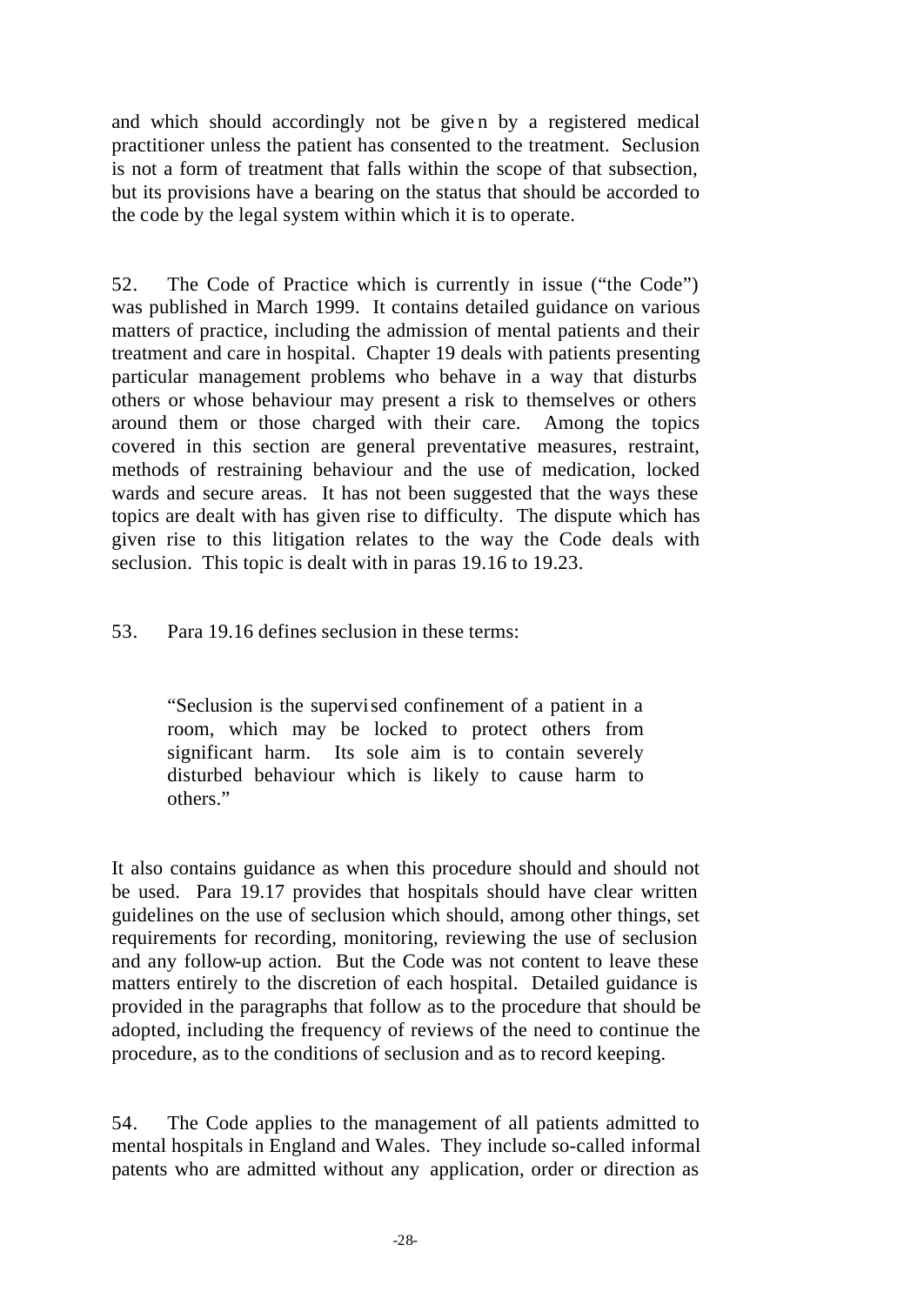well as those who are liable to be detained in a hospital under section 3 of the 1983 Act. The Secretary of State was obliged by section 118(3) before preparing or altering it to consult with such bodies as appeared to him to be concerned. It had also to be laid before Parliament, where it was subject to the negative resolution procedure of either House, and it had to be published: section 118(4)-(6). It has the support of the Royal College of Psychiatrists and of the Mental Health Act Commission, among whose functions is to make proposals to the Secretary of State as to what it should contain. The majority of mental patients are informal, and the majority of the institutions in which they are detained are independent of the National Health Service. One of the virtues of the Code is that it is able to provide clear standards and practical norms that are capable of being applied by all hospitals and all healthcare facilities.

55. Ashworth is one of three hospitals (the others being Rampton and Broadmoor), formerly known as "special hospitals", that were established to treat only those mental patients who require treatment under conditions of high security on account of their dangerous, violent or criminal propensities. In February 1999 the Ashworth Special Hospital Authority ("Ashworth") issued its own Seclusion Procedure which made provision for the frequency of reviews of the need to continue the procedure which departed in several respects from that set out in the version of the Secretary of State's Code that was then in issue. This statement of the procedure to be used at Ashworth was the subject of proceedings for judicial view by the respondent, Mr Colonel Munjaz, in 1999. Following a judgment given by Jackson J on 28 September 2000, who held that the provisions for review which it contained were not ones which a reasonable authority could adopt, a review of Ashworth's seclusion policy was conducted and a new policy was formulated. It was ratified by the Regional Board of the National Health Service on 6 November 2002 and it was put into effect from 6 December 2002 by the appellant, Mersey Care National Health Service Trust, which had assumed responsibility for Ashworth. This is the policy ("the Policy") which is said in this case to be unlawful.

56. In the introduction to the Policy it is noted that Ashworth Hospital admits patients with mental disorder who are considered to present a grave and immediate risk to the public and who present a risk to other patients, staff, visitors or the general public which cannot be managed in conditions of lesser security including medium security. Reference is made to particular reasons for referral which include the fashioning of weapons from items in common use such as furniture and cutlery, the taking of hostages, the possession of skills which could lead to serious injury and the use of techniques to plan and commit assaults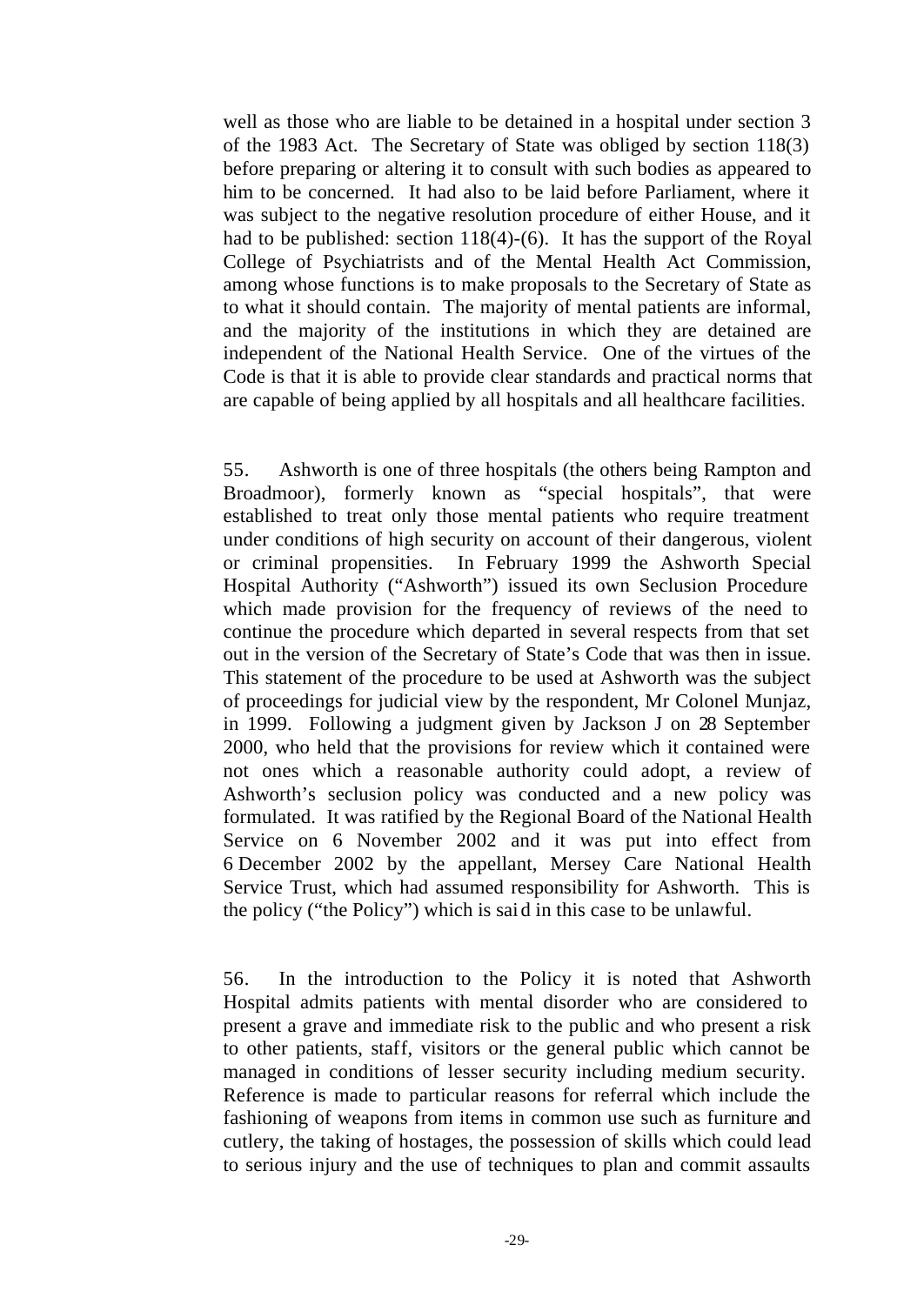which involve other patients and general subversion of day to day routines and practices. It is expected that patients will only be referred to Ashworth when conditions of lesser security have exhausted all appropriate management interventions. For such patients it is often the case that all other usual interventions such as psychological interventions and alterations in drug treatment have been tried, and the increased relational procedure and the perimeter security at Ashworth is considered necessary to add to the individual patient's treatment plan.

57. It is in the light of this background that the introduction to the Policy then explains why it was decided that it was necessary to devise a policy which was specially designed to address the use of seclusion at Ashworth:

"Seclusion in this policy is as defined in the Code of Practice [19.6] (sic). Seclusion is the supervised confinement of a patient in a room, which may be locked to protect others from significant harm. Its sole aim is to contain severely disturbed behaviour which is likely to cause harm to others. This is an intervention which good clinical and professional practices dictate should only be used when other less restrictive interventions are inadequate. Special considerations need to be applied to the use of seclusion in a high secure hospital given that patients have been referred to the hospital because the usual range of interventions available within Mental Health Services have failed to protect others from harm. The policy on seclusion in Ashworth Hospital needs to reflect this."

The same point is made in para 2.4 of the Policy, which states:

"The Code of Practice revised in March 1999 was written to encompass a wide range of mental health services and does not specifically consider the special situation of a high security hospital."

58. The Policy deals with a variety of matters, many of which are not the subject of criticism. Para 3 sets out its aims, which are taken word for word from the list of items in para 19.17 of the Code about which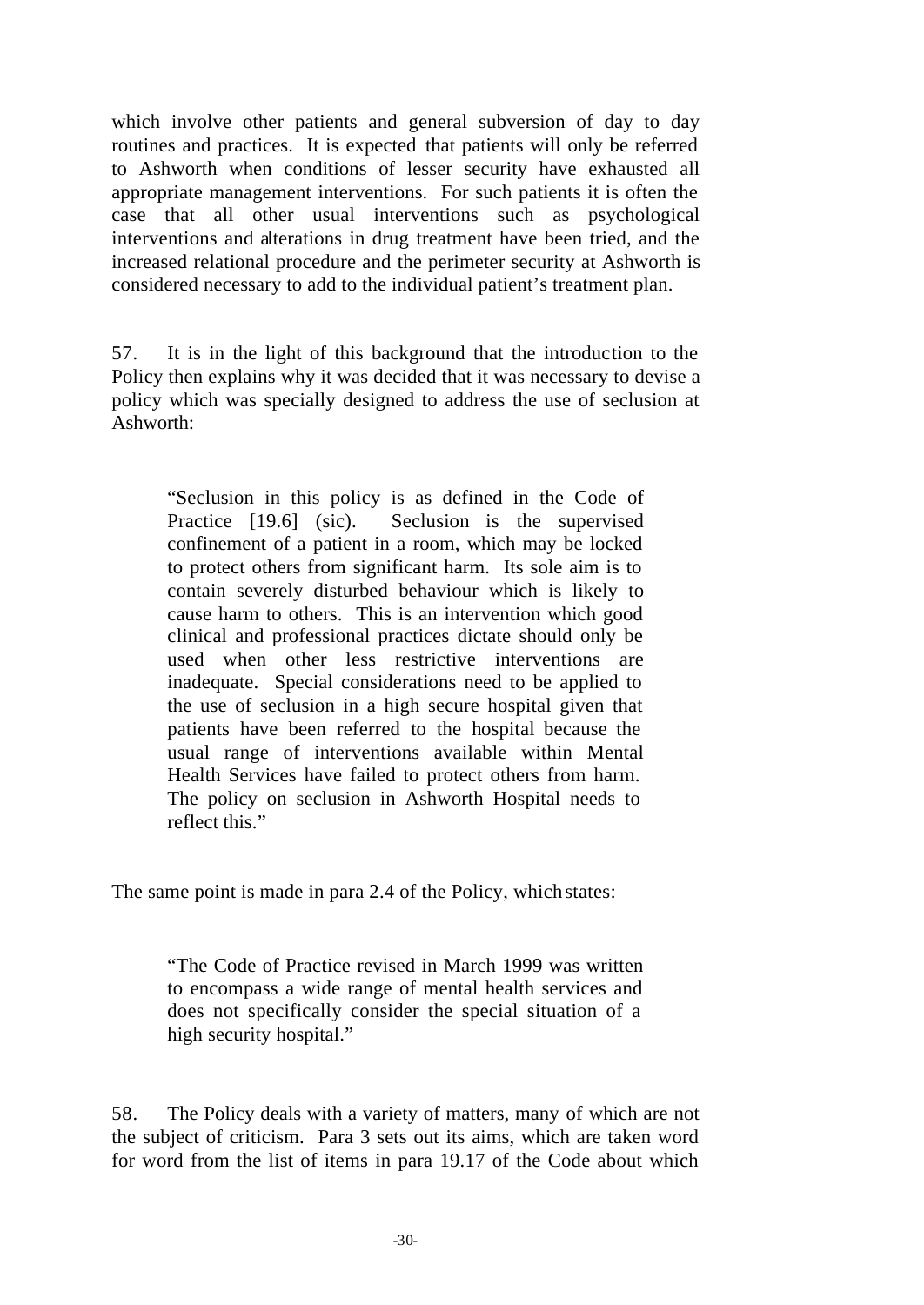hospitals are told they should have clear written guidance. Para 4 contains a policy statement about the use of seclusion. Here too the guidance in the Code is followed word for word. In para 5, which deals with the environment for seclusion and the maintenance of dignity and care and support, the guidance in para 19.22 of the Code is adopted and elaborated upon. Para 6 deals with the decision to seclude. In substance it repeats the guidance in para 19.18 of the Code, but here too it is elaborated upon. Para 6.2, for example, states that if a member of staff has been threatened or attacked by a patient they should so far as possible not be involved in the decision to seclude – a point not dealt with in the Code, which does not mention incidents of this character or offer any advice as to how to deal with them. Details are set out in para 7 of how patients who are in seclusion are to be observed and cared for and in para 8 of the way records are to be kept. Here again the advice given in paras 19.19 and 19.20 of the Code is followed and elaborated upon. One such elaboration is the requirement in para 8.4 of the Policy that a detailed management plan for management of the ending of seclusion should be prepared in all cases to ensure the earliest possible ending of seclusion. There is an indication here that it was not envisaged that seclusion would be used at Ashworth for a brief period, such as one of no more than five minutes as para 19.18 of the Code envisages.

59. The point of departure from the Code is in para 9 where the Policy deals with regular reviews of the use of seclusion. The system of review described in para 19.18 of the Code is modified from the first day up to day 7. Thereafter the frequency of regular reviews is reduced very considerably. Para 9.2.3 provides that from day 8 onwards there are to be (i) a daily review by the ward manager or a site manager from a different ward, (ii) three medical reviews every seven days (one being by the patient's responsible medical officer ("RMO"), (iii) a weekly review by a multi-disciplinary patient care team which is to include the RMO and (iv) a review by a multi-disciplinary group known as the Seclusion Monitoring Group whose functions are set out in para 10. Para 11.1 provides that the case of any patient for whom the clinical team has to institute seclusion in excess of seven days will be brought to the attention of the Medical Director or in their absence the Executive Nurse Director by the chairperson of the patient's clinical team, with a resume of the reasons for the continuing use of seclusion, the care and treatment which the patient will be receiving and what it is to be hoped will be achieved. Monitoring arrangements are to be agreed between the Seclusion Monitoring Group and the patient's clinical team, the patient's case is to be reviewed weekly by the clinical team and a report sent monthly to the Seclusion Monitoring Group and after six months the Medical Director and the Executive Nurse Director are to participate in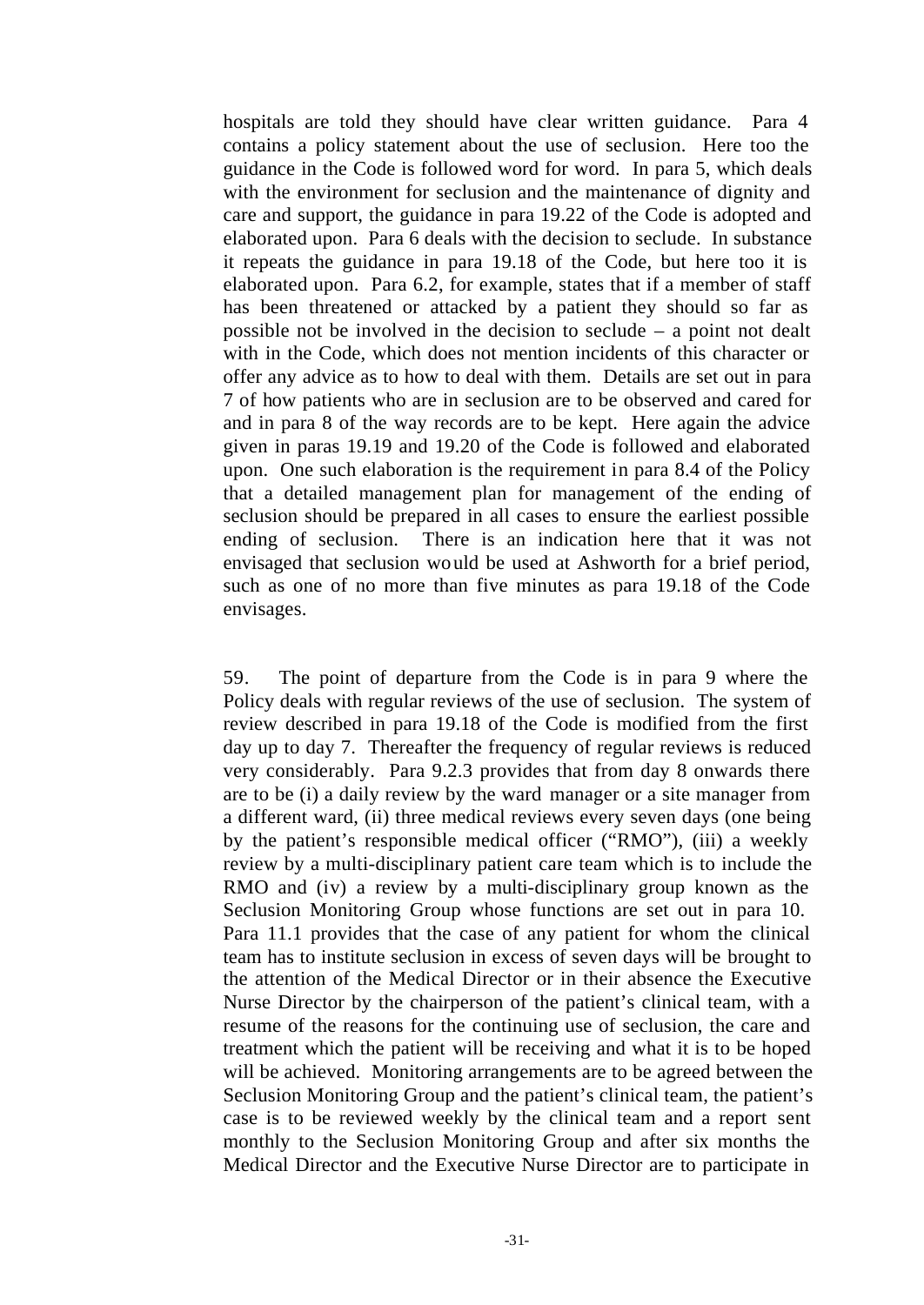a clinical team review: para 11.4-11.8. Para 11.9 provides that the Mental Health Act Commission will be informed if seclusion continues beyond seven days and that it will receive progress reports on a regular basis.

60. It is important to appreciate that much of what is in the Policy complies with and elaborates upon the guidance which the Code offers. The departure from that guidance is explained by Ashworth's perception of what is needed for the management of the patients detained there whose behaviour falls outside the normal pattern of that exhibited by mental patients generally in terms both of the risk it offers and its duration. There is a genuine and respectable difference of view among those who are responsible for the formation of policy in this difficult and highly specialised field as to the parameters within which seclusion may properly be resorted to, including the length of time for which it may continue before it is terminated.

61. In a letter to Ashworth's solicitors dated 27 March 2002 the Mental Health Act Commission said that it was perhaps true that the Code was written on the assumption that seclusion as a last resort response to dangerous behaviour should not normally still be in place after three days, no matter how disturbed the patient might be at the time of the seclusion. The Commission's view was that in that event other methods of management should be resorted to:

"It is arguable, for instance, that, by the time a patient has been secluded for three days, arrangements should have been considered for alternative management of the patient, such as a trial period of one to one (or more intensive) nursing, etc. The Commission takes the view that, where seclusion as defined by the Code of Practice does continue past 72 hours, the need for rigorous monitoring and review of its continuance is a pressing need."

In para 12.26 of its Tenth Biennial Report 2001-2003 the Commission repeated these observations, adding that it would wish to see such alternatives implemented. Ashworth has however made it clear that it wishes to adhere to the system of monitoring and review set out in its Policy.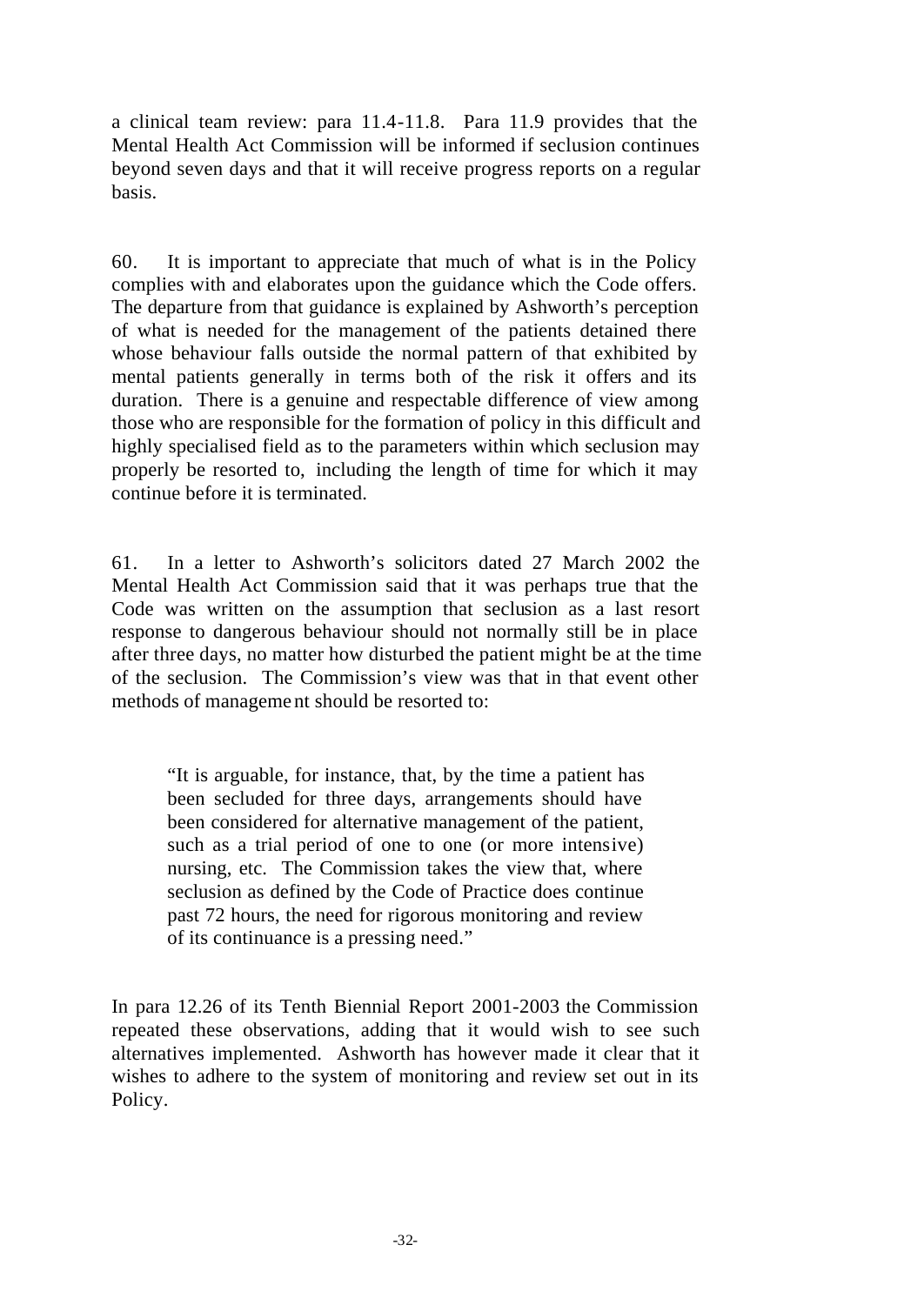62. This dispute is not something on which judges are competent to adjudicate. But the law is not blind to the importance of the issue in the wider context, as it is in the interests of all mental patients that the use of this highly intrusive procedure should be properly regulated.

#### *The issues*

63. The first question then is whether it is lawful under domestic law for Ashworth, for the reasons indicated by these passages in the introduction to the Policy, to depart from the Code and devise and apply its own seclusion policy. The status that is to be accorded to the Code lies at the heart of this question. This is an important issue of general public importance. The second question is whether, assuming that it was otherwise lawful in domestic law, the relevant parts of the Policy are incompatible with the respondent's Convention rights.

#### *Domestic law*

64. The question for resolution under domestic law is whether it was unlawful for Ashworth's Policy to depart from the provisions in the Code of Practice about the frequency of medical reviews where seclusion is resorted to. Section 118(1) of the 1983 Act provides that the Code is to be prepared "for the guidance" of those to whom it is addressed. The Code itself states in para 1 of the introduction that, while the Act does not impose a legal duty to comply with it, as it is a statutory document failure to follow it could be referred to in evidence in legal proceedings. As Mr Lewis for the Secretary of State pointed out in his written case, section 118(1) does not impose an express obligation on anyone to "have regard" to the Code. But he said that it is implicit in the subsection that those to whom it is addressed are under an obligation to have regard to it in reaching any decisions on matters which fall within its scope.

65. This interpretation of its effect, which is subscribed to also by Ashworth, is to be contrasted with the view of its status that the Court of Appeal expressed in its judgment [2004] QB 395, para 76:

"Hence we conclude that the Code should be observed by all hospitals unless they have a good reason for departing from it in relation to an individual patient. They may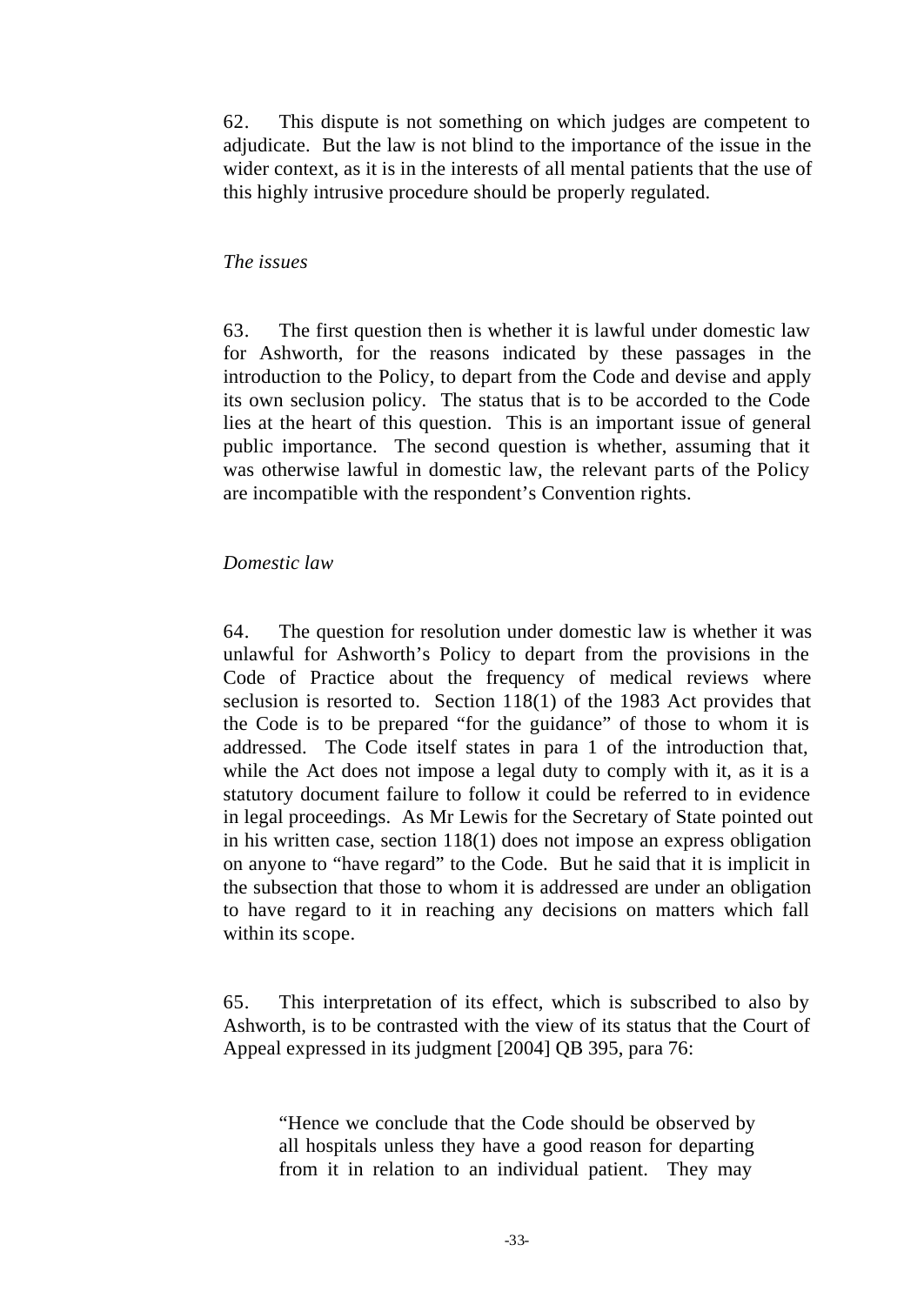identify good reasons for particular departures in relation to groups of patients who share particular well-defined characteristics, so that if the patient falls within that category there will be a good reason for departing from the Code in his case. But they cannot depart from it as a matter of policy and in relation to an arbitrary dividing line which is not properly related to the Code's definition of seclusion and its requirements."

66. The first point that has to be considered is whether there is a statutory base for the guidance that the Code gives on seclusion. Does it fall within the scope of section 118(1) of the 1983 Act? Section 118(1)(a) provides for the giving of guidance "in relation to the admission of patients to hospitals". Section 118(1)(b) provides for the giving of guidance "in relation to the medical treatment of patients suffering from mental disorder". A narrow reading of these two phrases might suggest that seclusion falls outside the scope of the matters which are to be dealt with by means of a code of practice prepared by the Secretary of State under this subsection. But the purpose of the statute requires a broader view to be taken. I agree with the Court of Appeal that the words "the admission of patients to hospitals" cannot in this context be limited to the actual admission process so as not to include anything that happens thereafter while the patient is detained in hospital: [2004] QB 395, para 72. The expression "medical treatment" is defined in section 145(1) of the 1983 Act as including, as well as nursing, care, habilitation and rehabilitation under medical supervision. In my opinion it includes all manner of treatment under medical supervision of those suffering from mental disorders from cure to containment. It includes treatment under medical supervision which is designed to alleviate or prevent a deterioration of the patient's condition, even if it will have no effect on the disorder itself. As para 15.4 of the Code puts it, it covers the broad range of activities aimed at alleviating, or preventing a deterioration of, the patient's mental disorder.

67. Seclusion is not part of the patient's treatment. Para 19.16 of the Code states that it is not to be used as part of a treatment programme. But it aims to contain severely disturbed behaviour, the decision to resort to it is made by a nurse or a doctor and it is supervised by medical staff in the hospital. So it falls well within the scope of the phrase "the medical treatment of patients suffering from mental disorder" on which the Secretary of State is directed by section 118(1)(b) to give guidance. The fact that the guidance on seclusion appears under the general heading "Treatment and Care in Hospital" and in a section dealing in particular with patients presenting particular management problems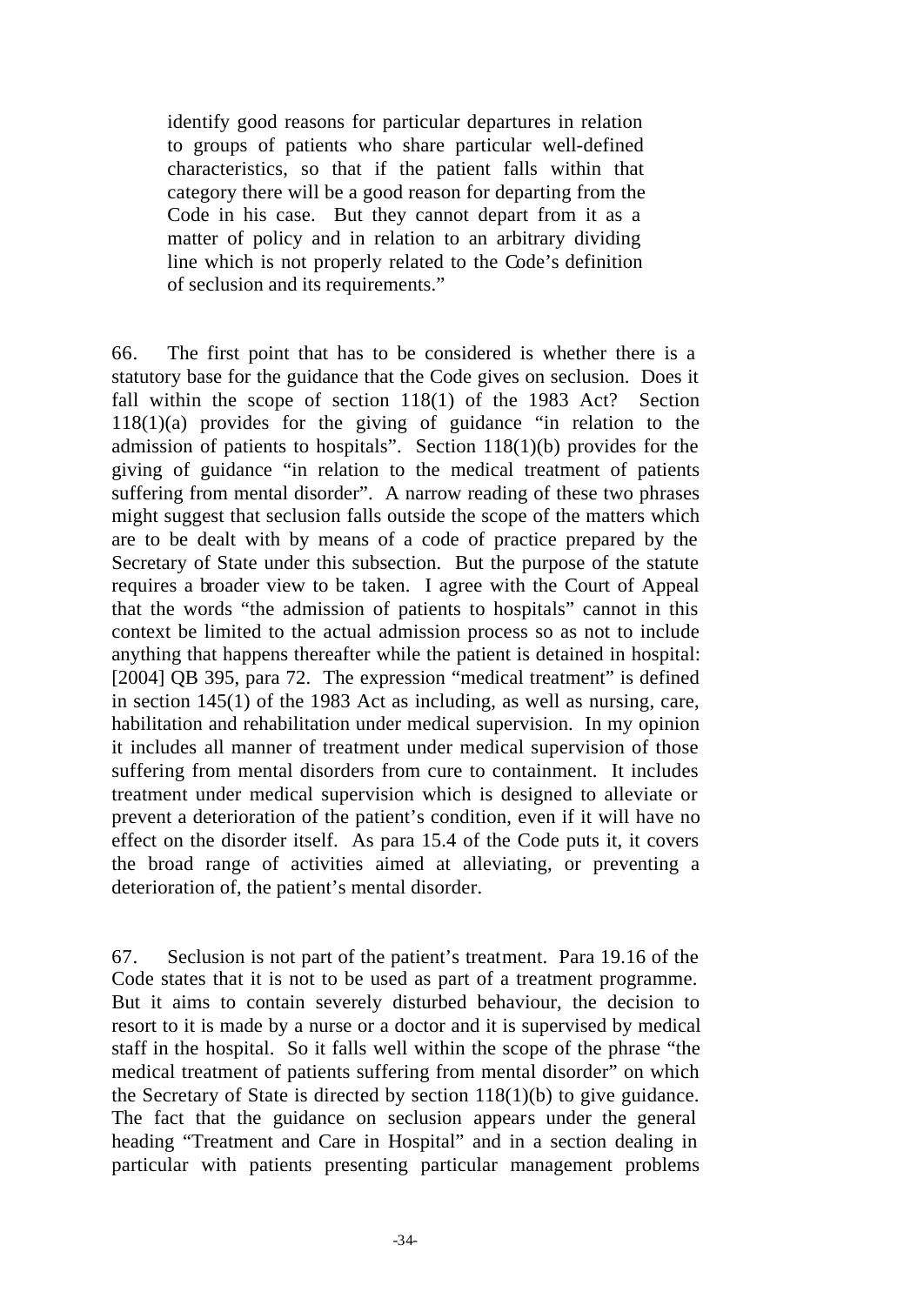suggests that those who wrote the Code had this paragraph of section 118(1) in mind when they were framing it rather than the paragraph that refers to the admission of patients to hospitals. I would hold that the statutory base for its guidance on seclusion is to be found in section 118(1)(b) of the 1983 Act.

68. Then there is the question of the Code's status. What does "guidance" mean in this context? There is no statutory obligation to comply with it. But it cannot be divorced from its statutory background, from the process of consultation and from the Parliamentary procedure that must be gone through before it is published under section 118(6) as "the code as for the time being in force." Statutory guidance of this kind is less than a direction. But it is more than something to which those to whom it is addressed must "have regard to".

69. The Court of Appeal said in para 76 of its judgment that the Code is something that those to whom it is addressed are expected to follow unless they have good reason for not doing so: see *R v Islington London Borough Council, ex p Rixon* (1996) 1 CCLR 119, per Sedley J at p 123. Like my noble and learned friend Lord Bingham of Cornhill I would go further. They must give cogent reasons if in any respect they decide not to follow it. These reasons must be spelled out clearly, logically and convincingly. I would emphatically reject any suggestion that they have a discretion to depart from the Code as they see fit. Parliament by enacting section 118(1) has made it clear that it expects that the persons to whom the Code is addressed will follow it, unless they can demonstrate that they have a cogent reasons for not doing so. This expectation extends to the Code as a whole, from its statement of the guiding principles to all the detail that it gives with regard to admission and to treatment and care in hospital, except for those parts of it which specify forms of medical treatment requiring consent falling within section 118(2) where the treatment may not be given at all unless the conditions which it sets out are satisfied.

70. If good reasons are required for departing from the system that the Code sets out for the monitoring and review of the use of seclusion, there are ample grounds for thinking that they have been well demonstrated at Ashworth. There is no doubt that the situation there differs from that in the generality of institutions in which mental patients who are severely disturbed may find themselves. As the introduction to Ashworth's Policy states, special considerations need to be applied to the use of seclusion in a high security hospital, bearing in mind that the very reason why patients are there is because they cannot be dealt with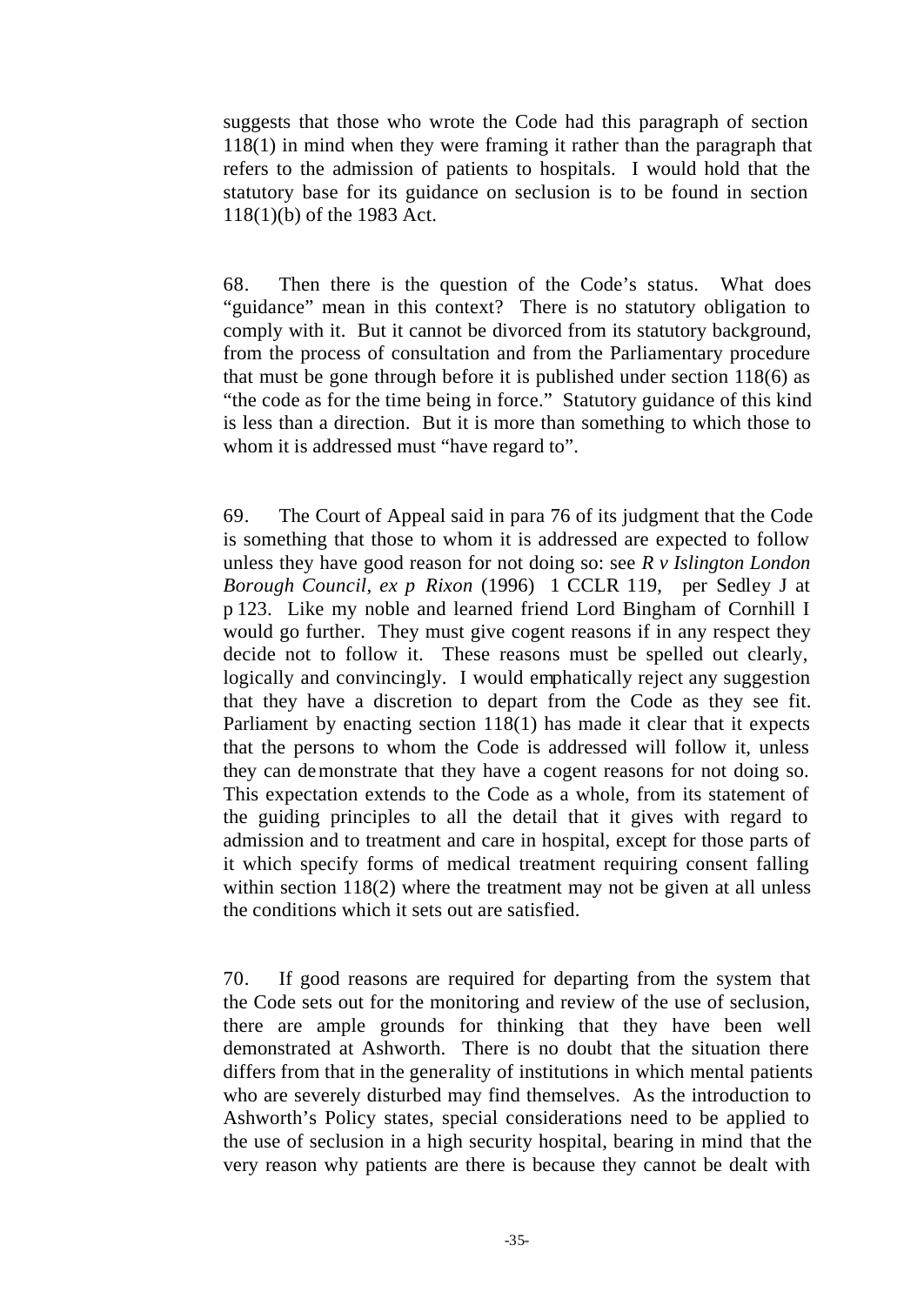by mental health services elsewhere in a way that will protect others from harm. The Code does not address this problem. Nor is it designed to do so, as section 118(1) does not provide for this. The subsection envisages a single code of practice, not a series of codes designed for different types of hospital. The care with which the problem at Ashworth was addressed is evident from the witness statements of those who were responsible for evolving and applying the Policy. It is evident too from the Policy itself, which sets out a series of additional safeguards that must be applied if seclusion extends beyond seven days. A balance is struck between the need for frequent medical reviews in the early stages and the process of group monitoring in the longer term at less frequent intervals, bearing in mind that some patients at Ashworth suffer from mental conditions that make them dangerous not just for short bursts but also for long periods, and bearing in mind too the need to make the most efficient use of the medical resources at the hospital.

71. The point does not end there however. There are further questions that must be addressed. How is the court to judge whether good reason to depart from the Code has been demonstrated? Must the Code be given a greater status in order to make it compatible with mental patients' Convention rights? Was Ashworth free to depart from the Code by adopting its own policy for the use of this procedure, or was it free to do so if at all only in regard to individual patients or groups of patients? These were the points to which, while endorsing the *Rixon* approach, the Court of Appeal directed its attention in para 74 of its judgment:

"Where there is a risk that agents of the state will treat its patients in a way which contravenes article 3, the state should take steps to avoid this through the publication of a Code of Practice which its agents are obliged to follow unless they have good reason to depart from it. Where there is an interference with the rights protected by article 8, the requirement of legality is met through adherence to a Code of Practice again unless there is good reason for departing from it. The same will apply where the Code deals with the deprivation of liberty within the meaning of article 5."

It was in the light of these observations that the Court of Appeal held in para 76 that hospitals could depart from the Code only in the case of individual patients or groups of patients and that they could not do so as a matter of policy.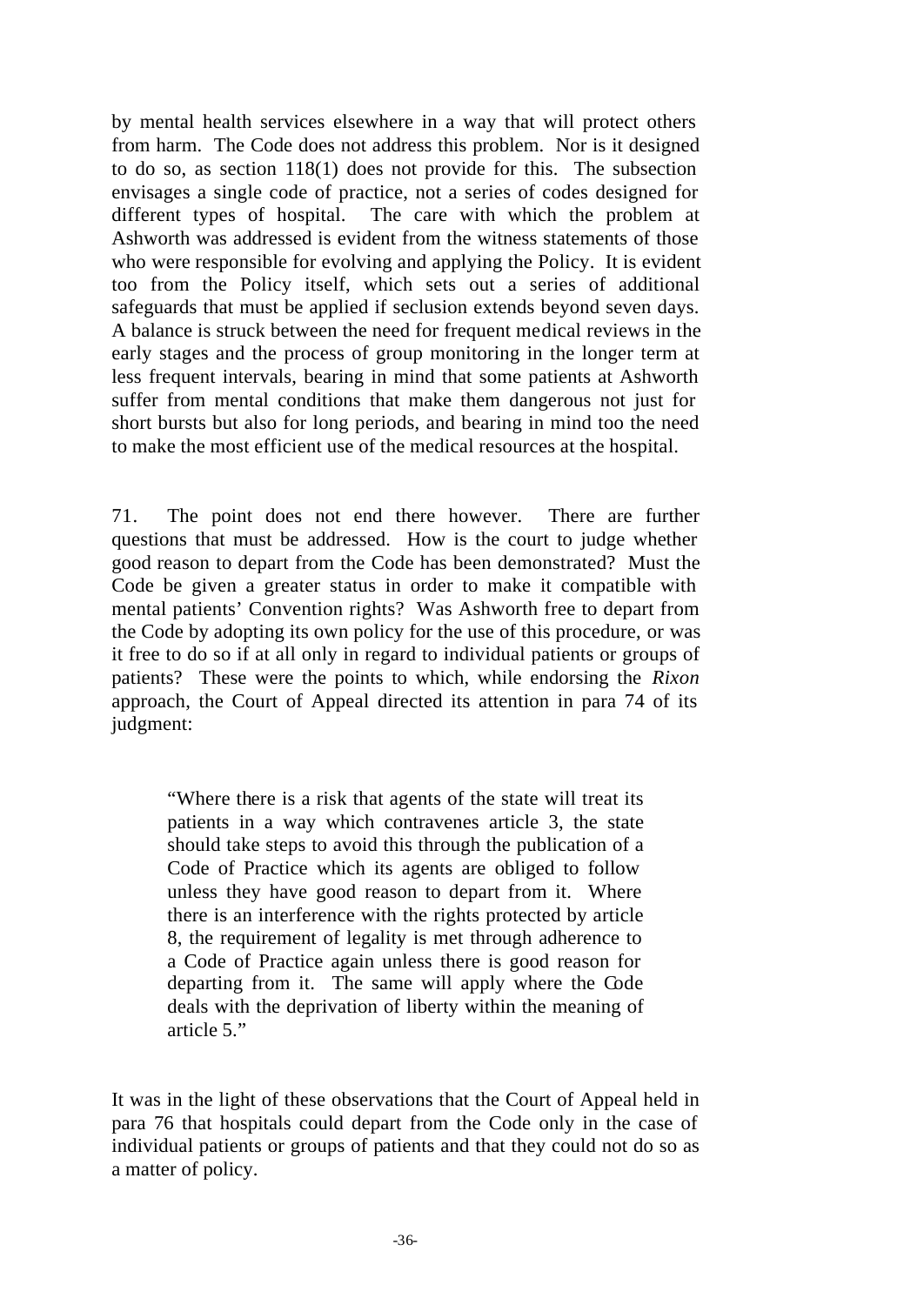72. The respondent does not suggest that the Code itself fails to respect the patients' Convention rights. The Secretary of State is not said to have failed in her duty under section 118(1). She is not a party to these proceedings. His argument is that, given the state's obligation under article 3 of the Convention to avoid ill-treatment of patients detained by or on its authority, the Code must be given a weight and status which is consistent with that obligation. The same point is made with reference to the state's obligations under articles 5 and 8 of the Convention. He submits that it is for the court to achieve this, in its assessment of the weight and status that is to be given to the Code.

73. There is no doubt that, as it is a public authority, the court has a responsibility in domestic law to do what it can to ensure that legislation is applied compatibly with Convention rights: section 6 of the Human Rights Act 1998. It is subject also to the interpretative obligation which section 3(1) of that Act sets out. These provisions reflect the way the obligations of the state in these matters are seen by the court in Strasbourg. In *Storck v Germany* (application no. 61603/00) (unreported), 16 June 2005, para 93 the European Court said:

"The court recalls that it is not its function to deal with errors of fact or law allegedly committed by the national courts and that it is in the first place for the national authorities, notably the courts, to interpret the national law. However, the Court is called to examine whether the effects of such an interpretation are compatible with the Convention (see, *inter alia*, *Platakou v Greece*, no. 38460/97, para 37, ECHR 2001-1). In securing the rights protected by the Convention, the Contracting States, notably their courts, are obliged to apply the provisions of national law in the spirit of those rights. Failure to do so can amount to a violation of the Convention Article in question, which is imputable to the State."

74. It is plain that the intensity of review must vary according to the context. The proposition that it is the responsibility of the court to give the Code the weight and status that it needs in order to secure the patients' Convention rights is undoubtedly sound in principle. It follows that in this context the reasons for any departure from the Code which puts the patients' Convention rights at risk must be subjected to particularly careful and intense scrutiny. But the complaint which the respondent makes is directed not at an isolated act or series of acts of departure from the Code in violation of his Convention rights but to the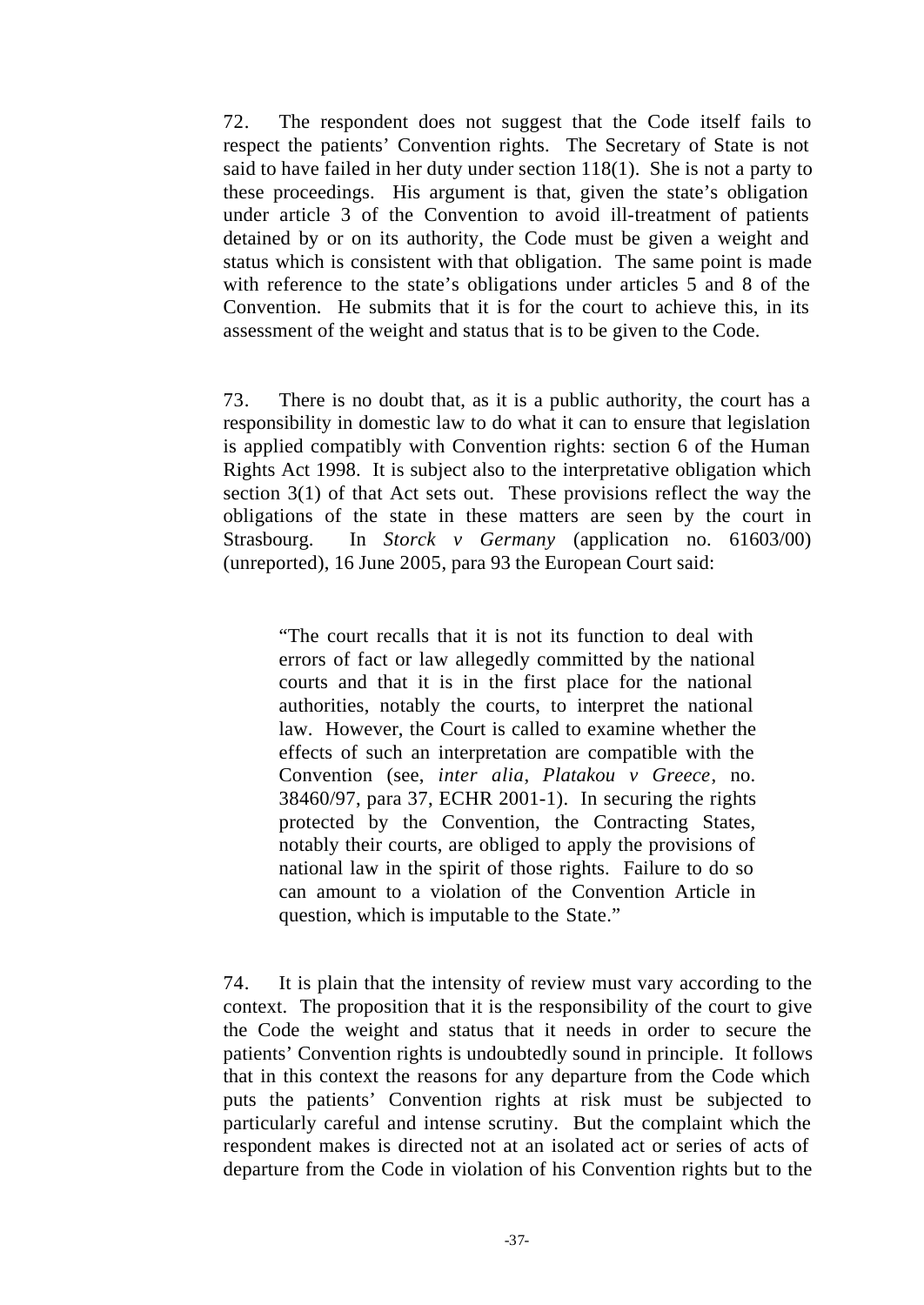fact that Ashworth has developed its own Policy for the seclusion of patients in its hospital. The argument that the Code must be given an enhanced status is a sterile one in this context unless it can be demonstrated that the Policy is in itself incompatible with the patients' Convention rights. Unless this can be done, the conclusion must be that there are no grounds for declaring that the Policy is unlawful in order to ensure that there is compatibility.

### *The Convention rights*

75. The crucial question then, to which I now turn, is whether the relevant parts of the Policy are incompatible with the respondent's Conve ntion rights. The rights that have been put in issue are those which are guaranteed by articles 3, 5 and 8 of the Convention.

76. It must be stressed at the outset that no complaint is made about the way the Policy has been implemented by Ashworth. It is not suggested that the staff in the hospital have been anything other than rigorous in their observance of it. Nor is it suggested that it was applied to the respondent on any of the occasions when he was secluded in a way that has caused harm to him. In a summary of her conclusions at the end of a report which she prepared following an interview with him, having had access to his full medical records, Dr Sophie Davison, a consultant forensic psychiatrist, said that the Ashworth policy of fewer reviews than recommended in the Code of Practice increased the risks associated with seclusion, particularly after seven days. But she also said that the initial decision was appropriate on each of the four occasions of seclusion in his case that she had investigated, that there was no evidence that he had suffered as a result of medical reviews being less frequent than recommended in the Code and that there was no evidence that more frequent reviews would have reduced the overall time that he had spent in seclusion. There is no evidence that any other patient has suffered as a result of the way Ashworth's Policy on seclusion has been implemented.

#### *a. Article 3*

77. Article 3 guarantees that no one shall be subjected to torture or to inhuman and degrading treatment or punishment. No one suggests that seclusion is a form of torture or that it is being used as punishment. Para 4.3 of the Policy states in terms that seclusion is not used as a punishment. So the parts of this guarantee that are relevant to this case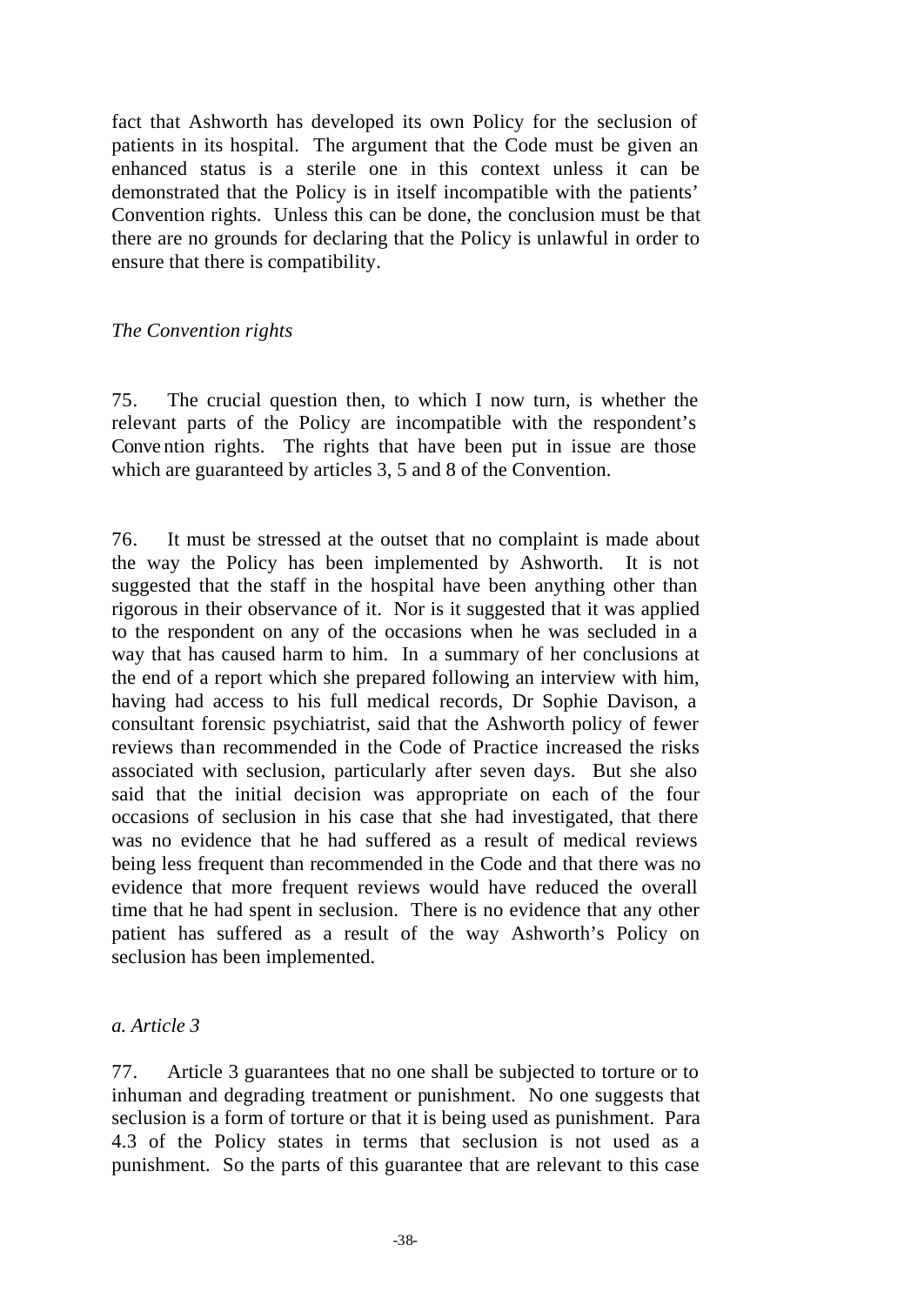are those that prohibit inhuman or degrading treatment. But, as Dr Davison's report makes clear, it is not suggested in this case that Ashworth has done anything that is directly prohibited by this article. The argument has concentrated instead on its positive effects – what must be done to ensure that patients do not suffer treatment of the kind that is prohibited.

78. The European Court has repeatedly said that ill-treatment must attain a minimum level of severity if it is to fall within the scope of the expression "inhuman or degrading treatment": *A v United Kingdom* (1998) 27 EHRR 611, 629, para 20. This standard is to be judged in the light of the circumstances, as the court has held that in order for an arrest or detention in connection with court proceedings to be degrading within the meaning of the article it must be of a special level and it must in any event be different from the usual degree of humiliation that is inherent in arrest or detention: *Ocalan v Turkey* (application no. 46221/99) (unreported), 12 May 2005, para 181. It has also made clear that, while the absolute prohibition is not capable of modification on grounds of proportionality, issues of proportionality will arise where a positive obligation is implied as where positive obligations arise they are not absolute. In *Osman v United Kingdom* (1998) 29 EHRR 245, 305, para 116 the court recognised that such obligations must be interpreted in a way which does not impose an impossible or disproportionate burden on the authorities. Nevertheless, as the court said in *Z v United Kingdom* (2001) 34 EHRR 97, para 73, states must take measures to provide effective protection of vulnerable persons, and these must include reasonable steps to prevent ill-treatment of which the authorities had or ought to have had knowledge.

79. Further guidance is to be found in *Van der Ven v The Netherlands* (application no. 50901/99) (unreported), 4 February 2003. The applicant's complaint was that the detention regime to which he was subjected in a maximum security prison constituted inhuman and/or degrading treatment and infringed his right to respect for his private and family life. The court held that routine strip searches to which he was subjected together with other security measures amounted to inhuman or degrading treatment in violation of article 3. But it made it clear that detention in a high security prison facility could not be said in itself to raise an issue under the article: para 50. The removal from association with other prisoners for security, disciplinary or protective reasons did not in itself amount to inhuman or degrading treatment or punishment: para 51; see also *Koskinen v Finland* (application no. 20560/92) (unreported), 30 August 1994, p 15. In assessing whether a measure may fall within the ambit of article 3 in a given case, regard must be had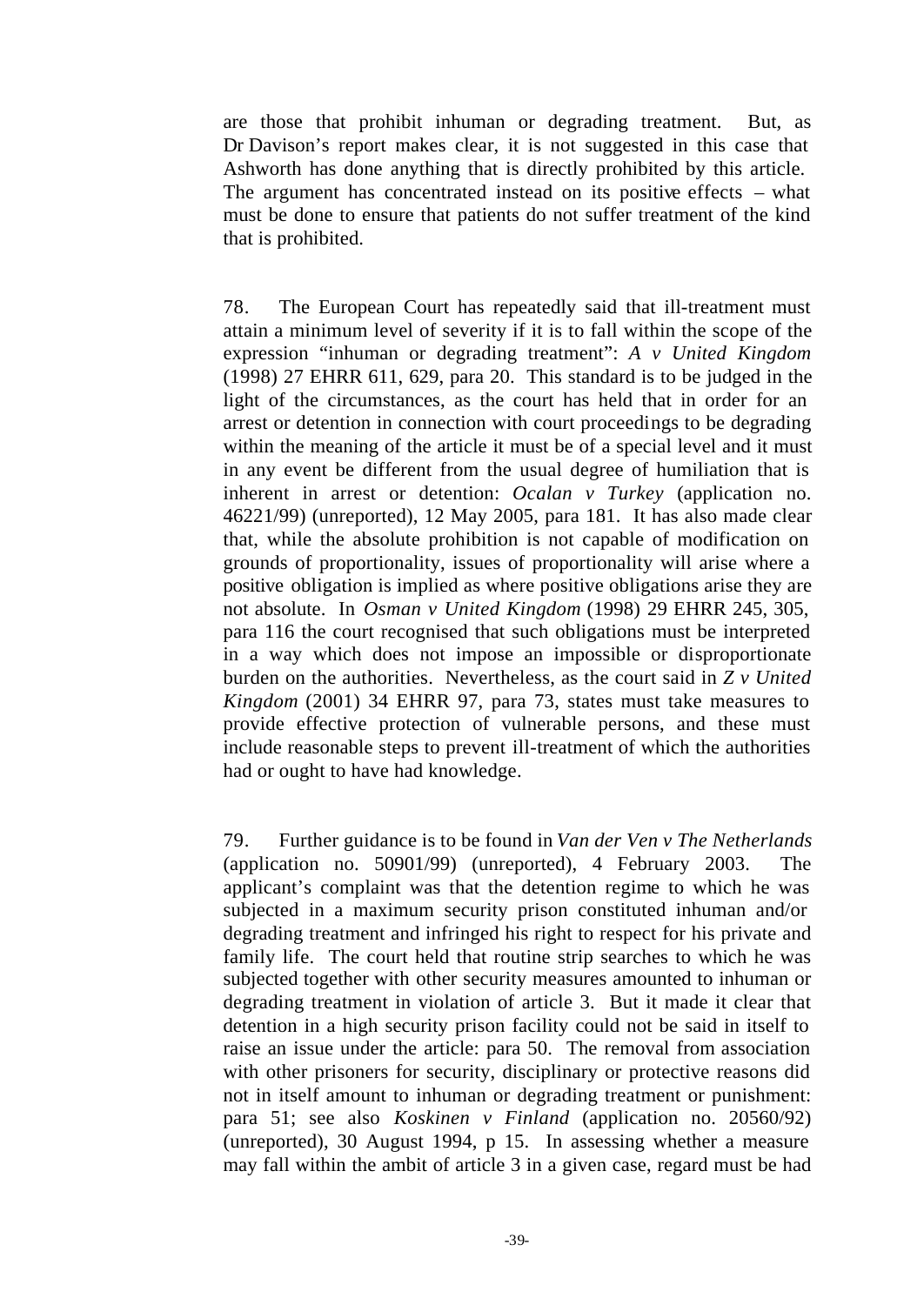to the particular conditions, the stringency of the measure, its duration, the objective pursued and its effects on the person concerned: para 51; see also, for a case where the same test was applied to the conditions of detention in solitary confinement in a mental institution, the Commission's opinion in *Dhoest v Belgium* (application no. 10448/83)(unreported), 14 May 1987, para 118.

80. I would approach this issue therefore by asking myself whether Ashworth's Policy gives rise to a significant risk of ill-treatment of the kind that falls within the scope of the article, and if there is any such risk whether it would impose a disproportionate burden on Ashworth for it to be forced to abandon its Policy so as to eliminate it.

81. The risk which must be considered is whether a patient might suffer ill-treatment of the required level of severity as a result of being kept in seclusion under Ashworth's Policy for longer than would have been the case under the Code. As Dr Davison makes clear in her report, seclusion does give rise to risks which are both physical and psychological. That is why regular medical reviews are necessary to ensure that the patient's mental and physical health does not deteriorate. Her conclusion is that Ashworth's policy of fewer reviews after seven days increases the risks. But the evidence falls well short of demonstrating that the Policy, when read as a whole and if proper weight is given to all its additional safeguards, gives rise to a serious risk of ill-treatment of the required level of severity. The absence of any evidence that any patient has suffered as a result of Ashworth's Policy is highly significant. So too is the absence of any evidence that seclusion is being used at Ashworth for reasons that are unacceptable. On the contrary, Dr Davison's opinion is that the initial decision to seclude the respondent was appropriate on each occasion and that there was no evidence that more frequent reviews would have made any difference in his case. The Mental Health Act Commission's suggestion that arrangements should have been considered for the alternative management of such patients has not, so far as the evidence shows, been followed up by any detailed explanation of the alternative options that are available.

82. The conclusion must be that the risk of ill-treatment is very low if full effect is given to the Policy, and that in view of the safeguards which it contains and the special circumstances that obtain in its hospital it would be disproportionate for Ashworth to be compelled to abandon the Policy in favour of the Code to eliminate that risk. In my opinion the Policy is not incompatible with article 3.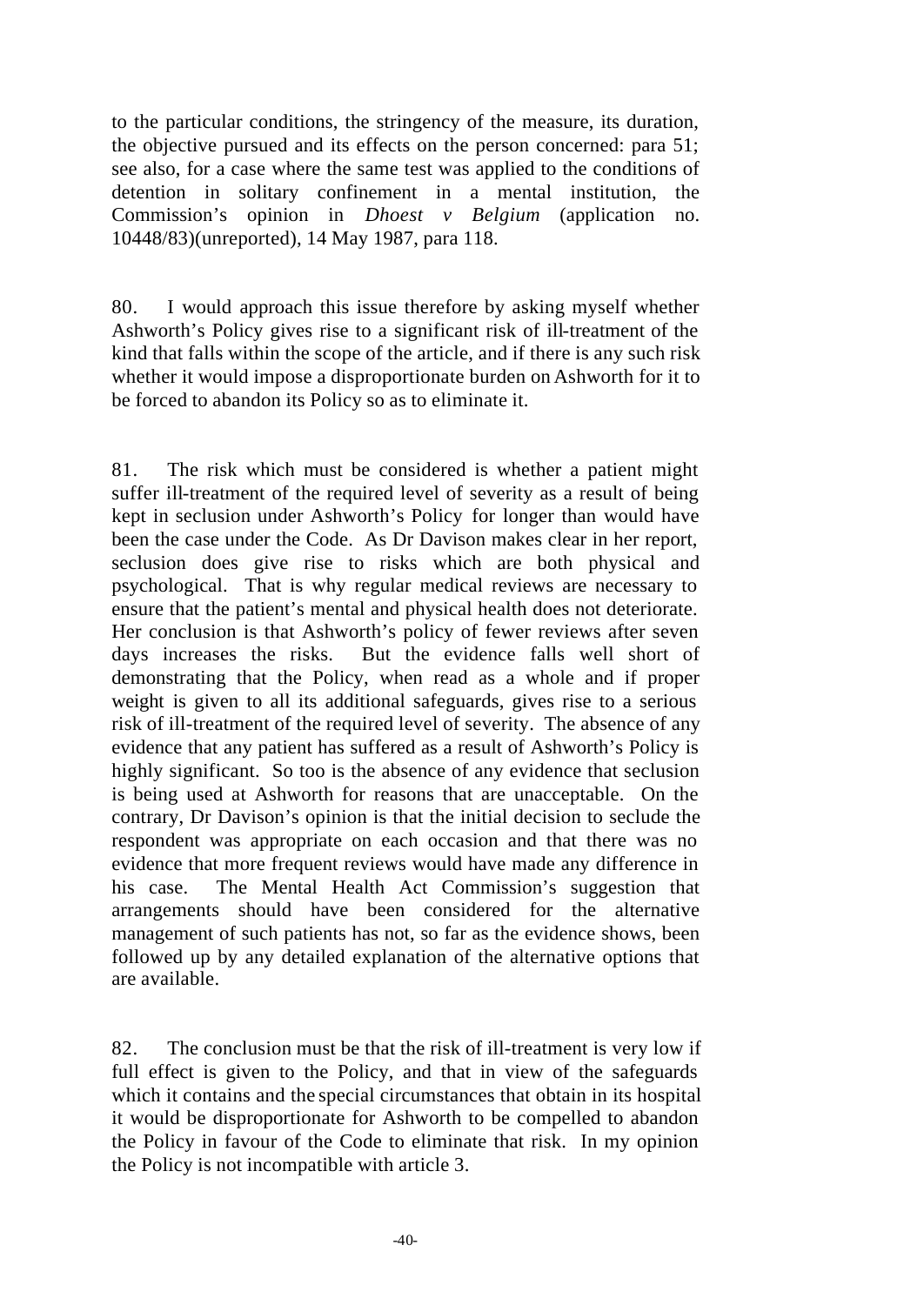83. Article 5 addresses the right to liberty and security. It provides that no one shall be deprived of his liberty save in the cases that it describes and in accordance with a procedure prescribed by law. The cases that it describes include the lawful detention of persons of unsound mind: article  $5(1)(e)$ . Everyone who is deprived of his liberty is entitled to take proceedings by which the lawfulness of his detention shall be decided speedily by a court and his release ordered if it is unlawful: article 5(4).

84. The issue in this case however is not directed to the fact that the respondent is being detained as a mental patient at Ashworth. The criteria for the detention of a patient which were laid down in *Winterwerp v The Netherlands* (1979) 2 EHRR 387, 403, para 39, are not in issue in this case. Nor is it suggested that Ashworth is an inappropriate institution for the respondent's detention while he is of unsound mind. Seclusion is, of course, a further form of detention. It involves the patient's supervised confinement in a room, which may be locked to protect others from significant harm. But it is not suggested that the use of seclusion engages article 5 in every case where the use of this procedure is appropriate. The respondent's argument is directed instead to Ashworth's Policy for dealing with it.

85. A person who is of unsound mind must be detained in a place which is appropriate for that purpose: *Aerts v Belgium* (1998) 29 EHRR 50. Beyond that, as Baroness Hale pointed out in *R(B) v Ashworth Hospital Authority* [2005] UKHL 20; [2005] 2 WLR 695, 707, para 34, article 5(1)(e) is not concerned with the patient's treatment or the conditions of his detention: *Ashingdane v United Kingdom* (1985) 7 EHRR 528, 543, para 44. The question whether the way these matters are dealt with involves a violation of the patient's Convention rights must be dealt with under articles 3 and 8. Moreover, it is to be noted that, following para 19.16 of the Code, para 4.2 of the Policy states that seclusion should be used as a last resort and for the shortest possible time. Para 8.4 states that a detailed management plan for management of the ending of seclusion should be prepared in all cases to ensure the earliest possible ending of seclusion. In *Bollan v United Kingdom* (application no. 42117/98) (unreported), 4 May 2000, p 9, the court said that disciplinary steps imposed formally or informally on prisoners which have an effect on conditions of detention within a prison cannot be considered a deprivation of liberty, but must be regarded in normal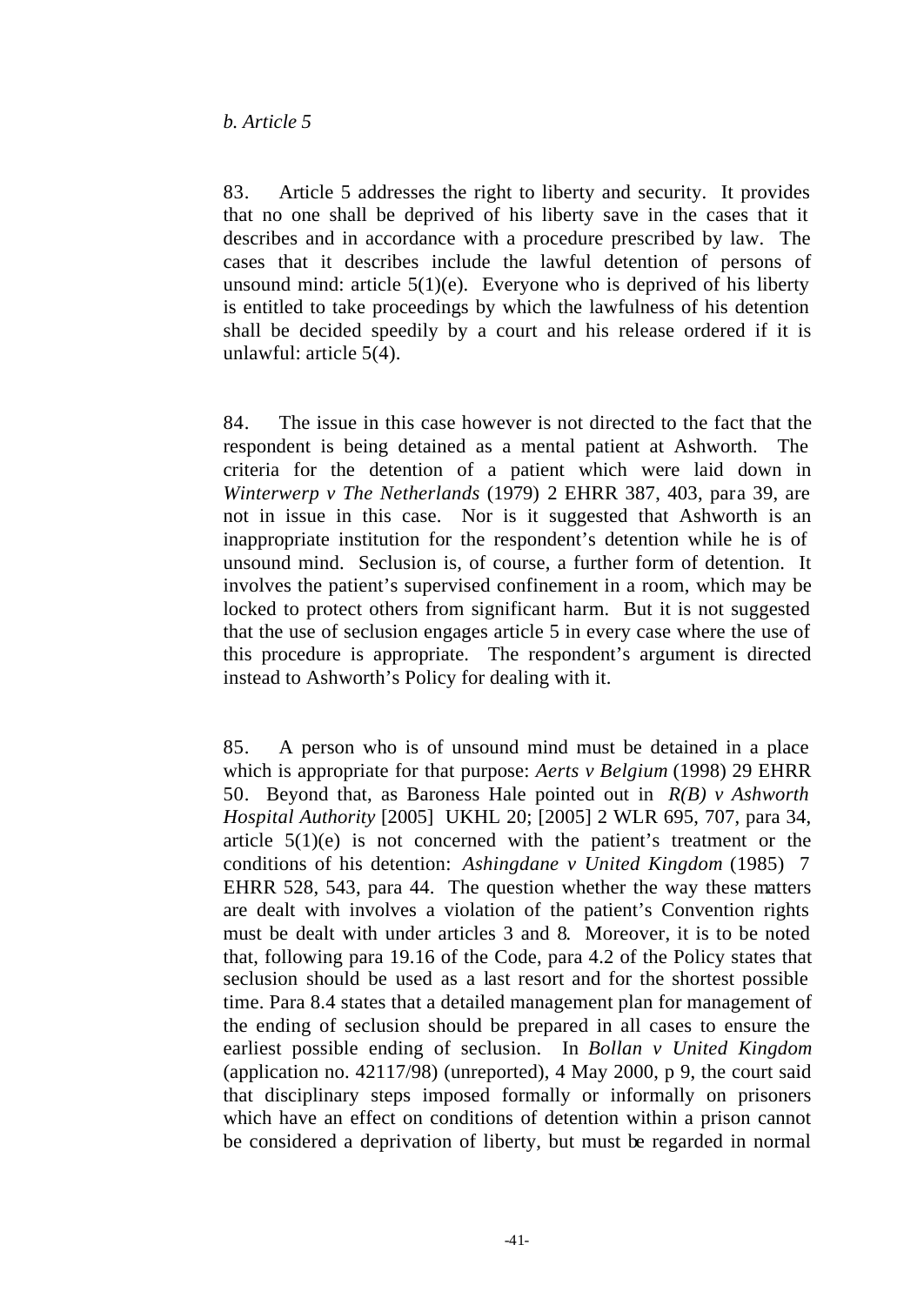circumstances as modifications of the conditions of detention and therefore outside the scope of article 5(1).

86. In my opinion the seclusion of a patient who is lawfully detained at Ashworth under the conditions laid down in the Policy does not amount to a separate deprivation of liberty which engages article 5.

# *c. Article 8*

87. Article 8(1) provides that everyone has the right to respect for his private and family life, his home and his correspondence. An interference with these rights may be justified under article 8(2), but only if it is in accordance with the law and is necessary in a democratic society for, among other things, the prevention of disorder or crime. The argument that the Policy is incompatible with this article was introduced in the Court of Appeal by the mental health charity Mind, which was permitted to intervene in these proceedings and whose arguments the respondent now adopts.

88. The European jurisprudence tells us that not all interferences with respect for private and family life during lawful detention will engage article 8. What it describes as normal restrictions and limitations consequent on prison life and discipline in these circumstances will not constitute in principle a violation of this article: *Nowicka v Poland* [2003] 1 FLR 417, para 71. So long as it does not amount to illtreatment in violation of article 3, seclusion will not as a general rule result in an interference with the patient's rights under article 8(1): *Herczegfalvy v Austria* (1992) 15 EHRR 437, paras 82-84 and 86; *Raninen v Finland* (1997) 26 EHRR 563, paras 56-59 and 64. Recommendation Rec (2004)10 of the Committee of Ministers to member states concerning the protection of the human rights and dignity of persons with mental disorder, adopted by the Committee of Ministers under the terms of article 15.b of the Statute of the Council of Europe on 22 September 2004, recognises that seclusion may be resorted to in appropriate circumstances. Article 27 provides the following guidelines:

"1. Seclusion or restraint should only be used in appropriate facilities, and in compliance with the principle of least restriction, to prevent imminent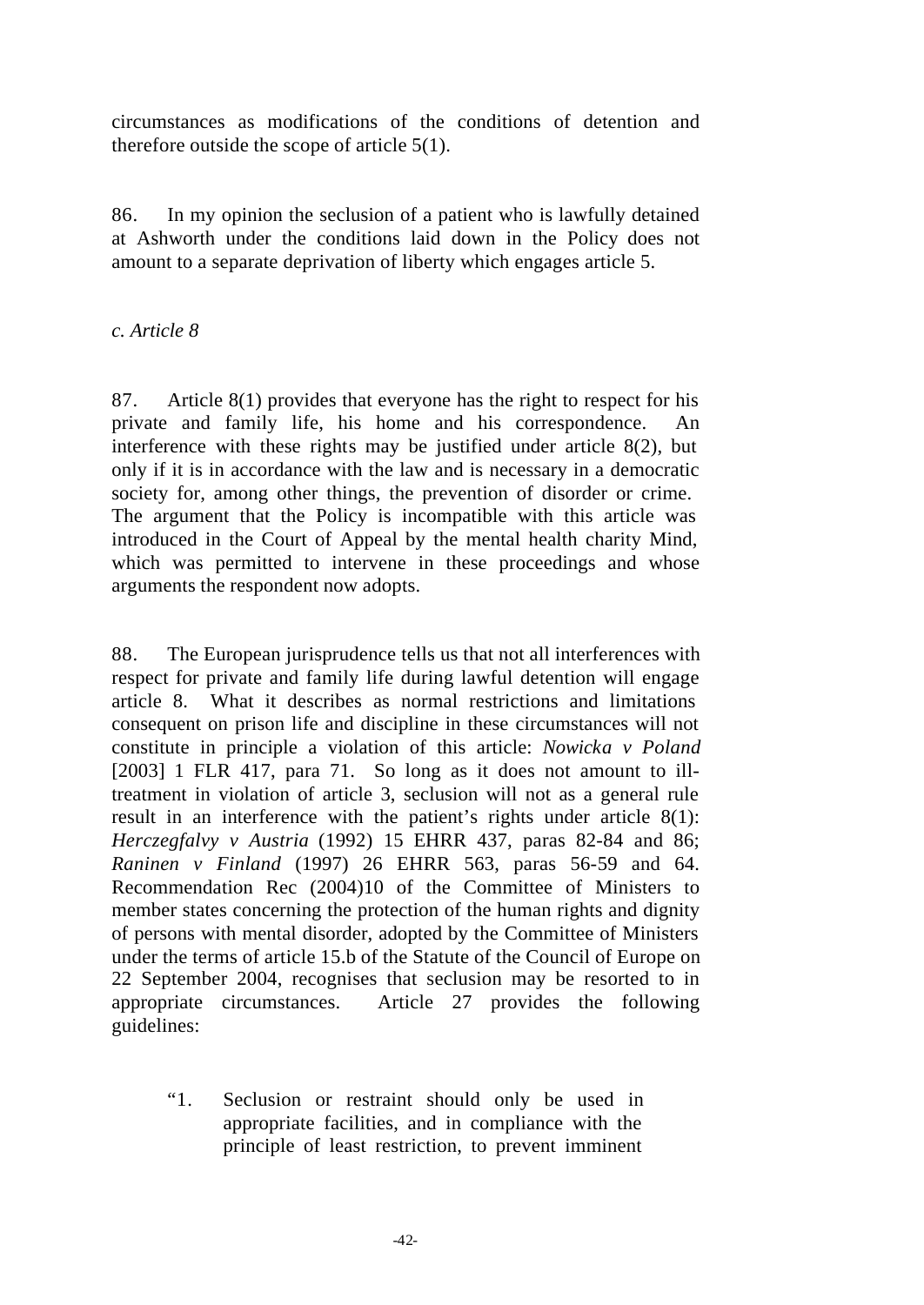harm to the person concerned or others, and in proportion to the risks entailed.

- 2. Such measures should only be used under medical supervision, and should be appropriately documented.
- 3. In addition:
- i the person subject to seclusion or restraint should be regularly monitored;
- ii the reason for, and the duration of, such measures should be recorded in the person's medical records and in a register.
- 4. This article does not apply to momentary restraint."

89. Clearly, there is a risk of a violation if this form of intervention is resorted to improperly or for longer periods than the patient's mental condition justifies. But there is no evidence that this is what has been happening at Ashworth. The whole purpose of the Policy, which is written down and published within the hospital, is to define the standards that must be followed and prevent abuse and arbitrariness. It is designed to minimise the risk of a violation. It is hard to see why, in these circumstances, the Policy should itself be thought to be incompatible with article 8(1).

90. Assuming nevertheless that the Policy requires to be justified under article 8(2), I would conclude that it satisfies these tests. The aim of seclusion is to prevent disorder or crime, as it is resorted to only as a last resort to protect others from significant harm. The purpose of the Policy is to address the special considerations that need to be applied to its use in a high security hospital, whose patients are considered to present a grave and immediate risk to the public and may do so also to other patients, staff and visitors: see the Introduction to the Policy. It shares the aims of the Code in this respect, and its aim is a legitimate one. It also aims to ensure that the procedure is resorted to in a way that is proportionate, as it is designed to avoid harm to the patient and to ensure that, even in long term cases, it is brought to an end as early as possible.

91. The main thrust of Mind's argument that the conditions of article 8(2) are not satisfied is directed to the requirement that an interference with the article 8(1) rights cannot be justified unless it is "in accordance with the law." This phrase has the same meaning as the expression "prescribed by law" in articles 9, 10 and 11: *Silver v United Kingdom*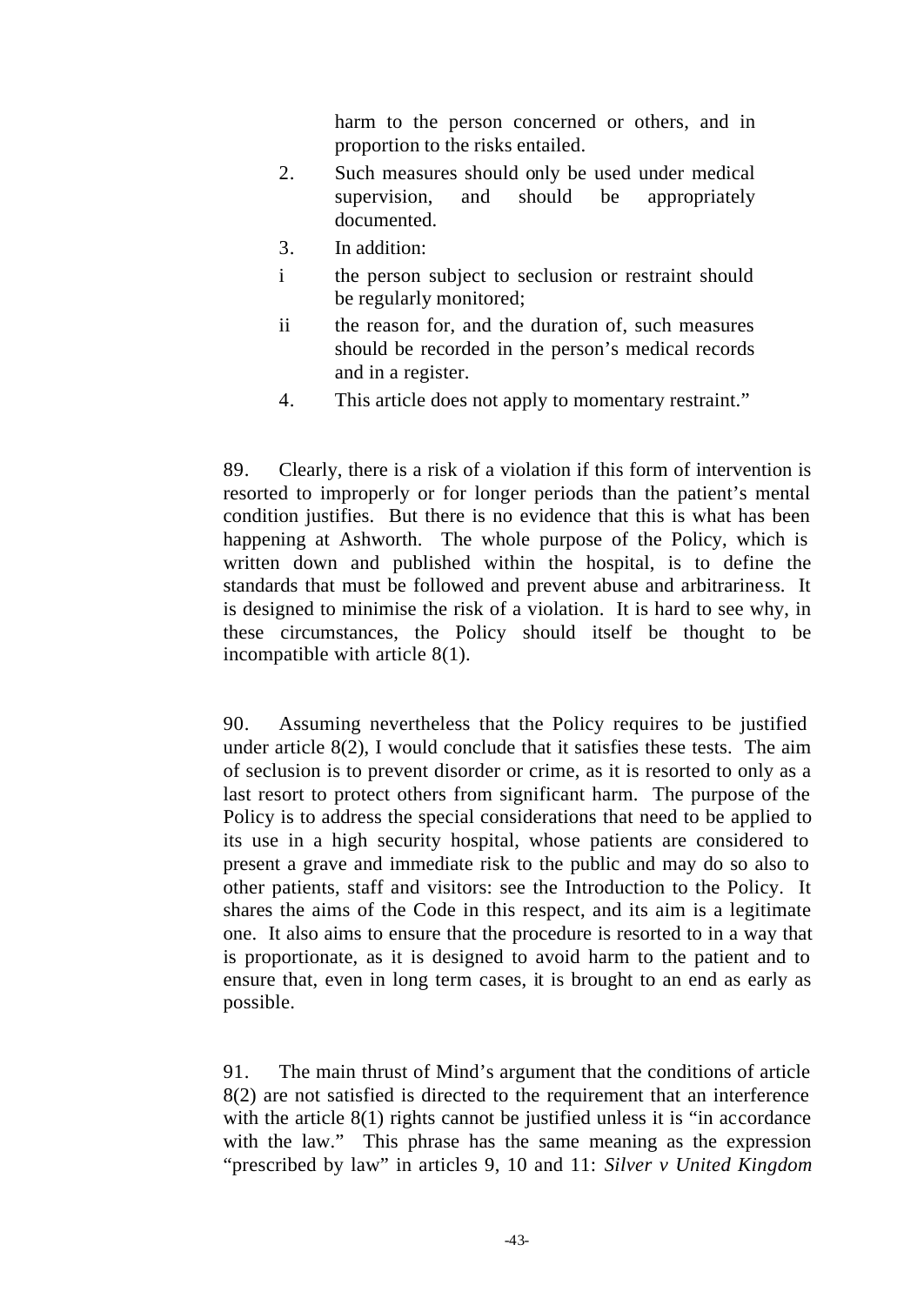(1983) 5 EHRR 347, para 85. The interference in question must have some basis in domestic law and be in conformity with it: *Silver*, para 86. "Law" in this context is not limited to statutory enactment or to measures, such as the Code, that have their base in a statute. It includes the common law: *Sunday Times v United Kingdom* (1979) 2 EHRR 245, para 47. But the measure must be formulated with sufficient precision and be sufficiently accessible to satisfy the criterion of foreseeability: *Sunday Times*, para 49; *Silver*, para 87.

92. In my opinion the Policy satisfies the requirements of precision and accessibility. The procedures which it lays down are spelled out with the same clarity and attention to detail as those in the Code. They have been reduced to writing, of course, and the Policy is published within the hospital so that it is available to all who need to see them. Uniformity of practice is ensured by this process, so the way this form of intervention is being managed at Ashworth is entirely foreseeable. Patients are protected against random or arbitrary interferences with their article 8(1) rights by the fact that the Policy sets out standards in the light of which under domestic law judicial review of such interferences is available. The protections that are available to patients under the civil and the criminal law are reinforced by them. I would conclude that the purposes for which the requirement that the interference must be in accordance with the law is set out in article 8(2) are satisfied.

93. Mind accepts that the Convention does not require an express statutory provision for the use of this procedure. But it argues that the Code of Practice would not have the force of law if it was open to Ashworth to depart from it in formulating its own policy. The concern is that, if this is so, the patient will not be able to foresee to a degree that is reasonable the circumstances in and the conditions on which this form of intervention may be exercised. If the circumstances in which the Code may be departed from cannot be predicted it will fail the tests of foreseeability and certainty.

94. I do not accept this argument. The requirement which the law lays down that those to whom the Code is addressed are expected to follow it unless they can give a good reason for not doing so provides a sufficient assurance of certainty and predictability to satisfy the requirements of article 8(2). But the argument misses the point in any event, because the issue in this case is not whether the Code is incompatible or is at risk of being held to be incompatible. It is directed to the lawfulness of Ashworth's Policy. The question for inquiry is not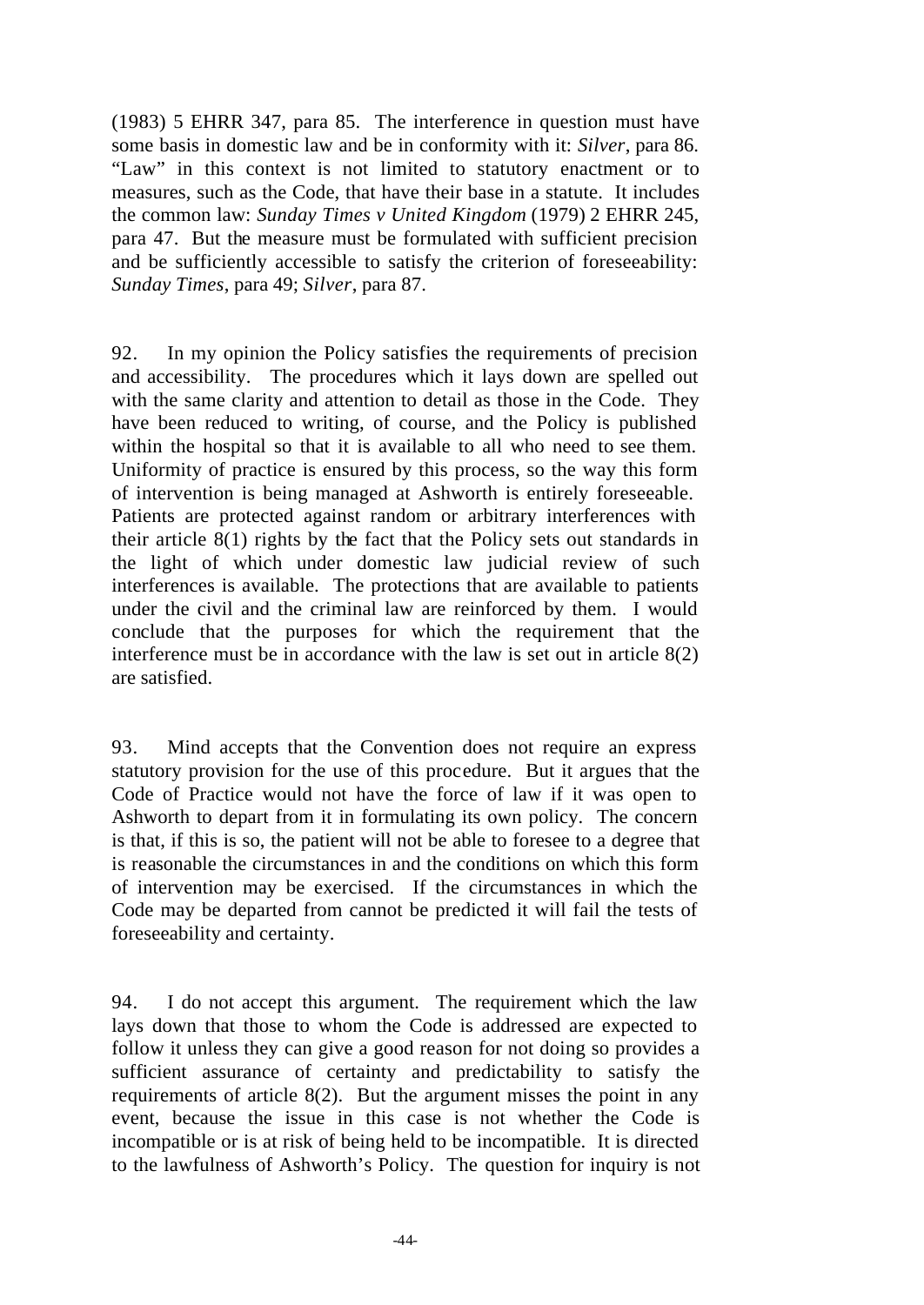whether the Code is compatible with this article but whether the requirement of compatibility is satisfied by the Policy.

# *Conclusion*

95. In my opinion it has not been shown that Ashworth's Policy is incompatible with the respondent's Convention rights. It is not necessary therefore to subject it to enhanced scrutiny in order to ensure its compatibility. This has an important bearing on the question whether, bearing in mind that it was expected to follow the Code unless it had good reason for not doing so, it was open to Ashworth to depart from the guidance which the Code gives on seclusion and to formulate its own Policy.

96. The Court of Appeal said in para 76 of its judgment that Ashworth could not depart from the Code as a matter of policy and in relation to an arbitrary dividing line that was not properly related to the Code's definition of seclusion and its requirements. As I accept - and indeed would strengthen - the test which they were applying, this is the key point of difference between us. In my opinion there is nothing that is arbitrary about the way in which Ashworth has departed from the Code in the framing of its Policy. A careful reading of it shows that it is based very substantially on the Code's guidance, and that where it departs from it – with regard to the frequency of reviews in particular – it does so because of its perception of the way seclusion needs to be used in the special circumstances that obtain at Ashworth. The system that it lays down has been carefully designed to deal with its use for much longer periods than the Code's guidance was designed for. Its purpose is to ensure that its use for these longer periods is not resorted to at random or arbitrarily. Following the Code's example, that is the whole purpose of the Policy.

97. As for the question whether Ashworth was free to depart from the Code as a matter of policy, and not just in relation to individual patients or groups of patients, I do not see why this should be so, provided of course that it can demonstrate that it had a good reason for doing so. The distinction which the Court of Appeal made between a departure in the case of individual patients or groups of patients and a departure which takes the form of a written policy for dealing with a particular form of intervention is elusive, and I do not think that it can be regarded as acceptable. There is an obvious danger that, if the Code could be departed from in the case of individual patients or groups of patients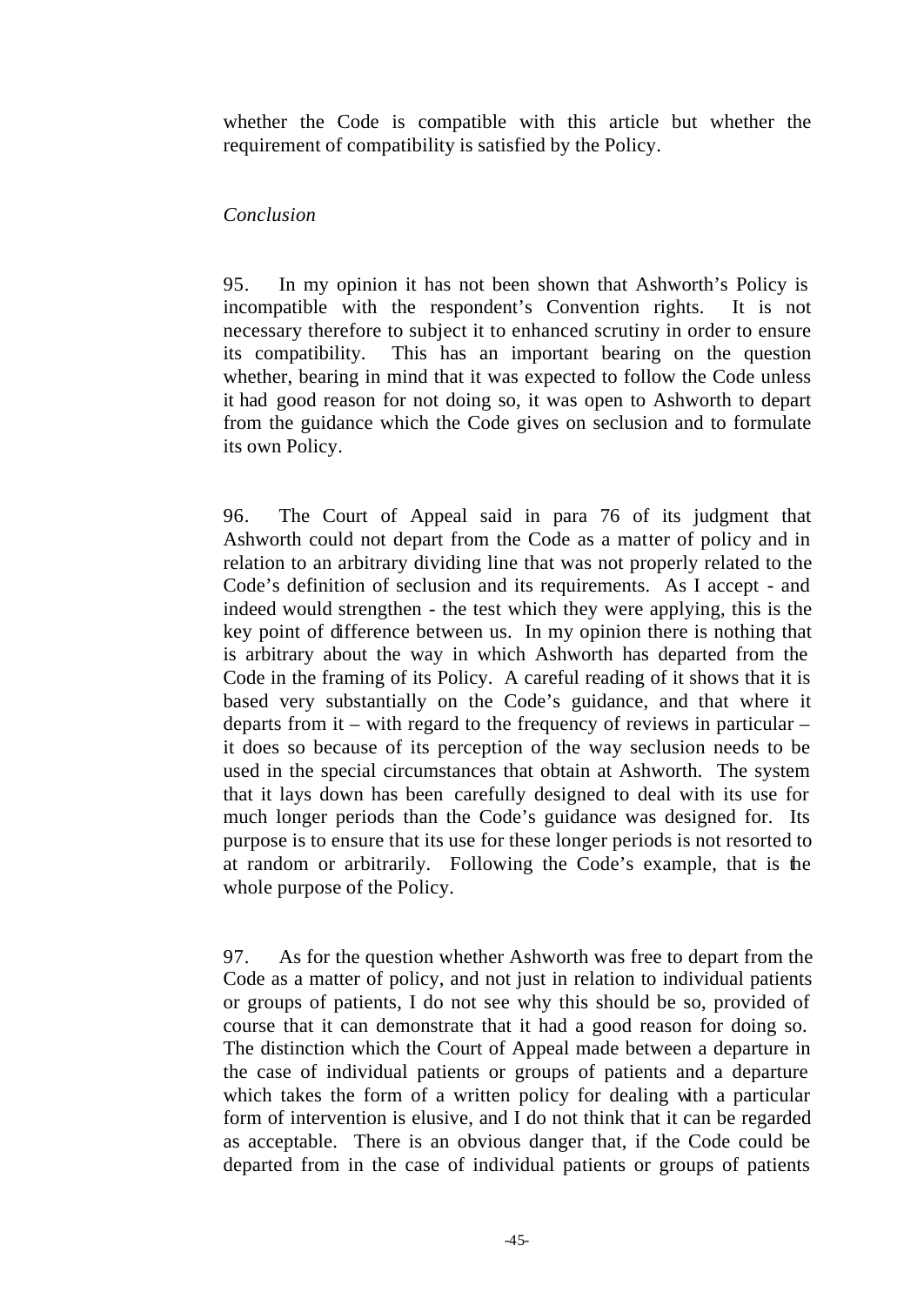where no written guidance was available, decisions to do this would be open to attack as being arbitrary because their consequences were unregulated and unpredictable. That, precisely, is what Ashworth's Policy seeks to avoid. Good clinical and medical practice dictates that seclusion should only be used in particular situations to protect others and subject to particular conditions to ensure that the patient is not harmed or secluded for any longer than is necessary. The purpose of the Policy is to ensure that the conditions under which it is to be resorted to are clearly understood and carefully observed so that decisions that are taken about the management of this procedure are consistent and not arbitrary.

98. I am in full agreement with all that my noble and learned friend Lord Brown of Eaton-under-Heywood has said about this case except with regard to the issues raised by article 8(2) of the Convention, as to which I have the misfortune to disagree with him. The point that divides us is whether the practice of seclusion carried out at Ashworth in accordance with the Policy is "in accordance with the law." As his quotation from para 39 of the Court's judgment in *Hewitt and Harman v United Kingdom* (1991) 14 EHRR 657 reminds us, it is the quality of the law that matters rather than the form it takes. The touchstones by which its quality is measured are, as Lord Brown says, its transparency, its accessibility, its predictability and its consistency. Where these qualities are present the measure protects against the abuse of power and against conduct which is arbitrary. There is no doubt that the Code satisfied these tests, notwithstanding the fact that there is no statutory obligation to comply with it. In my opinion Ashworth's Policy, which is careful in all these respects to follow the Code's example, does so too. It is, of course, true that Ashworth could alter its Policy. But if it did so every departure from the Code would have to be justified in the same way as the Policy itself has had to be justified. I do not think that the fact that Ashworth has its own Policy opens the door to further departures from the Code that could be described as arbitrary.

99. Assuming, of course, that Ashworth has shown - as it has clearly, logically and convincingly that it had cogent reasons for departing from the Code in these particular respects in favour of its own Policy, I would hold that its decision cannot be said to have been unlawful. Concerns that a departure from the Code in this instance will lead to widespread variations in practice and undermine its status generally or that your Lordships' judgment lowers the protection offered by the law to mentally disordered patients are misplaced, in my opinion. The requirement that cogent reasons must be shown for any departure from it sets a high standard which is not easily satisfied. The protection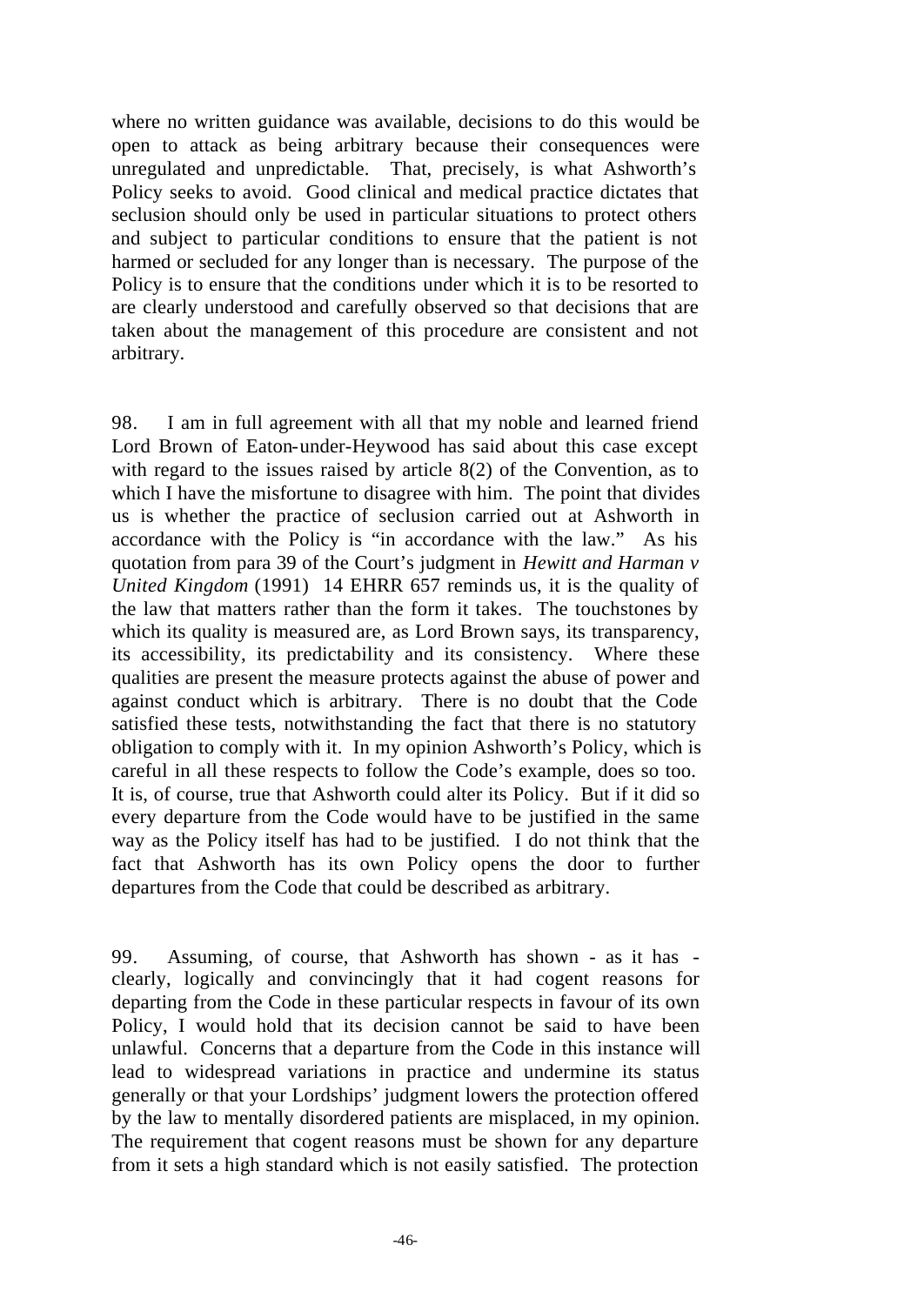which the law provides to ensure that any departures are compatible with Convention rights is an additional safeguard. This has been amply demonstrated in practice since the Code was promulgated. Ashworth is the only place where a hospital has departed from what the Code says about seclusion in favour of its own policy. While I would respectfully endorse everything that Lord Brown says in the last paragraph of his speech, I believe that it would be wrong to see this judgment as opening the door to substantial departures from the Code on the part of individual hospitals. The decision of the majority should not be seen as an invitation to other hospitals to do this and resort to their own policies. The status of the Code remains unchanged, and so does the need to show cogent reasons if in any respect it is departed from.

100. For these reasons and those given by my noble and learned friend Lord Bingham of Cornhill, whose speech I have had the opportunity of reading in draft, I would allow the appeal and dismiss the respondent's application.

# **LORD SCOTT OF FOSCOTE**

My Lords,

101. I have had the advantage of reading in advance the opinions of my noble and learned friends and find myself in complete agreement with the reasons for allowing this appeal given by Lord Bingham of Cornhill and Lord Hope of Craighead. I can add nothing useful to those reasons. I am in respectful agreement, also, with everything that my noble and learned friend Lord Brown of Eaton-under-Heywood has written save in relation to Article 8 of the ECHR. I want to add a few words to explain why I disagree with my noble and learned friend's conclusion that the Ashworth policy on seclusion cannot be described as being "in accordance with the law" for Article 8 purposes.

102. In paragraph 117 of his opinion Lord Brown poses the question whether the placing of a mental hospital patient in seclusion engages Article 8. He answers the question in paragraph 118: "it is unthinkable that a mental patient can be subjected to seclusion, particularly on a long term basis as is often the case at Ashworth, without good reason and …. without such interference with his rights being 'in accordance with the law". I respectfully agree. But my noble and learned friend then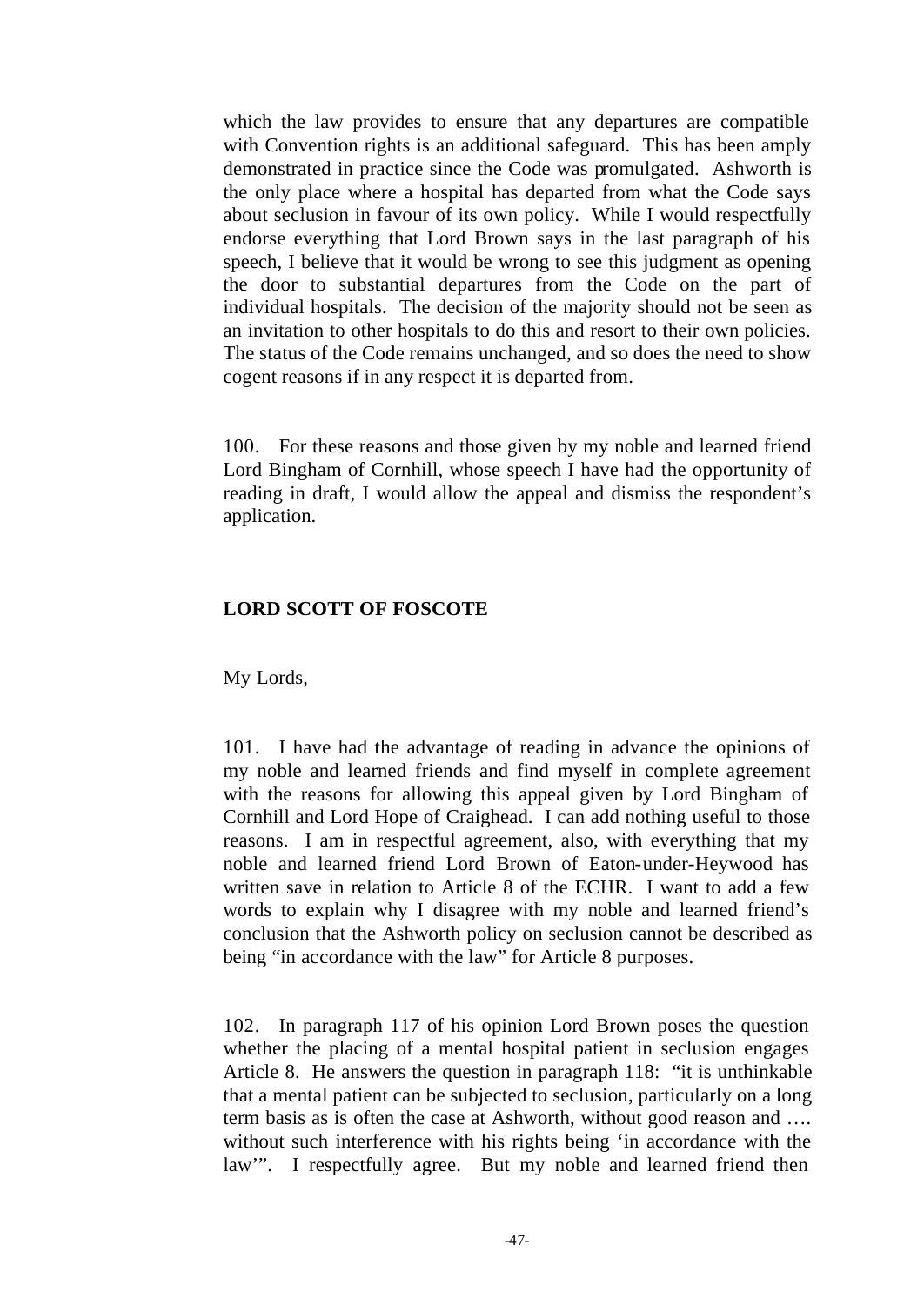examines whether the Ashworth policy on seclusion can be described as being "in accordance with the law" and concludes that, because of the significant respects in which the provisions of the Ashworth policy are different from the provisions of the Secretary of State's Code of Practice, the Ashworth policy cannot be so described. Lord Brown comments that the practices relating to seclusion adopted by any individual hospital, rational and reasonable though those practices might be, would not have "the necessary legal quality to render them compatible with the rule of law" (paragraph 127).

103. My Lords, this surely cannot be right. "The law", for Article 8 purposes, does not consist only of statutes, directives, statutory codes and the like. It must include, also, the variety of duties and rights arising out of the circumstances in which individuals and institutions find themselves and their relationship with one another that are imposed by the common law. It cannot be doubted that Ashworth owes a legal duty to each of the inmates of the hospital to take reasonable steps to protect him or her from physical injury by other inmates. Ashworth cannot choose its patients. They are sent to Ashworth by others and Ashworth has to accept them, to detain them and to look after them. All of them suffer from some degree of mental disturbance – otherwise they would not be there. Some of them from time to time present a physical danger to other inmates. Where the danger appears particularly acute Ashworth's legal duty to the other inmates may well require Ashworth to place the dangerous inmate in seclusion. It is accepted that the only legitimate purpose of placing an inmate in seclusion is the protection of others. Seclusion cannot be used as a punishment nor can it constitute medical treatment, at least in the narrow sense of that expression. And the placing of a patient in seclusion where the apprehended danger that the patient in question may inflict harm on other inmates is sufficiently acute would, in my opinion, constitute a step that Ashworth's legal duty to the other inmates would require it to take. So the proposition that for Ashworth to do so would not be "in accordance with the law" for Article 8 purposes because of some perceived defect in the written formulation of Ashworth's policy on seclusion must, in my opinion, be rejected. A dangerous patient's Article 8 rights could not justifiably be pitched at a level that required the hospital to leave other inmates in unacceptable danger of physical harm. Once it is accepted that Ashworth has no statutory obligation to have a seclusion policy that conforms in every respect to the statutory Code and that Ashworth's seclusion policy is rational and reasonable in itself despite its divergences from the Code, there can be no room for any suggestion that the implementation of Ashworth's seclusion policy for the safety of other inmates is otherwise than in accordance with the law.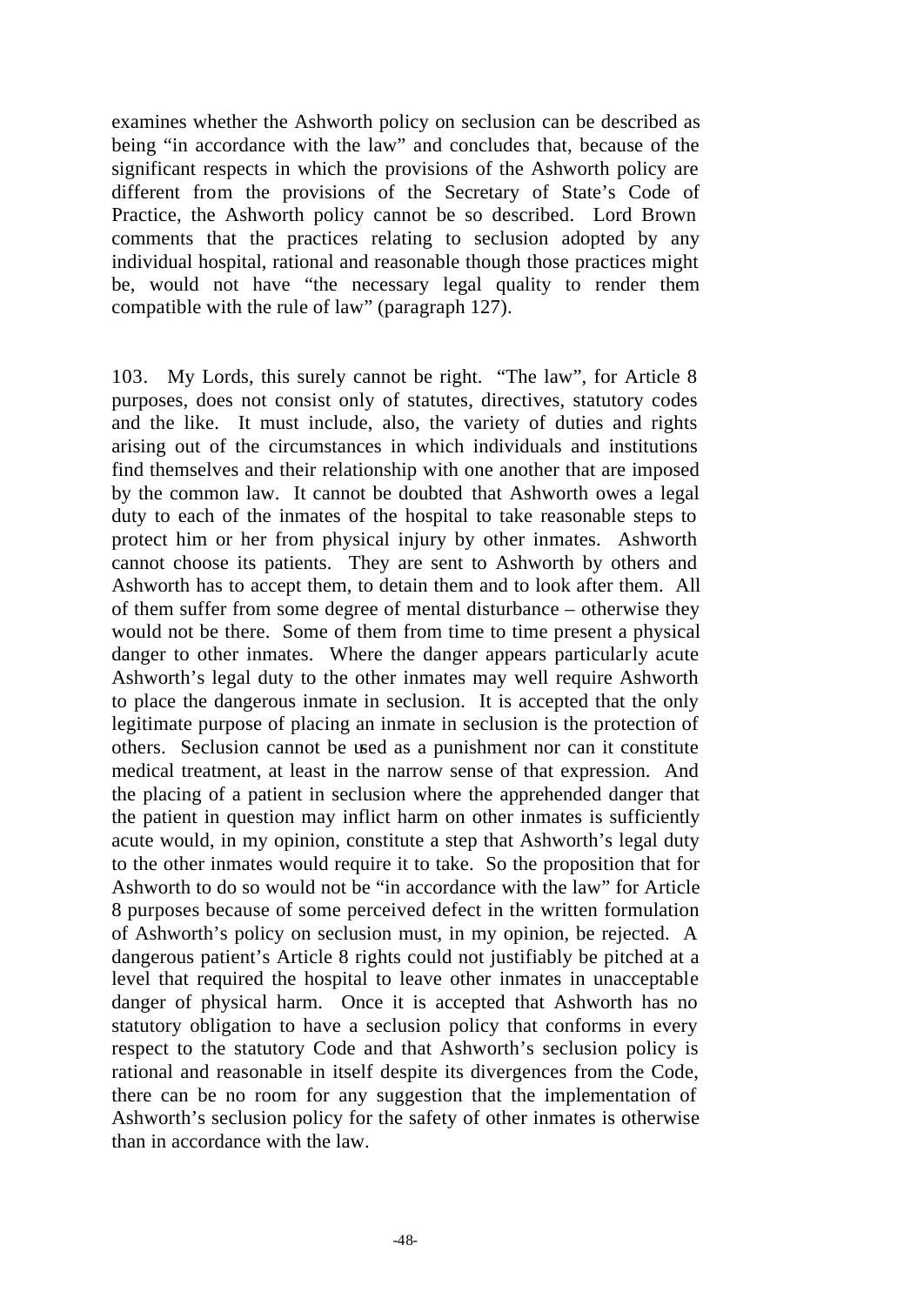104. I would, for the reasons given by Lord Bingham and Lord Hope, allow this appeal.

### **LORD BROWN OF EATON-UNDER-HEYWOOD**

My Lords,

105. I have had the advantage of reading in draft the speech of my noble and learned friends Lord Bingham of Cornhill and Lord Hope of Craighead and gratefully adopt their exposition of the facts, the legislation, the Secretary of State's Code of Practice, (the Code) and Ashworth's own policy (Ashworth's Policy). In what follows I take all that as read.

106. This appeal concerns a very sensitive question: the seclusion of mental health patients. Such patients, it need hardly be said, whether detained under section 3 of the Mental Health Act 1983 (the 1983 Act) or admitted to mental hospitals informally (as the great majority are), form a particularly vulnerable group within society. And, of course, seclusion, forcible supervised solitary confinement, is one of the most extreme methods of controlling them.

107. The central question raised by the appeal is what status must be given to the Code (properly issued, as I understand all your Lordships to agree, pursuant to section 118 of the 1983 Act) with regard to the use of seclusion in mental hospitals. I use the word status because that was the word used during argument and in heading (g) to the Court of Appeal's conclusions at paras 71-76 of its judgment. It is important, however, to understand precisely what is at issue. The Court of Appeal ultimately made a declaration that: "In relation to the use of seclusion, the Code of Practice issued under section 118 of the Mental Health Act 1983 may only be departed from if there is good reason for such departure either in the case of an individual or a group of individuals sharing the same characteristics." I understand a majority of your Lordships to conclude that that declaration should be set aside: the Code is to be regarded as guidance rather than instruction, albeit guidance which "should be given great weight" and departed from "only if [the hospital] has cogent reasons for doing so" (para 21 above).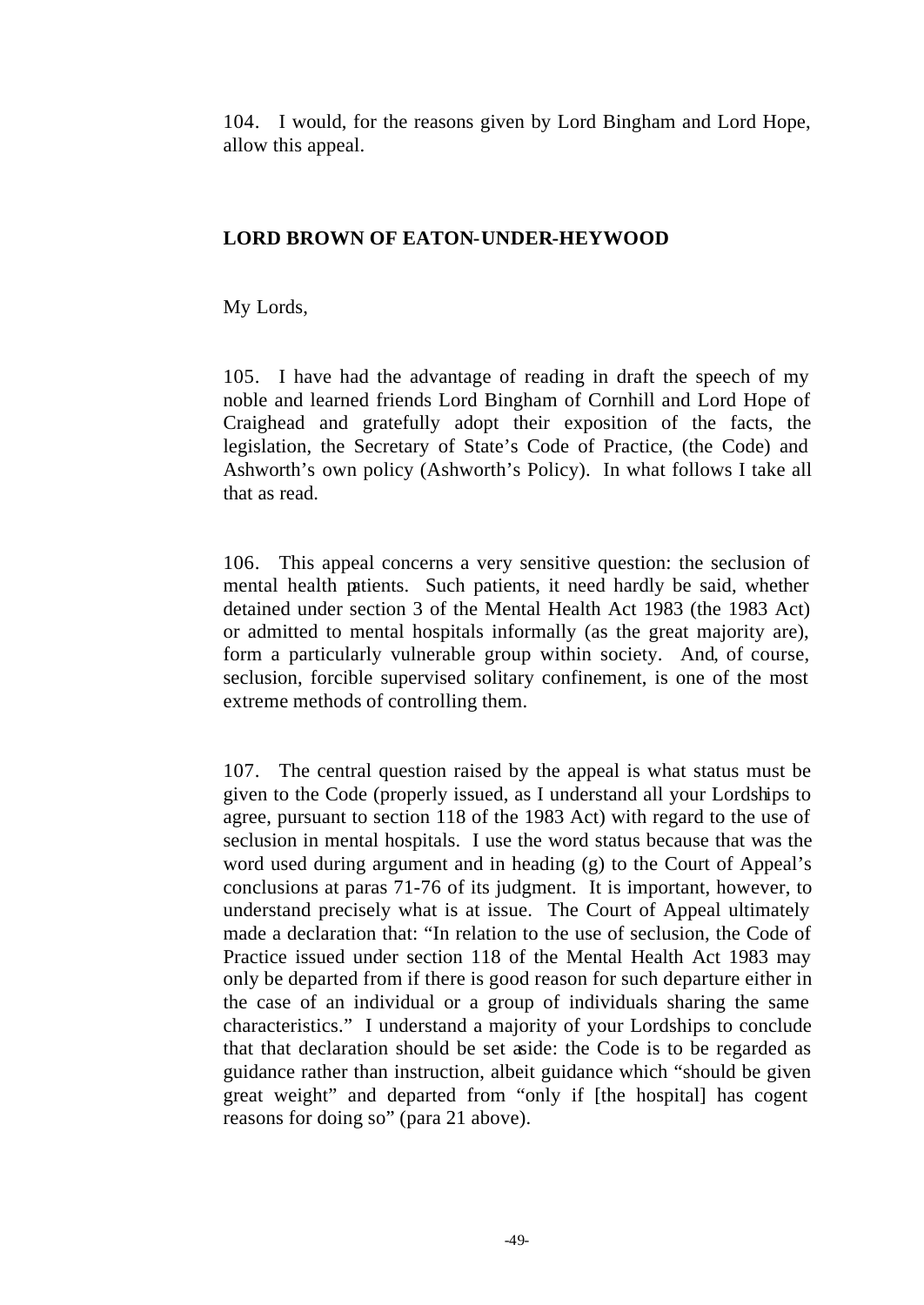108. The difference between these two positions is not immediately obvious. "Cogent reasons" for departing from guidance might well be thought to amount equally to "good reason". Yet the Court of Appeal ruled in the light of its declaration that Ashworth's Policy—a Policy described at para 80 as "departing from the Code of Practice on a wholesale basis"—is unlawful, whereas the majority of your Lordships would find it lawful. The critical difference must surely therefore be this: in a case where two (or more) views as to the appropriate policy to adopt towards seclusion could each be regarded as reasonable and where the Code embodies one view and an individual hospital takes another, whereas the Court of Appeal would require the hospital to follow the Code, the majority of your Lordships would not; rather they would hold it lawful for the hospital to adopt and apply its own preferred policy.

109. This is in many ways an odd appeal. It is not now suggested that Mr Munjaz was subject to seclusion when he should not have been, nor that he was secluded for longer than he should have been. Nor, I think, is it suggested that Ashworth's policy, assuming always, as one must, that it was properly applied, itself gives rise to any direct violations of the European Convention on Human Rights, let alone to any breach of domestic law. Rather what is suggested is that Ashworth is simply not permitted to have its own different policy towards seclusion (being entitled to depart from the Code's policy only if in some individual case or group of cases such departure is justified—notably in those cases where it would make no sense to apply the Code).

110. I agree with the majority of your Lordships that this argument cannot be advanced on domestic law grounds: on any conventional approach to the construction and application of section 118 of the 1983 Act, the Code would clearly permit Ashworth to adopt its own differing policy on seclusion. But what of the arguments centred on the Strasbourg jurisprudence? The real case advanced by those who challenge Ashworth's Policy I understand to proceed in three stages: it is said first, that the United Kingdom would be in breach of its obligations under the European Convention on Human Rights if Ashworth were permitted to adopt a policy of its own; second, to ensure compatibility with Convention rights, section 118 must accordingly be construed pursuant to section 3 of the Human Rights Act 1998 to give greater weight to the Code; third, once the Code is given this additional weight, Ashworth becomes disentitled to adopt a different policy of its own.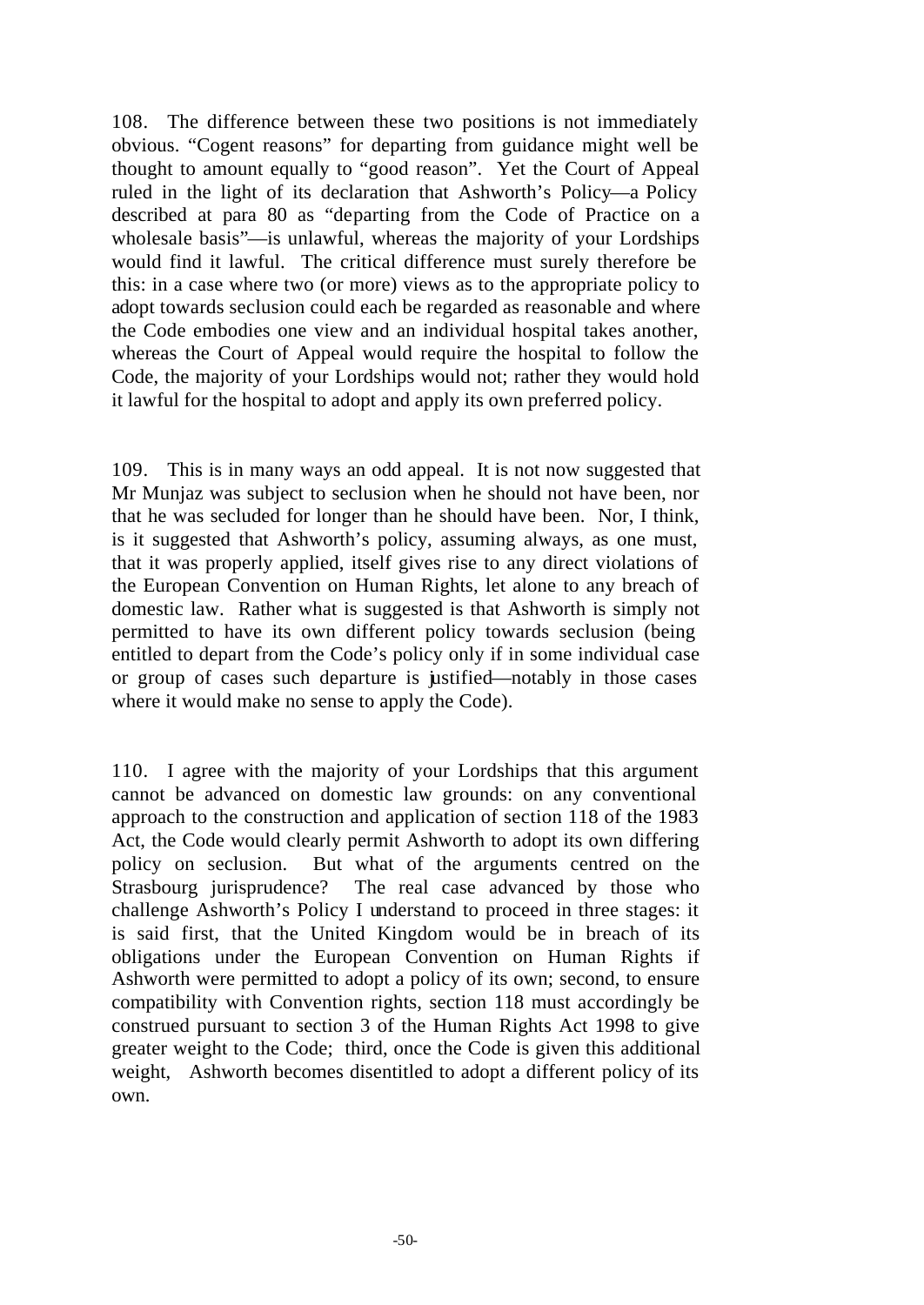111. The articles of the Convention on which the arguments have focused are articles 3, 5 and 8. The Court of Appeal accepted the appellant's case (supported as it was by Mind) with regard to articles 3 and 8 but not as to article 5. As to article 5 the Court held that provided only that the person concerned is detained in a type of institution appropriate to meet the article 5(1) purpose of his detention, that article is not concerned with the conditions of that detention, only with its justifiability. I agree with the Court of Appeal's decision on this part of the case as expressed in paragraphs 69 and 70 of its judgment.

112. As to article 3, the argument which I understand the Court of Appeal to have accepted was essentially this. Unnecessary or unnecessarily prolonged seclusion can, in extreme circumstances, constitute inhuman or degrading treatment such as to amount to a violation of article 3. The state is under an implied positive obligation to take steps to guard against such breaches. The Code of Practice, if given the enhanced status contended for by the appellants, satisfies this positive obligation. Otherwise it is breached.

113. For my part I find this argument unconvincing. In the extended part of its judgment refusing permission to appeal, the Court of Appeal said (at para 91):

"We did not lay down a general principle that where there is a risk that a public authority may act incompatibly with a Convention right there must be a Code of Practice promulgated by the State."

I confess to some difficulty in reconciling this with a number of earlier passages in the judgment. Take this (para 60):

"The argument before us is that the Court should afford a status and weight to the Code of Practice which is consistent with the state's obligation to avoid ill-treatment of patients detained by or on the authority of the state. We accept that argument…"

and this (at para 74):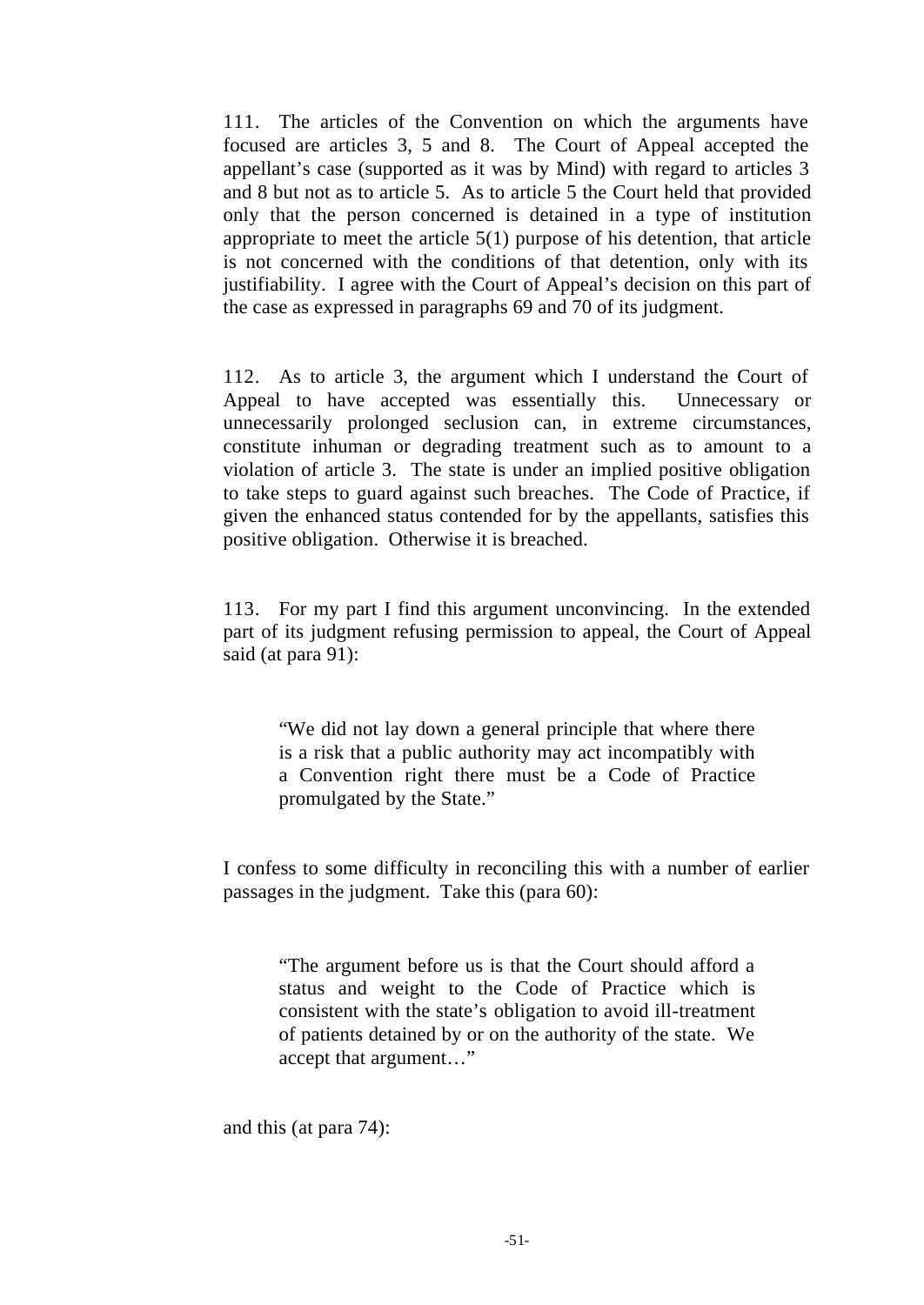"Where there is a risk that agents of the state will treat its patients in a way which contravenes article 3, the state should take steps to avoid this through the publication of a Code of Practice which its agents are obliged to follow unless they have good reason to depart from it."

114. Reconcilable or not, however, the Court of Appeal's final thoughts on the issue must surely be right: there can be no principle that the state is obliged to promulgate a code whenever the risk arises of a public authority acting incompatibly with a Convention right. The Strasbourg jurisprudence goes nowhere near supporting such a principle. Even in an article 2 case the positive obligation arises only in cases where the state knows or ought to know of a real and immediate risk to life. There is no evidence in the present case that the approach to seclusion being taken up and down the country (let alone by Ashworth itself) creates so plain a risk of article 3 violations that the Secretary of State is bound to take corrective measures.

115. There is, moreover, to my mind a further ground for rejecting the article 3 argument here. As I observed in my judgment in the Court of Appeal in *R (Adlard) v Secretary of State for the Environment, Transport and the Regions* [2002] 1 WLR 2515, at para 36:

"The Secretary of State's obligation under section 6 of the Human Rights Act 1998 is not himself to act incompatibly with a Convention right; he is not obliged to ensure that other public authorities themselves act compatibly."

True it is, as observed by the court below at para 59 of its judgment, that this was said in the context of an argument that the Secretary of State should have called in a planning application so as to avoid the risk of the local planning authority acting incompatibly with article 6. I see no reason, however, why that same principle should not apply equally in the present context. The Secretary of State is entitled to place the responsibility for acting compatibly with article 3 upon another public authority, here the hospital trust.

116. On these issues, therefore, I am in full agreement with the majority of your Lordships. The remaining issue, however, that revolving around article 8 I confess to having found altogether more difficult.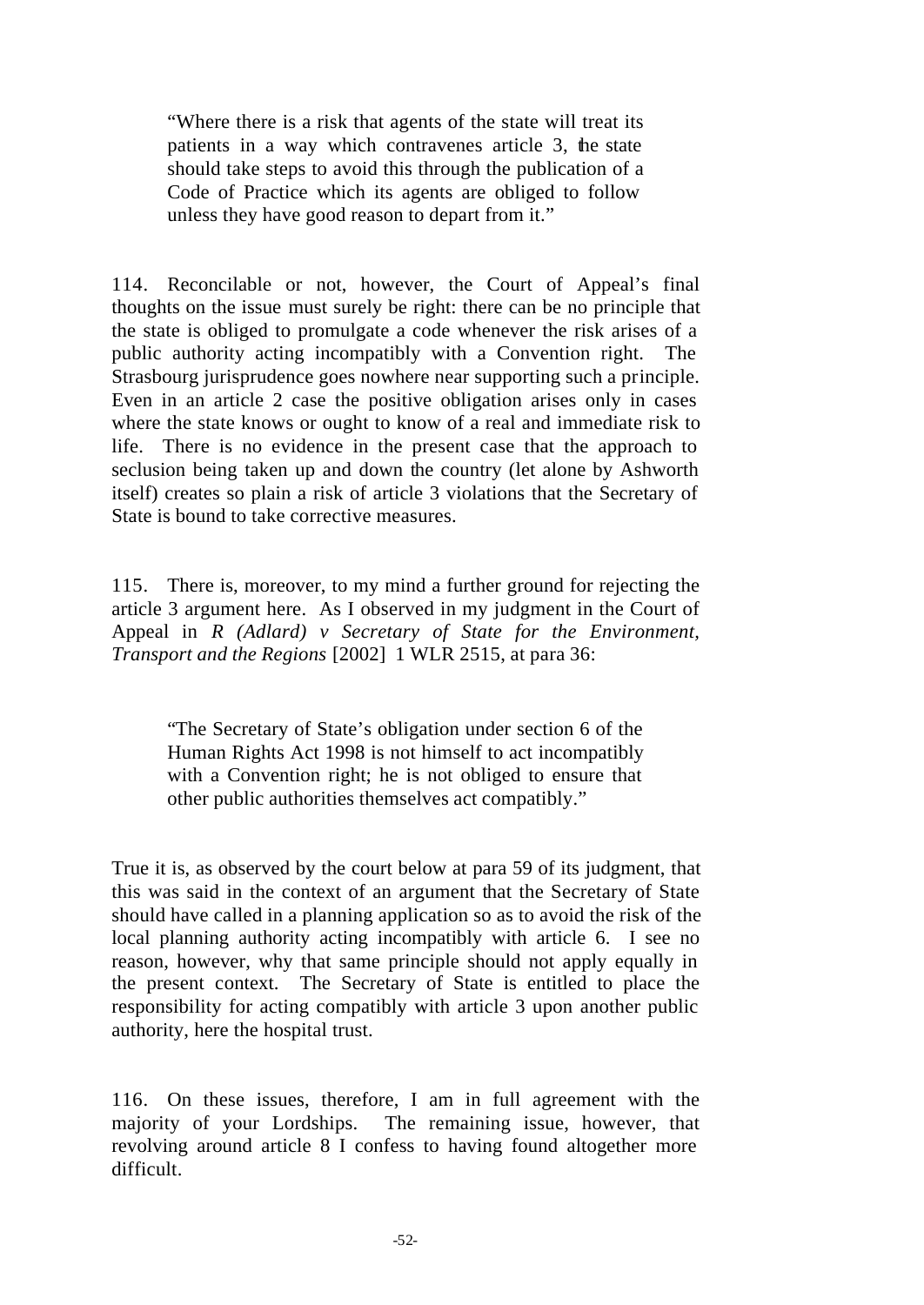117. The first question to arise under article 8 is, of course, whether seclusion pursuant to Ashworth's policy engages article 8 at all whether, that is, it falls within the scope of article 8(1): "Everyone has the right to respect for his private and family life, his home and his correspondence." In placing a patient in seclusion, is Ashworth interfering with the exercise of the patient's private life so as to require, pursuant to article 8(2), both a substantial factual justification for seclusion and, additionally, a sound legal basis for it?

118. There can surely be only one answer to this question. It is unthinkable that a mental patient can be subjected to seclusion, particularly on a long-term basis as is often the case at Ashworth, without good reason and, in the language of article 8(2), without such interference with his rights being "in accordance with the law." It is unnecessary to go so far as Mr Gordon QC appears to have submitted below on behalf of Mind, that seclusion is *always* an interference with the patient's right to private life, to conclude that as a practice it will inevitably sometimes engage article 8: there are bound to be occasions when the patient's "personal autonomy" or "moral integrity" (article 8 concepts well recognised and enshrined in the Strasbourg case law) are undermined, occasions when his "human dignity" (and, indeed, important elements also of his residual "human freedom") are compromised. The Court of Appeal's analysis at paragraphs 61 and 62 of its judgment on this part of the article 8 argument is in my opinion correct.

119. To my mind therefore, the case turns on article 8(2), and above all on the requirement that any interference with private life involved in the practice of seclusion be effected "in accordance with the law". Nobody could dispute that seclusion as a practice is necessary. It can, indeed, be justified under several of the specified grounds provided for by article  $8(2)$ : "in the interests of . . . public safety," "for the prevention of disorder or crime," "for the protection of health," and "for the protection of the rights and freedoms of others."

120. But that is not a sufficient answer to the complaint of interference with article 8 rights. This is illustrated by in *Malone v United Kingdom* (1984) 7 EHRR 14, a complaint about telephone-tapping. Nobody doubted the justification of the practice but it was held to be contrary to article 8 for not being "in accordance with the law"—a deficiency in the legislation cured by the Interception of Communications Act 1985.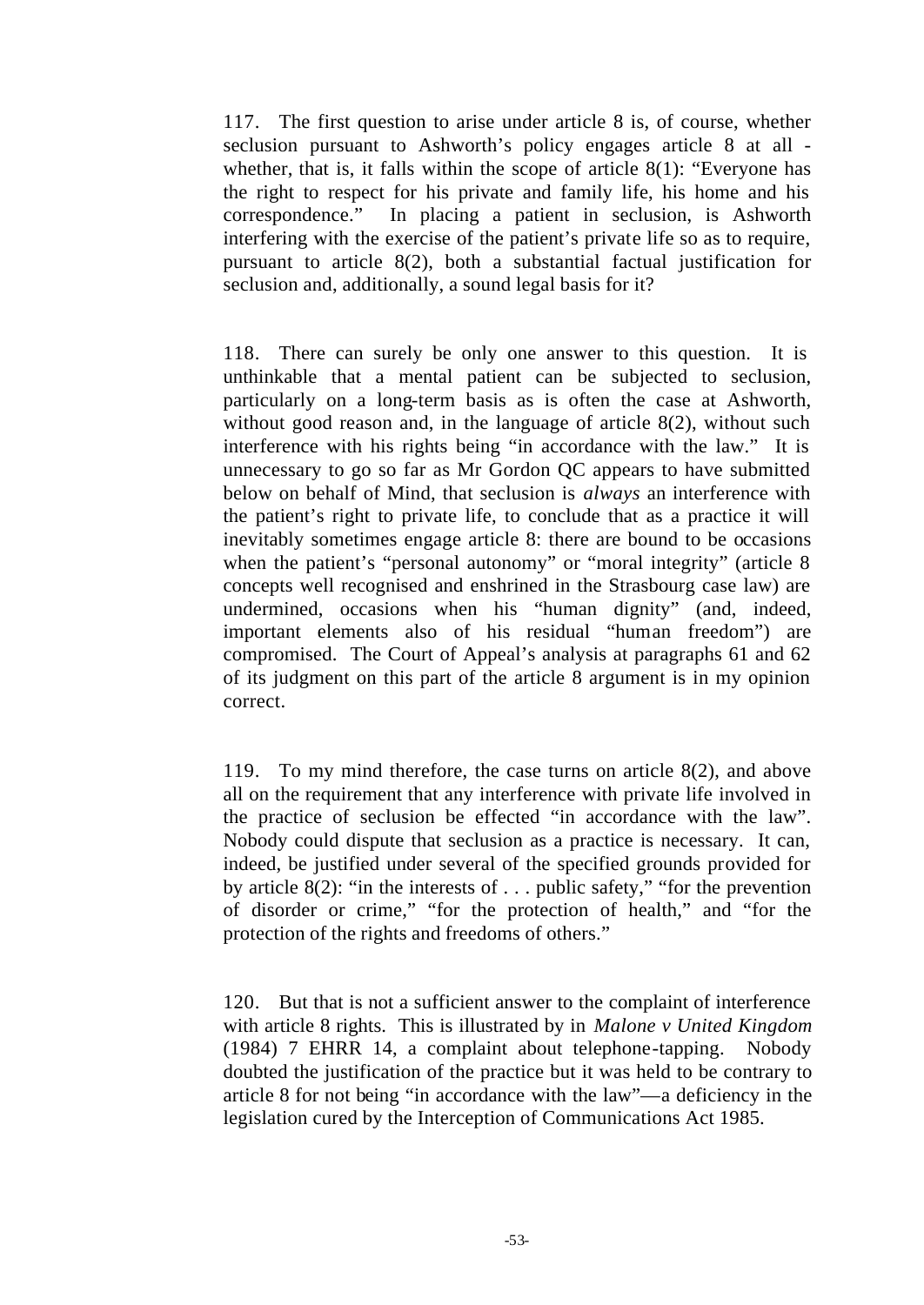121. *Hewitt and Harman v United Kingdom* (1991) 14 EHRR 657 provides another illustration of the principle in the context of secret surveillance activities carried out by the Security Service. These activities, an undoubted interference with the applicants' private lives, were based on a non-binding and unpublished directive from the Home Secretary to the Director-General of the Security Service. The directive did not have the force of the law, nor did its contents constitute legally enforceable rules governing the operation of the Security Service. In those circumstances the European Commission of Human Rights concluded that the directive did not provide a framework indicating with the requisite degree of certainty the scope and manner of the exercise of discretion by the authorities in the carrying out of their activities. This want of legal support for the practice in turn had to be cured by further legislation, the Security Service Act 1989.

122. What is clear from these and other Strasbourg authorities is that more is required by way of legal justification for an interference with private rights merely than that there exists a sufficient basis for the practice in domestic law. In paragraph 39 of its judgment in *Hewitt and Harman* the Commission referred back to the Court's judgment in *Malone* as having "elucidated the concept of foreseeability and highlighted its importance as a safeguard against the arbitrary application of measures of secret surveillance", quoting from the Court's judgment in *Malone*:

"The Court would reiterate its opinion that the phrase 'in accordance with the law' does not merely refer back to domestic law but also relates to the quality of the law, requiring it to be compatible with the rule of law. . ."

"The quality of the law" there referred to encompasses notions of transparency, accessibility, predictability and consistency, features of a legal regime designed to guard against the arbitrary use of power and to afford sufficient legal protection to those at risk of its abuse.

123. It was just such considerations which recently led the European Court of Human Rights in *H L v United Kingdom* (2004) App No 45508/99 (the complaint to Strasbourg which followed on from your Lordships' decision in *R v Bournewood Community and Mental Health NHS Trust ex p L* [1999] AC 458) to hold that the absence of procedural safeguards to protect informal mental patients against the arbitrary deprivation of liberty on grounds of necessity violates article 5(1): the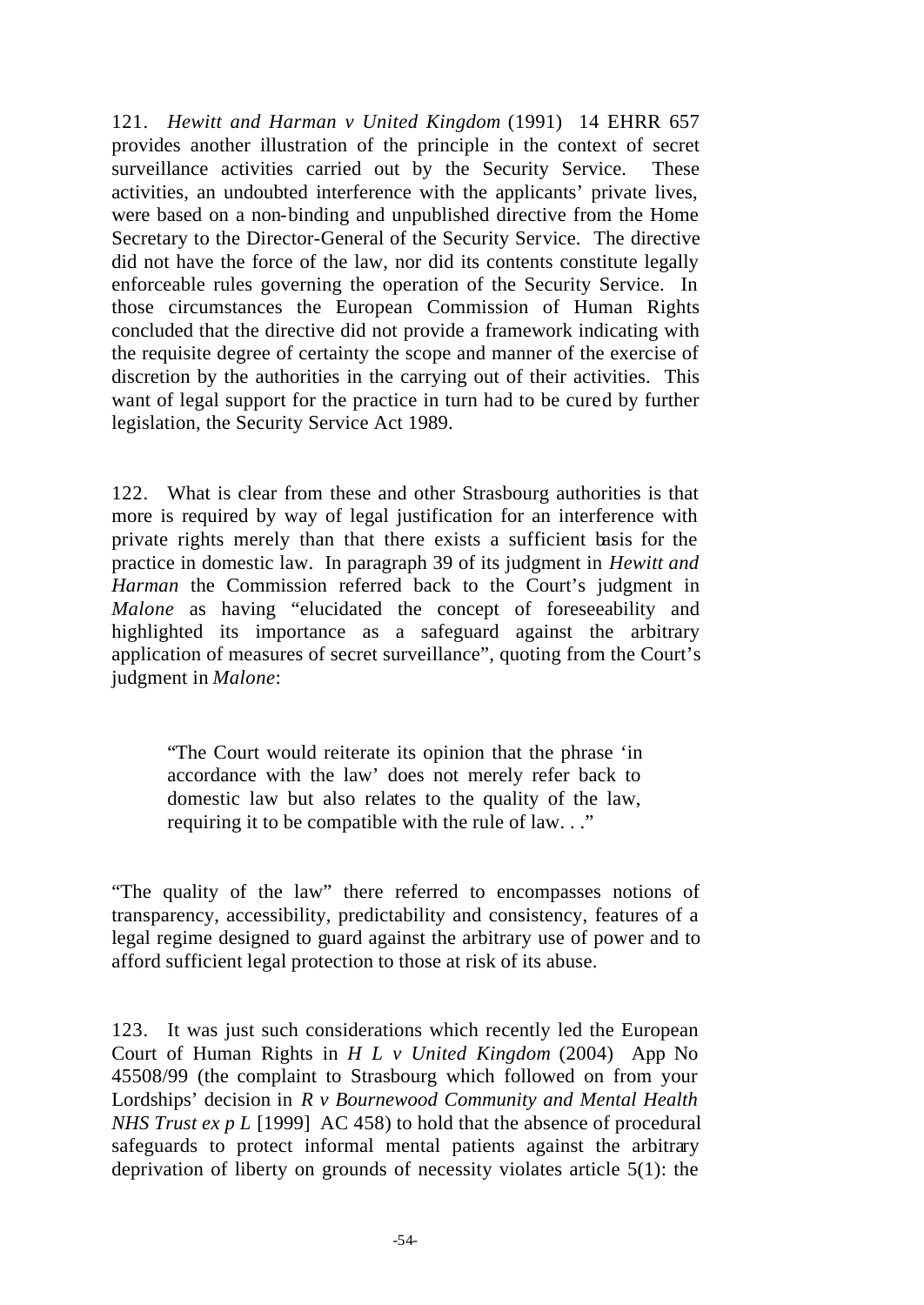Court was struck by the lack of any fixed procedural rules governing the admission and detention of compliant incapacitated persons, contrasting this dearth of regulation with the extensive network of safeguards applicable to psychiatric committals under the 1983 Act.

124. What view then should be taken of the seclusion of mental patients? Is this a form of control where regulation can satisfactorily be left to the individual hospitals who practise it or must it be subject to more constraining central direction? In short, for the practice to be compliant with the Convention, must the Secretary of State's Code have something akin to the force of law? Must it therefore be given the status for which the appellants contend, a status disentitling individual hospitals to depart from it on policy grounds (rather than on the ground that it would be unreasonable to apply the Code to particular patients or groups of patients)?

125. Not without some considerable hesitation I have reached the conclusion that the Code must indeed be given this higher status. Without such a Code the legal position would be this. The only authority for seclusion would be, in the case of patients detained under the 1983 Act, the implied power of control over those lawfully detained; in the case of informal patients, the common law doctrines of necessity and self-defence. The actual use of seclusion in individual cases would not be regulated save insofar as each hospital practising it would be required to adopt, publish and practise a rational policy of its own. That, of course, is precisely what Ashworth does. But by the same token that Ashworth is permitted to adopt its own policy, so too may other hospitals. Much of the factual focus of the appeal was upon those of Ashworth's patients who are detained for over seven days. But Ashworth's policy departs from the Code much earlier than this: only for the first 12 hours does Ashworth conduct medical reviews at 4 hourly intervals as specified by the Code; from then until the end of the seventh day such reviews occur twice (rather than six times) a day. Other hospitals too may think it unnecessary to conduct reviews as frequently as provided for by the Code. And of course there is nothing to stop Ashworth altering its policy whenever it thinks it right to do so. The policy of an individual hospital can be changed with infinitely greater ease than the Code itself.

126. Under Ashworth's approach, moreover, seclusion as a concept loses something of its clarity. Although Ashworth ostensibly adopts the Code's definition of seclusion—"the supervised confinement of a patient in a room, which may be locked to provide others from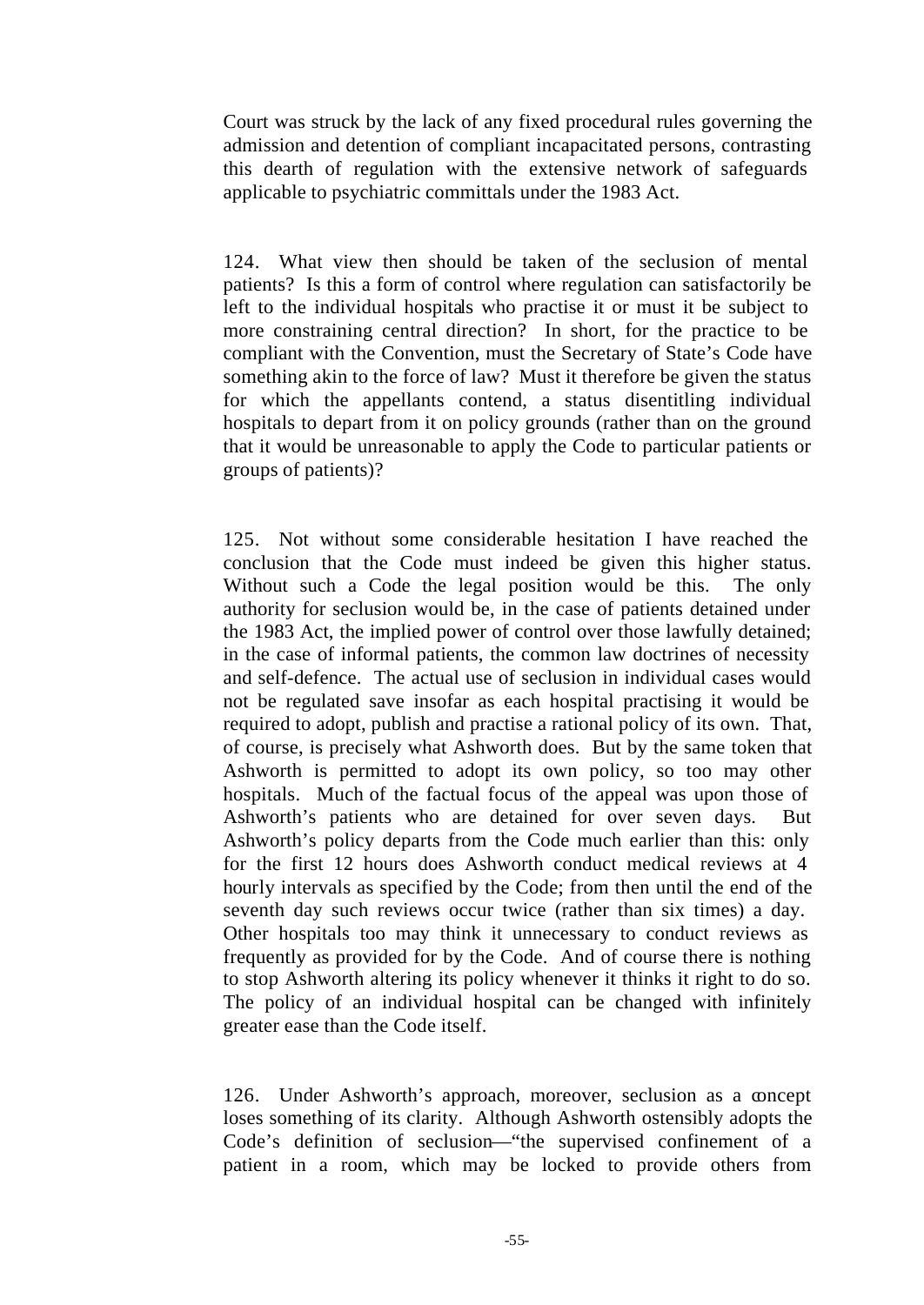significant harm"—Dr Finnegan's evidence is that "at most times about 75% of the long-term secluded patients are being nursed in extended association, despite being defined as 'secluded'". These patients are said to be "up in the public areas of the ward interacting with staff and patients." Small wonder that this different attitude to the very concept of seclusion results in what seem to be widely differing approaches to the practice. A startling example of this appears from the written intervention helpfully submitted to the House by the Mental Health Act Commission. In October 2002 one particular patient was transferred from Ashworth to Rampton having been in seclusion at Ashworth for the best part of nine years. At Rampton his long-term seclusion ceased and although from time to time since he has been subject to seclusion this has never been for as long as eight hours (or a total of twelve hours within any forty-eight hour period) such as to trigger Rampton's independent review process (the process provided for by para 19.21 of the Code).

127. The Secretary of State's Foreword to the 1999 issue of the Code stated that: "the Code should be followed" until necessary new legislation came into force. It ended:

"The Code provides essential reference guidance for those who apply the Act. Patients and their carers are entitled to expect professionals to use it."

Under the ruling proposed by the majority of your Lordships, patients and their carers must be reconciled instead to substantial departures from the Code on the part of individual hospitals who may prefer to follow a different policy of their own. It is my reluctant conclusion that not only will these patients and carers be disappointed in their expectations but that the practices in the event adopted by any such hospital (rational though I acknowledge they must certainly be) will not have the necessary legal quality to render them compatible with the rule of law. Unless it is to the Code that one can look for regulation carrying the force of law it is not in my opinion to be found elsewhere. Hospital policies themselves provide too insubstantial a foundation for a practice so potentially harmful and open to abuse as the seclusion of vulnerable mental patients.

128. On this limited basis I for my part would uphold the judgment of the Court of Appeal and declare Ashworth's policy to be unlawful.